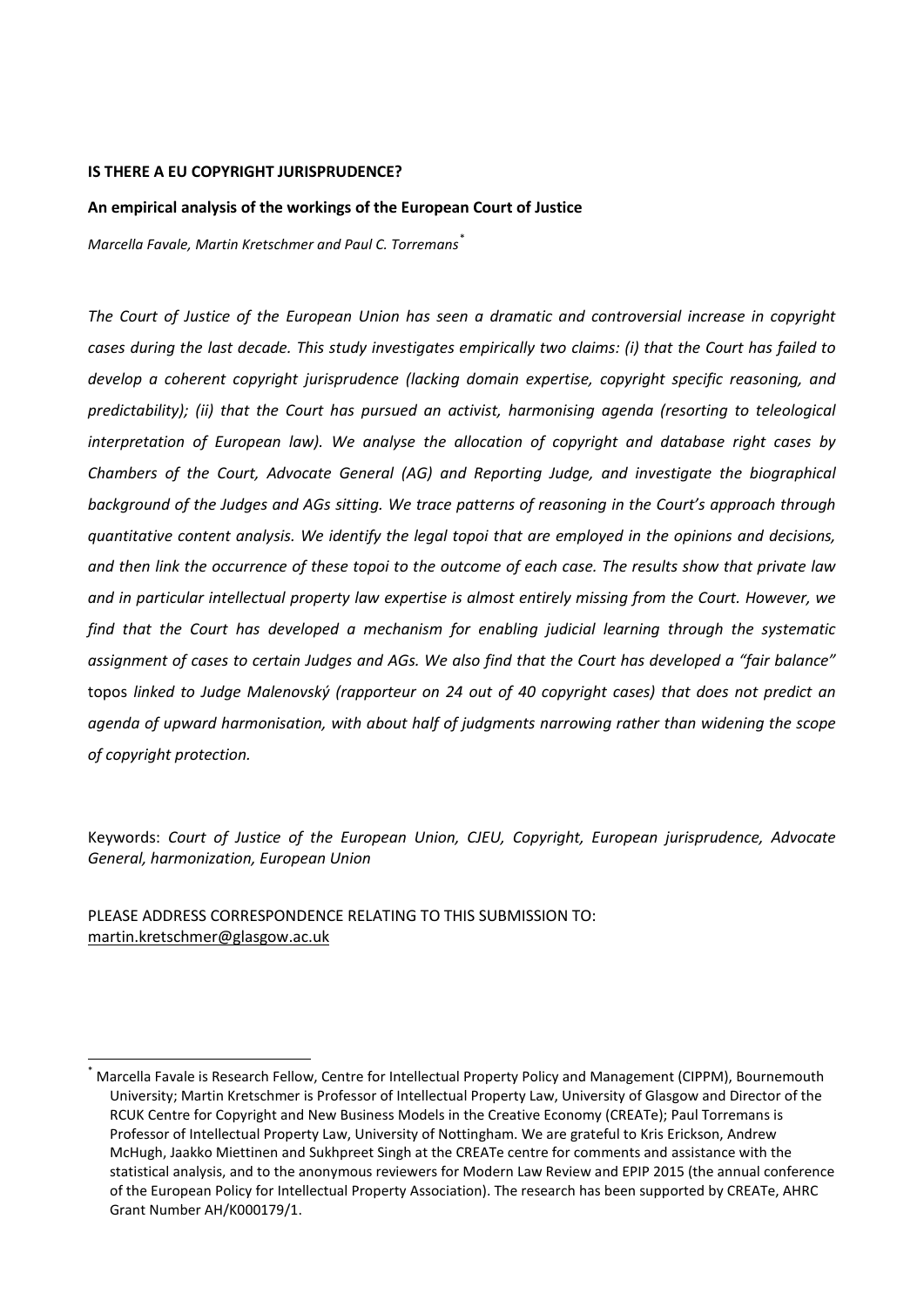### **INTRODUCTION**

This article explores the origin of copyright jurisprudence in the European Union. The role of the Court of Justice of the European Union (ECJ)<sup>[1](#page-1-0)</sup> in shaping this contested, and heavily lobbied field of law is attracting considerable attention. There has been a dramatic recent increase in references to the Court, with 6 cases filed in the 10 years following the Phil Collins case of 1992, 6 cases in the 5 years between 2002 and 2006, and 28 cases between 2007 and 2012. Critiques of this emerging EU copyright jurisprudence range from an alleged lack of judicial expertise in a technical and complex area of law to the pursuit of a barely veiled harmonising agenda, stepping in where the European legislator failed.<sup>[2](#page-1-1)</sup>

<span id="page-1-6"></span>The ECJ has been said to interfere with established copyright concepts (for example, now equating "work" with "creativity"), and to introduce non-copyright concepts from human rights law, thus removing tools from national courts.<sup>[3](#page-1-2)</sup> The lack of copyright specific reasoning has been attributed to a 'lack of experience<sup>' [4](#page-1-3)</sup> as well as to deliberate judicial intervention 'to achieve a single market'<sup>[5](#page-1-4)</sup>. Various harmonizing techniques have been identified, including (i) rephrasing the referred questions, (ii) assuming the principle of autonomous interpretation as a default (forcing uniform EU-wide meaning where it was not intended), and (iii) constructing harmonized criteria from international sources.<sup>[6](#page-1-5)</sup> In summary, the literature appears to suggest that the Court has failed to develop a coherent copyright jurisprudence; and that the Court is pursuing an activist, harmonising agenda.

This study takes the novel approach that such doctrinal claims about the development of jurisprudence are in principle open to empirical investigation. A cursory review of the judgments of the Court immediately reveals that copyright decisions were mostly drafted by reporting judges Puissochet (until 2003) and then Malenovský (from 2004, often twinned with AGs Sharpston and Trstenjak). All software copyright cases were prompted by opinions from AG Bot, and Judge Lenaerts sat on all database right cases (see Appendix I for full sample of cases). So an empirical approach to analysing the development of the jurisprudence of the Court might start with tracing the background of the judges and advocates general, in order to understand whether they have specific competences to address copyright issues. In addition, the Court's processes, for example for allocating cases to chambers, might also offer an empirical window.

<span id="page-1-0"></span><sup>&</sup>lt;sup>1</sup> Throughout this article we use the abbreviation ECJ (European Court of Justice) to cover the various instantiations of the Court, created in in 1952 as the Court of Justice of the European Coal and Steel Communities, then Court of Justice of the European Communities, and since 1 December 2009 (when the Treaty of Lisbon entered into force) the Court of Justice of the European Union (comprising the Court of Justice where all references for a preliminary ruling investigated in this study were heard), the General Court (since 1988) and the Civil Service Tribunal (since 2004).<br><sup>2</sup> Leistner calls this 'a result of the waning of the political (i.e. legislative) possibilities to achieve a comprehensive

<span id="page-1-1"></span>copyright framework for the use of protected subject matter in the single market, in particular for digital and other pan-European networks'. M. Leistner, 'Europe's copyright law decade: Recent case law of the European Court of

<span id="page-1-2"></span>Justice and policy perspectives' (2014) 51 *Common Market Law Review* 2, 559–600, 599.<br>J. Griffiths, 'Dematerialization, Pragmatism and the European Copyright Revolution' (2013) 33 *Oxford Journal of Legal Studies* 4, 767-790: 'The apparent equation of "work" with "creativity" in the Court's jurisprudence threatens the maintenance of the "hybrid" and shifting concept of the "work" that has previously played a role in the law of this [UK] jurisdiction in the past. As a consequence, courts in this jurisdiction may have lost an important conceptual tool for placing limits on the scope of the powers granted under copyright law.' Griffiths also argues that the Court tends to refer in its rulings to the right to property based on human rights law. See J. Griffith, 'Constitutionalising or harmonising? The Court of Justice, the right to property and European copyright law', (2013) 38(1) ELR 65-78, 66.<br>
<sup>4</sup> L. Bently, 'The return of industrial copyright?' (2012) 34(10) EIPR 654-672, 663.<br>
<sup>5</sup> M. Leistner, 'Europe's copyright law decade: Recent case law of the European Court of Justice and policy

<span id="page-1-3"></span>

<span id="page-1-4"></span>

<span id="page-1-5"></span>perspectives' (2014) 51 *Common Market Law Review* 2, 559–600, 598.<br><sup>6</sup> M. van Eechoud, 'Along the Road to Uniformity – Diverse Readings of the Court of Justice Judgments on Copyright Work' (2012) JIPITEC 1, 83.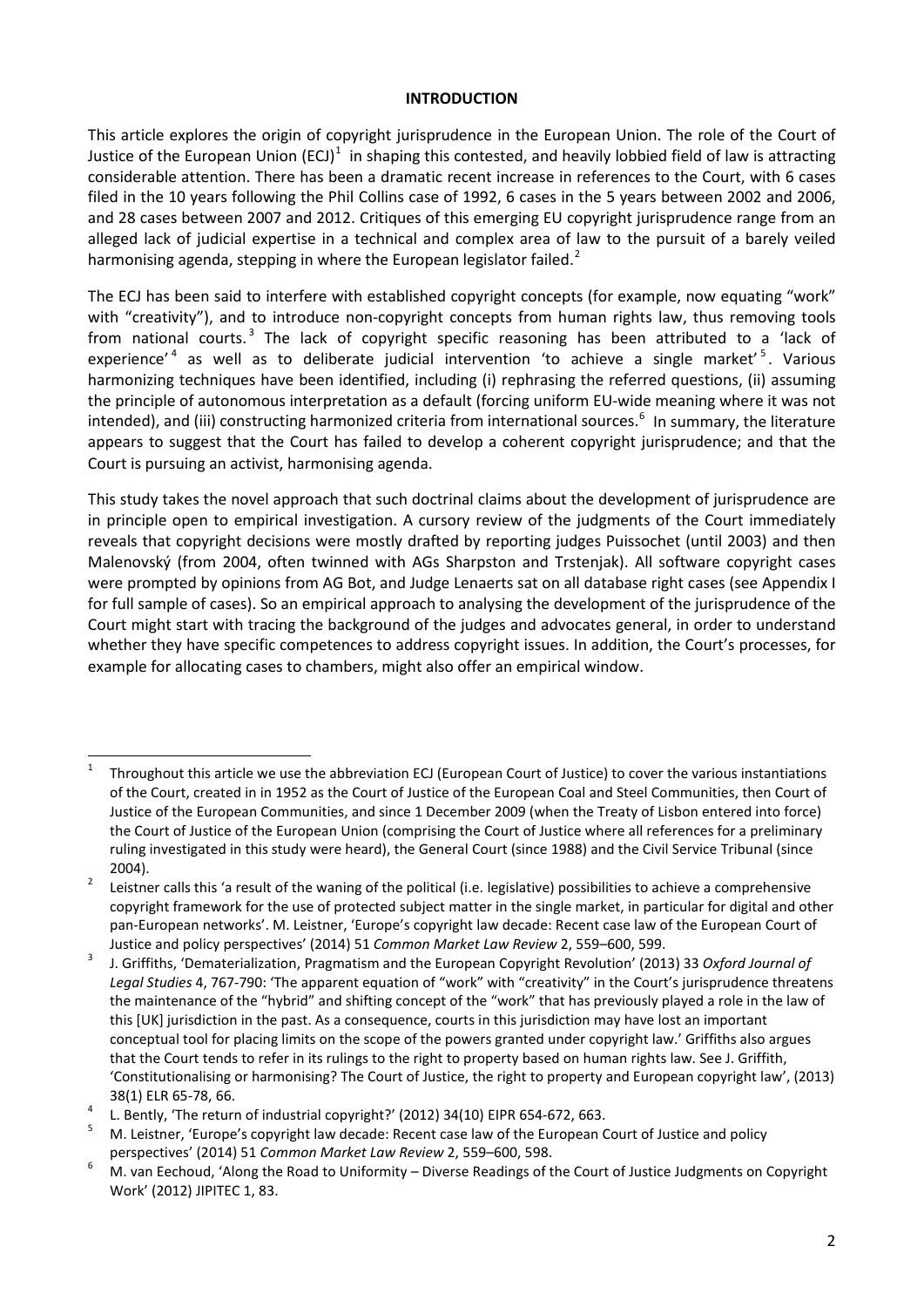Our second empirical strategy draws on recent work in the United States that attempts to quantify the application of legal factors in judicial opinions through quantitative content analysis.<sup>[7](#page-2-0)</sup> In the context of the European Court of Justice, this method should allow both the identification of a harmonising agenda (if, for example, teleological *topoi* of reasoning dominate over less discretionary semantic and systematic approaches), and may predict outcomes (if more specific patterns that occur in the opinions and decisions can be linked to the outcome of each case, for example widening or narrowing the scope of protection).

From a wider perspective, this study is one of the first empirical attempts to investigate for a specific subject domain (copyright and related rights) how a court develops jurisprudence from an indeterminate and fragmentary starting point (as European Law has been characterised, for example by Beck and Bengoetxea<sup>[8](#page-2-1)</sup>). The findings therefore may be of wider theoretical interest for explaining the nature of transnational jurisprudence.

<span id="page-2-5"></span>The article is structured as follows. We begin by situating our investigation in the intergovernmental and neo-functionalist integration theories of political science. We then create a sample of all copyright decisions from the first explicit copyright reference in 1[9](#page-2-2)92 (*Phil Collins*)<sup>9</sup> to the judgment in *Svensson*<sup>[10](#page-2-3)</sup> a case registered in 2012, and delivered on 13 February 2014. This rendered a total of 40 cases filed over a period of 20 years that refer to copyright and related rights (including software protection), and 9 database right cases.

The next sections investigate the operations of the Court of Justice, starting with the identification of the chambers and of the court members that examine copyright cases. Then, we investigate the biographical background of judges and advocates general, and attempt to establish if assignment to copyright cases may be linked to expertise. The pattern in the assignment of cases is tested for statistical significance (chi-square test).

The second half of the article reports the results of a quantitative content analysis, analysing the reasoning of the Court of Justice for the use of semantic, systematic, teleological approaches, and for broad and narrow interpretation of concepts. Within the Court's teleological reasoning we also identify a range of arguments: (i) high level of protection for copyright holders, (ii) fair competition, (iii) circulation of culture, (iv) fair balance between the rights and interests of authors and the rights of users, (v) harmonization, (vi) adequate compensation, (vii) resolving legal uncertainty, (viii) technological development. The use of these rhetorical arguments is captured by reporting judge, and linked to the outcome of each case, using descriptive statistics (the sample of cases is too small to test for statistical significance). We then evaluate if the appearance of certain arguments explains if a judgment results in an outcome 'pro rightholder' or not. [11](#page-2-4)

The final section discusses the implications of our empirical findings for generalised claims about the nature of the ECJ's jurisprudence, in particular the alleged failure to develop coherent, copyright specific reasoning

<span id="page-2-0"></span> <sup>7</sup> B. Beebe, 'An Empirical Study of U.S. Copyright Fair Use Opinions', (2008) 156 *Pennsylvania Law Review* 549; B. Beebe, 'An Empirical Study of the Multifactor Tests for Trademark Infringement', (2006) 95 *California Law Review*

<span id="page-2-1"></span><sup>1581;</sup> M. Sag, 'Predicting Fair Use' (2012) 73(1) *Ohio State Law Journal* 47-91. <sup>3</sup> J. Bengoetxea, The Legal Reasoning of the European Court of Justice: Towards <sup>a</sup> European Jurisprudence (Oxford/New York: Clarendon 1993); G. Beck, The Legal Reasoning of the Court of Justice of the EU (Oxford: Hart Publishing 2012). The ambiguity of European law is produced by the nature of the legal instrument at hand (directives often provide frameworks rather than defined norms) and by the multicultural nature of European

<span id="page-2-2"></span>legislators.<br>C-92/92 - *Collins et Patricia Im- und Export / Imtrat et EMI Electrola* [1993] I-05145 (whether the general principle

<span id="page-2-3"></span>of non-discrimination laid down in the EC Treaty applies to copyright and related rights).<br>
<sup>10</sup> C-466/12 - Svensson (ECLI:EU:C:2014:76) (whether hyperlinking constitutes an act of communication to the public).<br>
<sup>11</sup> Pleas

<span id="page-2-4"></span>key concept, nor an expansionist outcome (favouring rightholders). Incoherence and expansionism are tested separately. As we shall see, the same argument (high protection for the author) and the same approach (teleological) on the same concept (communication to the public from the InfoSoc directive 2001/29/EC) can lead to opposite outcomes (e.g. in the cases of *OSA* C-351/12 [2014] EUECJ and *Svensson* C-466/12).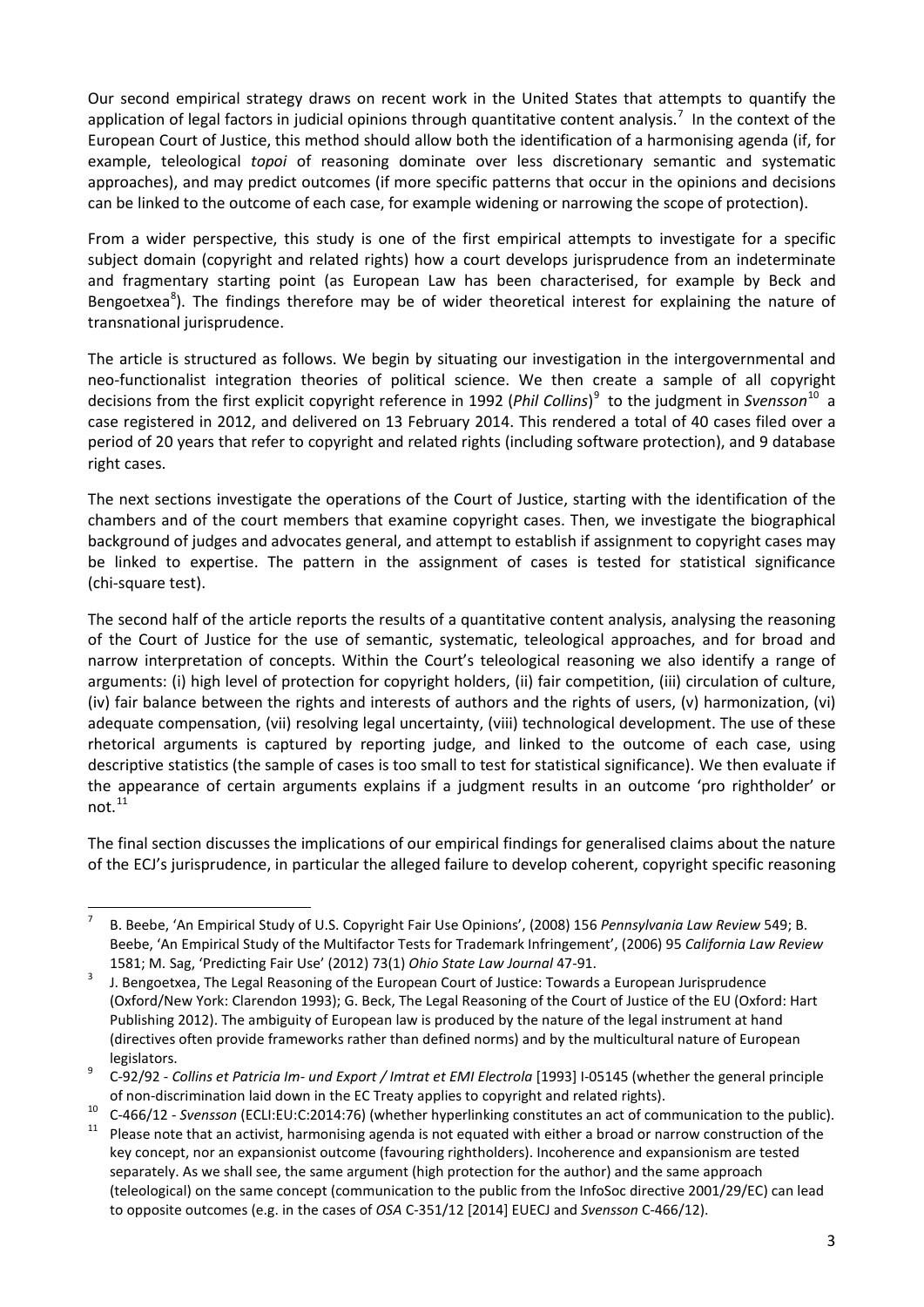under a teleological interpretation of European Law. A better empirical understanding of how European jurisprudence is created and shaped will also contribute to identifying dysfunctions that need to be addressed by prospective institutional reforms. The introduction of specialised (intellectual property) professionals within the European Court system is suggested as a possible solution.

### <span id="page-3-12"></span><span id="page-3-2"></span><span id="page-3-1"></span><span id="page-3-0"></span>**THEORETICAL APPROACHES TO THE JURISPRUDENCE OF THE EUROPEAN COURT**

It is almost trite to assert the pervasive influence of the European Court of Justice on all fields of European Law. Whether contained<sup>[12](#page-3-3)</sup> and prudent<sup>[13](#page-3-4)</sup> or innovative and activist,<sup>[14](#page-3-5)</sup> justice dispensed by the European Court 'elicits compliance and bolsters its authority'.<sup>[15](#page-3-6)</sup> Two integration theories dominate the field of European political science: intergovernmental and neo-functionalist. According to the first, policy-making at the EU level is the exclusive domain of Member States which elaborate policies at intergovernmental level. Conversely, the latter theory argues that the difficulty in reaching consensus among EU Members prompts a 'judicialisation' of the EU governance, whereby the Court sets legal principles that induce policy reforms, which in turn underpin further European jurisprudence, in a virtuous circle.<sup>[16](#page-3-7)</sup> These arguments are inscribed in the broader debate on the normative function of the Court, instrumental to European integration, discussed already by early commentators of European law.<sup>[17](#page-3-8)</sup>

Member States seem to accept the jurisprudence of the Court, willingly<sup>[18](#page-3-9)</sup> or unwillingly,<sup>[19](#page-3-10)</sup> because on the one hand overturning its ruling requires a modification of the Treaties<sup>[20](#page-3-11)</sup> and on the other hand the Court

<span id="page-3-5"></span>*Judicial Activism at the European Court of Justice* (Cheltenam: Edward Elgar 2013), 133.<br><sup>14</sup> See generally A. Stone Sweet and T. L. Brunell, 'How the European Legal System Works: Override, Non-Compliance, and Majoritarian Activism in International Regimes' (SSRN 8 March 2011) at http://ssrn.com/abstract=1780902 (last visited 13 March 2014). Seealsogenerally the first worksuggesting ECJ activism: J .P. Colin, *Le gouvernement des juges dans les Communautés Européennes* (Paris: M. Pinchon et R. Durand-Auzias 1965). Also generally H. Rasmussen, *On Law and Policy in the European Court of Justice* (Copenhagen: MartinusNijhoff 1986) and H. Rasmussen, 'Between Activism and Self-Restraint: a judicial Policy for the European Court' (1988) 13 ELR 28-39, 34. For a recent work indicating the limits of the teleological approach of the Court see generally G. Conway, *The Limits of Legal Reasoning and the European Court of Justice* (Cambridge: CUP 2014). The author argues that the Court's departure from most common interpretative approaches, eg the three-stage theory by McCormick D.N. and Summers R. in *Interpreting Statutes: a Comparative Study* (Dartmouth: Aldershot 1991) is not justifiable by the originality of the EU scenario, and it suggests methods of adaptation of traditional interpretative techniques to the ECJ case-law. See also E. Stein, 'Lawyers, Judges and the Making of a Transnational Constitution' (1981) 75(1) *American Journal of International Law* 1-27, 25, arguing that the court (namely its judges and AGs) in accord with

<span id="page-3-3"></span> <sup>12</sup> L. Conant*, Justice Contained. Law and Politics in the European Union* (Ithaca, N.Y.: Cornell University Press 2002), 7-10. See C. Carrubba, M. Gabel, and C. Hankla, 'Judicial Behaviour under Political Constraints: Evidence from the

<span id="page-3-4"></span>European Court of Justice' (2008) 102(4) *American Political Science Review* 435-452, 450. <sup>13</sup> U. Everling, 'The Member States of the European Community before their Court of Justice', (1984) 9 ELR 215-241. A. Bredimas, *Methods of interpretation and Community Law* (Oxford: North-Holland 1978), 145. For an examination of ECJ rulings in which the Court adjusts to the will of political institutions see V. Hatzopoulos, 'Actively talking to each other: the Court and the political institutions', in E. Muir, M. Dawson and B. de Witte (eds)

<span id="page-3-7"></span>

<span id="page-3-6"></span>the Commission create a constitution for Europe.<br><sup>15</sup> Conant n [12](#page-3-0) above, 39. 16 A. Stone Sweet, 'The European Court of Justice and the judicialization of EU governance', (2010) 5(2) *Living Reviews in European Governance,* 7. However, others argue that the ECJ judges are sensitive to policy constraints

<span id="page-3-9"></span>

<span id="page-3-8"></span>from Member St[a](#page-3-0)tes. This thesis has been empirically demonstrated by Carrubba et al. n 12 above.<br><sup>17</sup> R. Dehousse, *La Cour de Justice des Communautés Européennes* (Paris: Montchrestien 1997), 72.<br><sup>18</sup> J. Weiler, 'A Quiet *Studies* 510-534, 534. The author argues however that the conditions favouring this 'easy' acceptance of ECJ jurisprudence are changing, and the future might bring less easy compliance with the European judicial norms. See

<span id="page-3-10"></span>also Stone Sweet n [16](#page-3-1) above, 69, arguing that the Court does so by implementing a 'majoritarian activism'.<br><sup>19</sup> Weiler*ibid*, 530. The Court can achieve this result thanks to 'prudent' legal interpretation of EU law, which openly in contrast to member states policy and are likely to be accepted by national judiciaries. 20 Stone Sweet and Brunell n [14](#page-3-2) above, 69.

<span id="page-3-11"></span>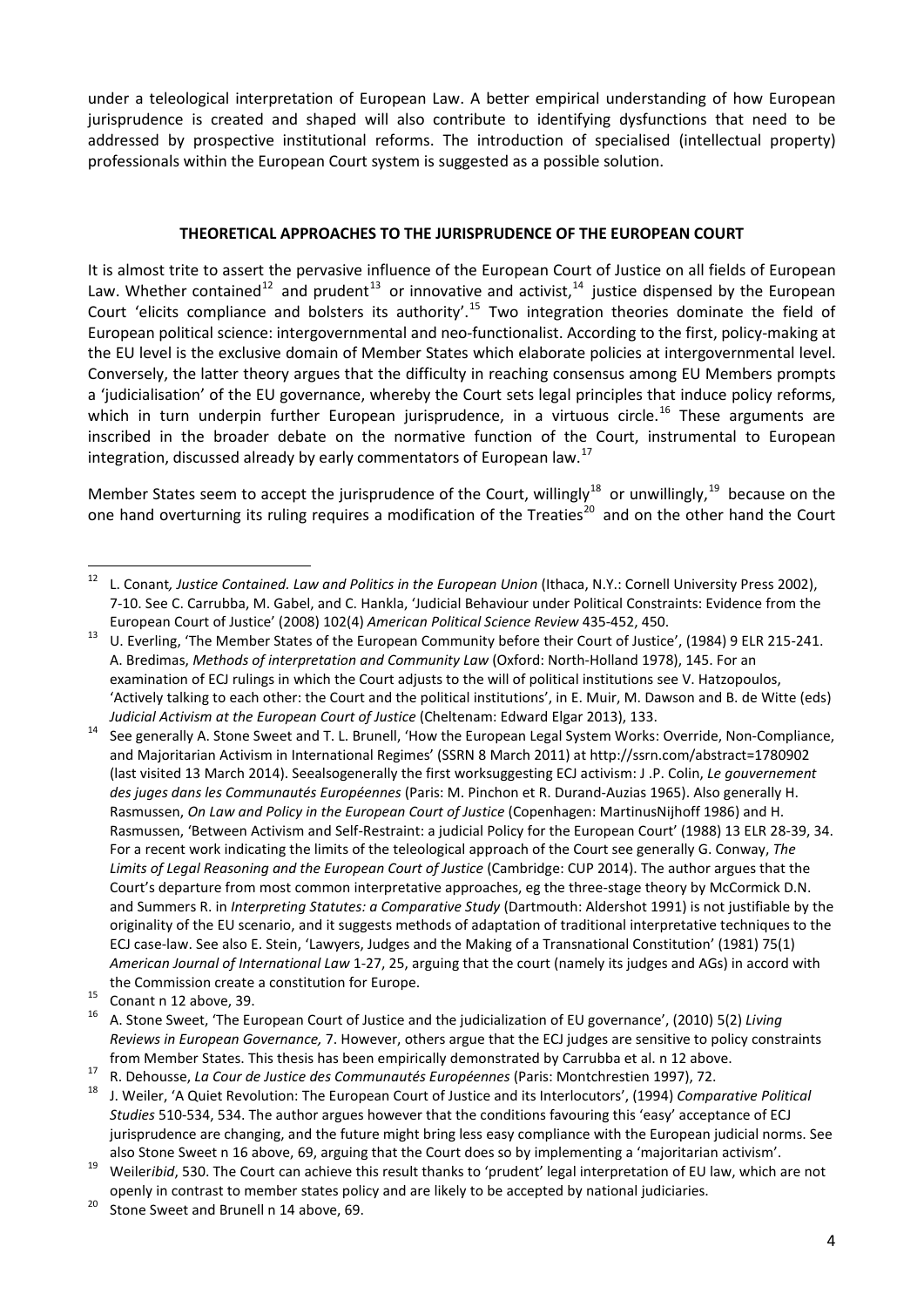enjoys support by legal and political mobilization of interested parties.<sup>[21](#page-4-1)</sup> However, it has been suggested that the Court is adopting approaches that contain its potential over-expansion.<sup>[22](#page-4-2)</sup>

<span id="page-4-0"></span>ECJ commentators are also divided between those claiming that the Court represents the interest of the most powerful EU Member States (the Principal-Agent theory)<sup>[23](#page-4-3)</sup> and others claiming that the Court, as many international courts, is impartial, independent, and conscious of its reputation and mandate (Trustee rather than Agent).<sup>[24](#page-4-4)</sup> Although not immune from policy influence and pressure, the ECJ often produces outcomes unexpected, and uncontrolled by Member States.<sup>[25](#page-4-5)</sup> It needs to be noted however that throughout history, according to the above literature, the Court alternated bold legal innovation with conservative and cautious interpretation of EU law.<sup>[26](#page-4-6)</sup> This is true both thematically and chronologically.<sup>[27](#page-4-7)</sup> In other words, the degree of innovation introduced by the ECJ judgments varies across time and areas of law.

<span id="page-4-11"></span>These theories, albeit to a different extent, acknowledge that the Court triggers significant changes to EU policies, thanks to interventionist legal interpretations.<sup>[28](#page-4-8)</sup> Moreover, the Court's remit witnessed a gradual expansion, including jurisdiction on highly technical subject-matters (for example, competition law, constitutional law, labour law, etc.) without a corresponding specialisation of the Court's chambers or judges, hence raising concerns about its credibility.<sup>[29](#page-4-9)</sup> In the field of copyright, for example, some suggest that the rulings of the Court step in where European law leaves gaps and loopholes, and that they appear to be motivated by a harmonising agenda which overshadow rigorous subject-specific reasoning. It has also been argued that the Court builds up its own concepts of copyright law (for example the concept of 'new public' in relation to the right to communication to the public) in order to advance a harmonising or political agenda.<sup>[30](#page-4-10)</sup>

In sum, thanks to the indeterminacy of European law, legal interpretation in the hands of the European judiciary transcends its traditional function. Unlike in most legal system, European law does not provide in

<span id="page-4-1"></span> <sup>21</sup> Conant n [12](#page-3-0) above, 38. See also generally R. Cichowski, *The European Court and Civil Society: Litigation,* 

<span id="page-4-2"></span>*Mobilization and Governance* (Cambridge: CUP 2007). <sup>22</sup> J. Bell, 'The Role of European Judges in an Era of Uncertainty', in P. Birkinshaw and M. Varney (eds) *The European Legal Order after Lisbon* (Austin, Boston, Chicago, New York, The Netherlands: Kluwer Law International 2010), 289. See also F. G. Jacobs, 'The Court of Justice in the Twenty-First Century: Challenges Ahead for the Judicial System?', in A. Rosas, A. Levits, E. Bot (eds) *The Court of Justice and the Construction of Europe* (ebook: Asser Press Springer 2013), 56, advocating self-restraint of the Court when supporting the 'green light' theory. See also

<span id="page-4-3"></span>Dehousse n [17](#page-3-12) above, 16-17, arguing in essence that the Court uses its 'policy-making' powers with discretion.<br>See generally G. Garrett, 'The Policy of Legal integration in the European Union' (1995]) 49(1) International *Organizations*, 171-181, and G. Garrett, R. D. Kelemen, and generally H. Schulz, 'The European Court of Justice, national governments and Legal Integration in the European Union', (1998) 52(1) *International Organizations*

<span id="page-4-4"></span><sup>149-176.</sup> <sup>24</sup> A. Stone Sweet and T. L. Brunell , 'Trustee Courts and the Judicialization of International Regimes: The Politics of Majoritarian Activism in the European Convention on Human Rights, the European Union, and the World Trade

<span id="page-4-5"></span>Organization' (2013) 1(1) Journal of Law and Courts 61-88, 64.<br><sup>25</sup> K. Alter, *The European Court's Political Power* (Oxford: OUP 2009), 237.<br><sup>26</sup> C. Kaupa, 'Maybe not activist enough? On the court's alleged neoliberal bia

<span id="page-4-7"></span><span id="page-4-6"></span>Dawson and de Witte (eds) Judicial Activism at the European Court of Justice (Cheltenham: Edward Elgar 2013), 74.<br><sup>27</sup> Commentators suggest that while the Court was innovative in areas where it could count on larger mobili juridical and political activism, it was more cautious on delicate areas where countries strongly claim their national supremacy. See Dehousse n [17](#page-3-12) above, 144, arguing that the Court adopted a lower profile since the end of the '80s, due to a strain on integration impulses. See also Conant n [12](#page-3-0) above, 38 for the role of activist mobilization; and on the same topic Alter, n [25](#page-4-0) above, 63.<br><sup>28</sup> Alter *ibid*, 47. The author cites the liberalisation of telecommunications as an example.<br><sup>29</sup> J. Weiler. 'Epilogue: The Judicial Après Nice'. in G. De Bùrca and J.H.H. We

<span id="page-4-8"></span>

<span id="page-4-9"></span><sup>(</sup>Oxford: OUP 2001), 221. C. Kaupa, 'Maybe not activist enough? On the court's alleged neoliberal bias in its recent labour cases', in Muir, Dawson and de Witte (eds*) Judicial Activism at the European Court of Justice* (Cheltenham: Edward Elgar 2013), 74.<br>30 Griffiths; van Eechoud; Leistner, [n 3](#page-1-6) above. On the same point related to general EU Law see Stone Sweet and

<span id="page-4-10"></span>Brunell [n 14](#page-3-2) above, 68.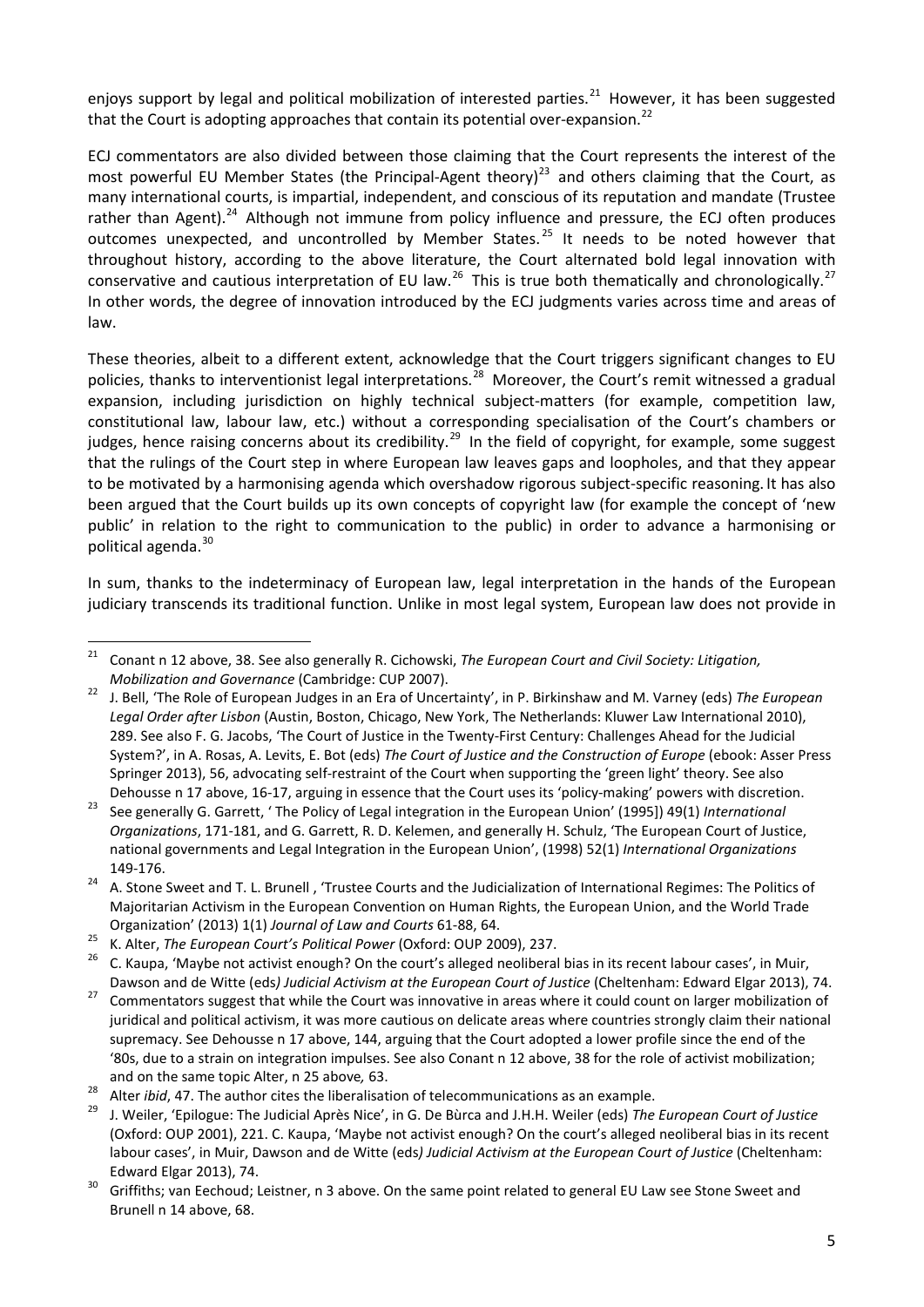its texts the criteria to interpret its own legislation and norms. Directions on how the *acquis communautaire* has to be construed will be drawn therefore from the jurisprudence of the Court, both from its express guidance on interpretation and from its most current practice. An example of specific guidelines issued by the Court is provided by the landmark case *CILIFT*<sup>[31](#page-5-0)</sup>, where the Court stated several principles: first, that Community legislation is drafted in several languages, all of which are authentic and which have to be compared; secondly, that Community law has its peculiar terminology; thirdly, that provisions of European law need to be put in context and interpreted according to the purpose of community law as a whole. $32$ 

<span id="page-5-4"></span>Common interpretative practices of the Court as reported by the literature involve the use of traditional interpretative approaches, generally classified as semantic/semiotic, contextual/systematic and teleological/dynamic, with the addition of peculiar canons specific to the EU (*effet utile*, proportionality principle, uniform application, etc.). While some studies on European jurisprudence detect an arbitrary imbalance in the weight assigned to such *topoi*, with a favour for teleological canons instead of semantic interpretations,<sup>[33](#page-5-2)</sup> other researchers provide a different picture. Bengoetxea and Beck for example, in their respective works, affirm that semantic arguments are preferred by the Court whenever the text of the law is clear, detailed, and univocal (especially in different translations). If the Court appears to give to semantic arguments less weight than most high courts, it is because of the inherent ambiguity of European law.<sup>[34](#page-5-3)</sup>

<span id="page-5-5"></span>In sum, problematic issues identified in the literature regarding the approach of the ECJ in interpreting and applying European law are: a) the Court is said to over-use teleological interpretation in order to carry out its harmonising agenda; b) the rulings of the Court do not reveal a consistent and foreseeable pattern, apart from the consolidation of European law; c) the above issues are particularly evident in subject-specific areas, where the Court relinquish specialist doctrine in favour of a European agenda.

However, these assumptions have not been explored empirically, a gap that the present study will address in one specific subject domain.

<span id="page-5-1"></span><span id="page-5-0"></span><sup>&</sup>lt;sup>31</sup> Case 283/81 *CILIFT* [1982] ECR 3415 (17-20).<br><sup>32</sup> See A. Arnull, *The European Union and its Court of Justice* (Oxford: OUP 2006), 608. Also Bengoetxea n [8](#page-2-5) above,

<span id="page-5-2"></span><sup>&</sup>lt;sup>33</sup> See for example Griffiths; van Eechoud; Leistner, n [3](#page-1-6) above.<br><sup>33</sup> See Beck [n 8](#page-2-5) above, 190.

<span id="page-5-3"></span>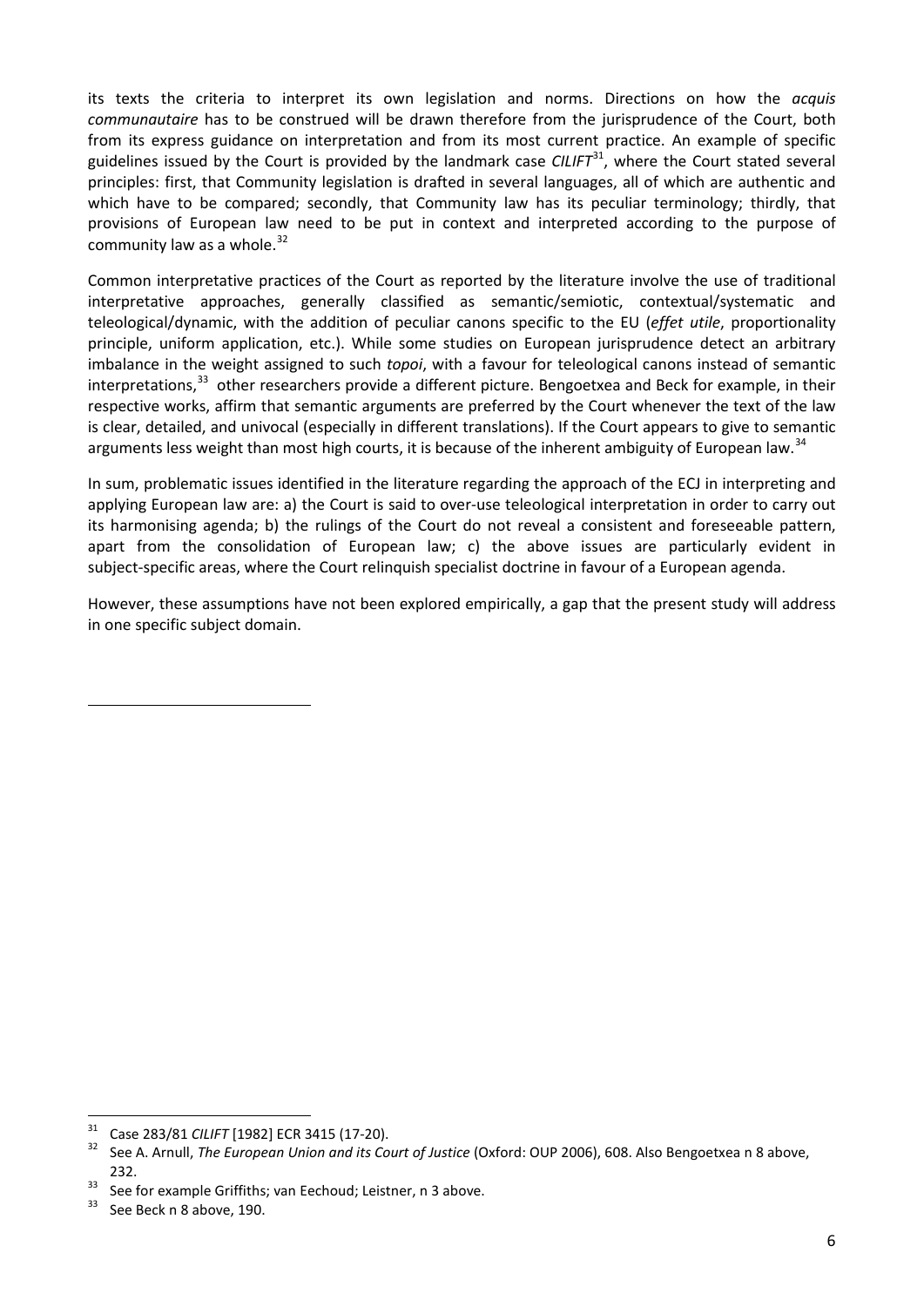#### <span id="page-6-7"></span>**METHODOLOGICAL APPROACH**

Previous empirical research on the ECJ has used both qualitative and quantitative methods to explore the influence of the Court on EU policy-making. These studies are based either on a chronological selection of cases<sup>[35](#page-6-0)</sup> or on a thematic selection<sup>[36](#page-6-1)</sup>. Mostly, these studies examined the impact of the observations of Member States and EU institutions (e.g. the EU Commission) on the opinions of the Advocate General and on the judgment.

Other jurisprudential research examines the decision-making process of the Court<sup>[37](#page-6-2)</sup> by analysing a number of judicial decisions as case studies, in search of specific patterns in the Court's approaches.

With a focus on copyright case-law, our study aims to provide empirical evidence on the claims that the Court is pursuing an interventionist agenda by analysing the complete set of judgments in one specific technical subject domain where the pattern (according to theory) should be particularly apparent (e.g. through inconsistent, unpredictable reasoning and expansionist outcomes).

Our sample is defined by all cases decided as of February 2014 that are the result of preliminary references to the Court which refer in the Application and in the Ground of Judgment to one of the directives of the *acquis communautaire* on the subject-matter of copyright and related rights, or the database right. The focus is solely on preliminary references<sup>38</sup>, and the time frame ranges from the first copyright case of *Phil Collins* (registered in 1992 and delivered on 20 October 1993) to *Svensson* (registered in 2012 and delivered on 13 February 2014). These criteria render 49 cases, of which 40 cases refer to copyright, related rights and software protection<sup>, [39](#page-6-4)</sup> and 9 cases relate to the database right.<sup>[40](#page-6-5)</sup> The documents analysed consist of

<span id="page-6-6"></span>

<span id="page-6-1"></span><span id="page-6-0"></span><sup>&</sup>lt;sup>35</sup> Carrubba et al. [n 12](#page-3-0) above.<br><sup>36</sup> A. Stone Sweet, *The Judicial Construction of Europe* (Oxford: OUP 2004). R. Cichowski,.'Integrating the Environment: The European Court and the Construction of Supranational Policy' (1998) 5(3) *Journal of European Public Policy* 387-405. R. Cichowski, 'Women's Rights, the European Court, and Supranational Constitutionalism' (2004) 38(3) *Law and Society Review* 489-512. R. Cichowski, *The European Court and Civil Society: Litigation, Mobilization and Governance* (Cambridge: Cambridge University Press 2007). M. McCown, 'The European Parliament before the Bench: ECJ precedent and European Parliament Litigation Strategies' (2003) 10(6) *Journal of European Public Policy* 974-995. S. Nyikos, 'The Preliminary Reference Process: National Court Implementation,

<span id="page-6-2"></span>Changing Opportunity Structures and Litigant Desistment' (2003) 4(4) *European Union Politics* 397-419. 37 J. Bengoetxea, N. McCormick and L. Moral Soriano, 'Integration and Integrity in the Legal Reasoning of the European Court of Justice', in G. De Bùrca and J.H.H. Weiler (eds) *The European Court of Justice* (Oxford: OUP 2001), 43.<br>The procedure for a preliminary ruling is prompted by a reference from a national court of a EU Member State,

<span id="page-6-3"></span>requiring the interpretation of a point of European Law, which might indirectly involve the infringement of EU law by the Member State. For direct infringement, Breach Proceedings can be brought by the Commission against the allegedly infringing Member State, but these have not contributed to the development of copyright jurisprudence. Breach Procedures also present a different decision structure and would not be codable by the categories we employ for statistical analysis (for example, outcome of the case classified as 'rightholder wins = 1; rightholder loses = 0'). Breech Procedures remain outside the scope of this study. Since the ECJ does not have any influence over preliminary references from courts in Member States, there are no 'selection effects', e.g. that the Court may have admitted cases for certain reasons.<br><sup>39</sup> Council Directive 2001/29/EC of 22 May 2001 on the harmonisation of certain aspects of copyright and related

<span id="page-6-5"></span><span id="page-6-4"></span>rights in the information society, *OJ L 167, 22.06.2001 P. 10 – 19*; Council Directive 92/100/EEC of 19 November 1992 on rental right and lending right and on certain rights related to copyright in the field of intellectual property, *OJ L 346, 27.11.1992, p. 61–66*. Directive 92/100/EEC has been repealed and replaced by Directive 2006/115/EC, withoutprejudice to the obligations of the Member States relating to the time-limits for transposition into national law of the Directives; Council Directive 93/83/EEC of 27 September 1993 on the coordination of certain rules concerning copyright and rights related to copyright applicable to satellite broadcasting and cable retransmission, *OJ L 248, 6.10.1993, p. 15–21*; Directive 2001/84/EC of the European Parliament and of the Council of 27 September 2001 on the resale right for the benefit of the author of an original work of art, *OJ L 272, 13.10.2001, p. 32–36*; Council Directive 93/98/EEC of 29 October 1993 harmonizing the term of protection of copyright and certain related rights, *OJ L 290, 24.11.1993, p. 9–13*. Directive 2006/116/EC of the European Parliament and of the Council of 12 December 2006 on the term of protection of copyright and certain related rights, *OJ L 372, 27.12.2006, p. 12-18*; Directive 2012/28/EU of the European Parliament and of the Council of 25 October 2012 on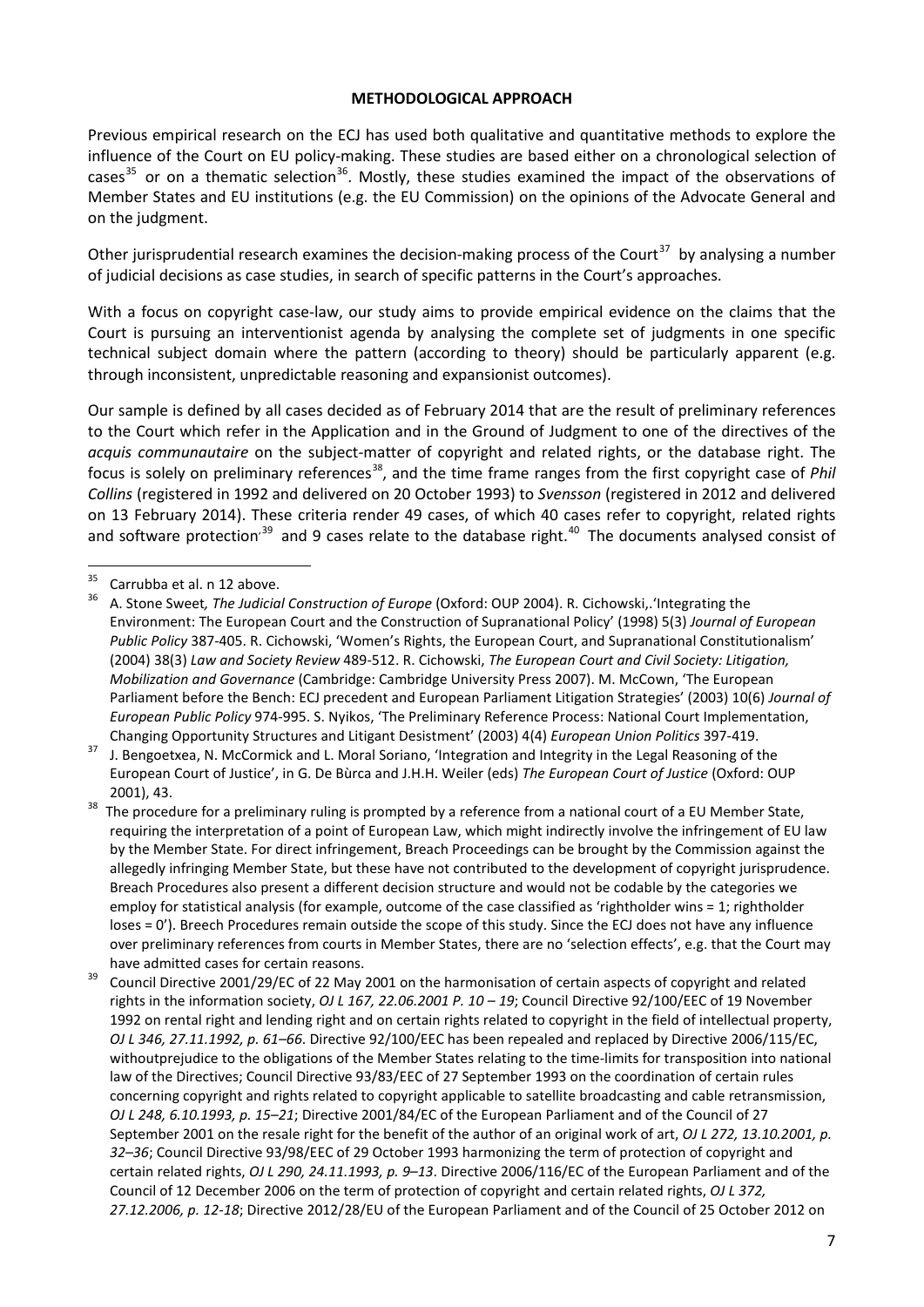the Opinions of the Advocate General (AG) and the Grounds for Judgment (including the Operational Part of the Judgment) of each case.

Our first methodological approach investigates the workings of the Court by tracking down the route of specialist subject-matter within the Court (descriptive statistics of case assignment, chambers, AGs and judges). Subsequently the legal background of the members of the European Court of Justice is mapped in search of relationships between subject-specific expertise and the assignment of cases. The second method applies systematic content analysis<sup>[41](#page-7-0)</sup> to capture the recourse to certain legal approaches in the text of the sampled cases, which are coded in variables that can in turn be subjected to statistical computation and analysis. The dependent variable is represented by the outcome of the case (the impact on the rights of the copyright owner) and the explanatory variables are represented by the legal approaches implemented by the Court. Finally, the identified legal approaches are linked to individual court members and subject sub-areas (database, software), in order to identify possible causal relationships. The aim is not an assessment of the substantive law, but rather an identification of predominant legal interpretative approaches within the Court and their impact on the decision-making process.

The coding required a technical understanding of both EU and copyright law, and was carried out by one of the authors, not a research assistant. Pilot codings were jointly reviewed, and problematic instances were discussed throughout the process between the authors to increase reliability.<sup>[42](#page-7-1)</sup>

 $\overline{a}$ 

certain permitted uses of orphan works *OJ L 299, 27.10.2012, p. 5-12*; Council Directive 91/250/EEC of 14 May 1991 on the legal protection of computer programs, *OJ L 122, 17.05.1991 p. 42 – 46*. Directive 2009/24/EC of the European Parliament and of the Council of 23 April 2009 on the legal protection of computer programs, *OJ L 111, 05.05.2009, p. 16 -22*; Directive 98/84/EC of the European Parliament and of the Council of 20 November 1998 on the legal protection of services based on, or consisting of, conditional access, *OJ L 320, 1998-11-28, pp. 54–57;*  Directives on the protection of semiconductor topographies (87/54/EC, 94/824/EC, 96/644/EC); Directive 2004/48/EC of the European Parliament and of the Council of 29 April 2004 on the enforcement of intellectual

property rights *OJ L 195/16, 02.06.2004, p. 16-25*.<br>Directive 96/9/EC of the European Parliament and of the Council of 11 March 1996 on the legal protection of

<span id="page-7-0"></span>databases *OJ L 077, 27/03/1996 P. 0020 – 0028*.<br><sup>41</sup> M. A. Hall and R. F. Wright, 'Systematic Content Analysis of Judicial Opinions', 96 Cal. L. Rev. 63 (2008); Fred Kort, 'Content Analysis of Judicial Opinions and Rules of Law', in *Judicial Decision-making* 133 (Glendon Schubert, ed. 1963); R. C. Lawlor, 'Fact Content Analysis of Judicial Opinions', 8 *Jurimetrics* J. 107, 110 (1968); B. Beebe, 'An Empirical Study of U.S. Copyright Fair Use Opinions', (2008) 156 *Pennsylvania Law Review* 549; B. Beebe, 'An Empirical Study of the Multifactor Tests for Trademark Infringement', (2006) 95 *California Law Review* 1581; M.

<span id="page-7-1"></span>Sag, 'Predicting Fair Use' (2012) 73(1) *Ohio State Law Journal* 47-91.<br>For transparency, coding was recorded in a Codebook which will be made available online on the website of the CREATe centre.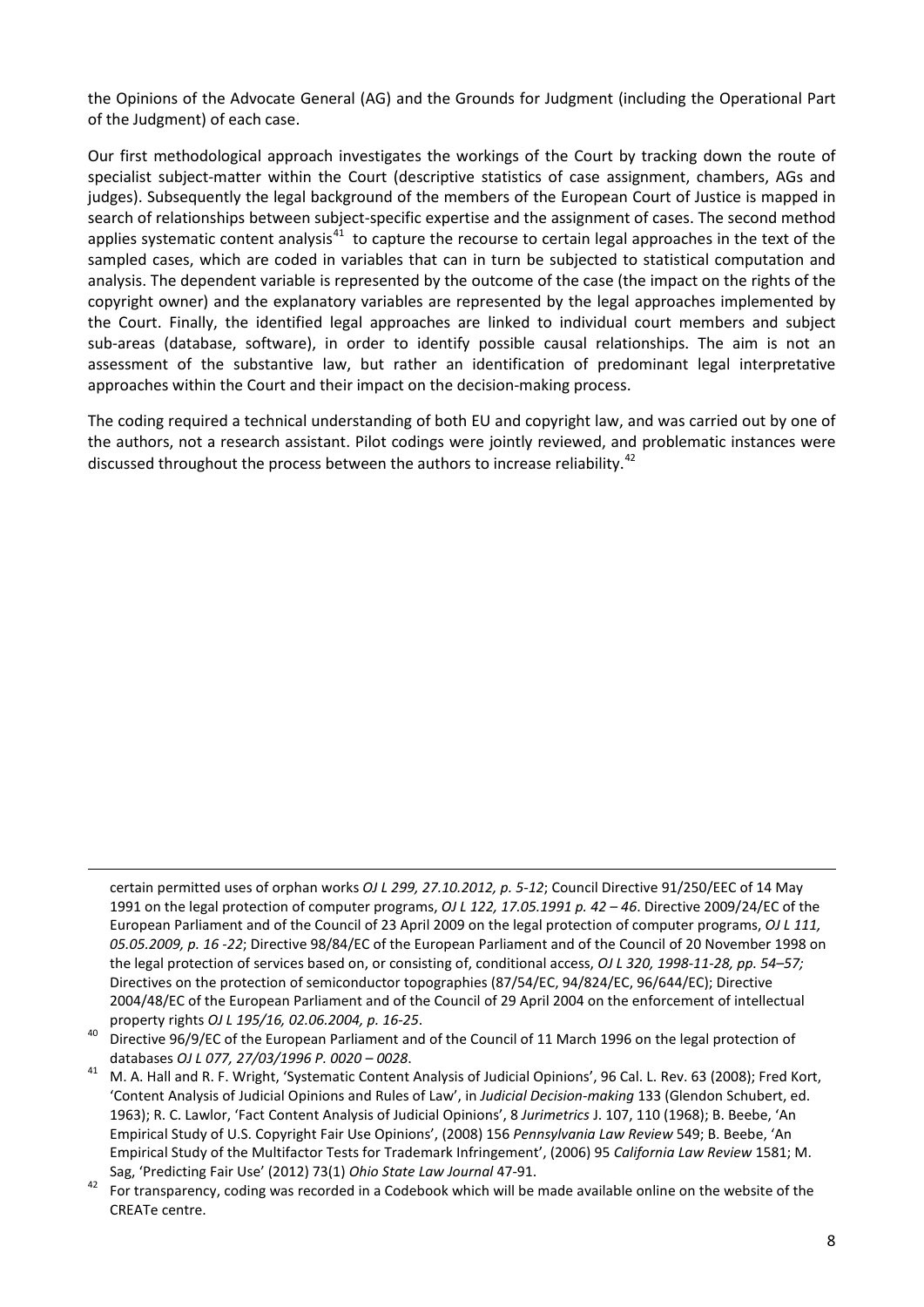### **EMPIRICAL STUDY I: THE COURT AT WORK (PROCESSES AND BIOGRAPHIES)**

### Assignment of Copyright cases

The sample analysed by our study includes all closed cases up to *Svensson* (February 2014) referring to one of the directives forming the *acquis communautaire* relating to copyright. [43](#page-8-0) Since the ECJ does not have specialised sections, in practice the President of the Court, after the preliminary report of the Reporting Judge, allocates the case to a chamber. The criteria for this assignment are unclear, as they are not provided by the rules of procedure of the Court.<sup>[44](#page-8-1)</sup>

Before the year 1998<sup>[45](#page-8-2)</sup> preliminary rulings were not assigned to chambers. Thereafter, the data reveals a predominance of the Third Chamber of the Court, followed by cases assigned to the Fourth and Grand Chamber. Controlling for the number of cases in total to each Chamber, the picture remains stable.



*Figure 1 – Portion of copyright cases assigned to each Chamber (post-1998)*

<span id="page-8-1"></span><span id="page-8-0"></span><sup>&</sup>lt;sup>43</sup> [n39](#page-6-6) above.<br><sup>44</sup> Article 60 Rules of Proceedings of the ECJ: 'Assignment of cases to formations of the Court: 1. The Court shall assign to the Chambers of five and of three Judges any case brought before it in so far as the difficulty or importance of the case or particular circumstances are not such as to require that it should be assigned to the Grand Chamber, unless a Member State or an institution of the European Union participating in the proceedings has requested that the case be assigned to the Grand Chamber, pursuant to the third paragraph of Article 16 of the Statute.

<sup>2.</sup> The Court shall sit as a full Court where cases are brought before it pursuant to the provisions referred to in the fourth paragraph of Article 16 of the Statute. It may assign a case to the full Court where, in accordance with the fifth paragraph of Article 16 of the Statute, it considers that the case is of exceptional importance.' See the Rules of Procedure of the Court Of Justice, L 265/1 *Official Journal of the European Union*, 29.9.2012, available at

<span id="page-8-2"></span><http://eur-lex.europa.eu/LexUriServ/LexUriServ.do?uri=OJ:L:2012:265:0001:0042:EN:PDF> <sup>45</sup> In our sample, all cases in chronological order are assigned to the Court in Plenary formation up to C-60/98 *Scarlet Extended* [2011] ECR I-11959). The following cases lodged from 1998, starting with C-293/98- Egeda (ECLI:EU:C:2012:85), were assigned to the Court in Chamber formation.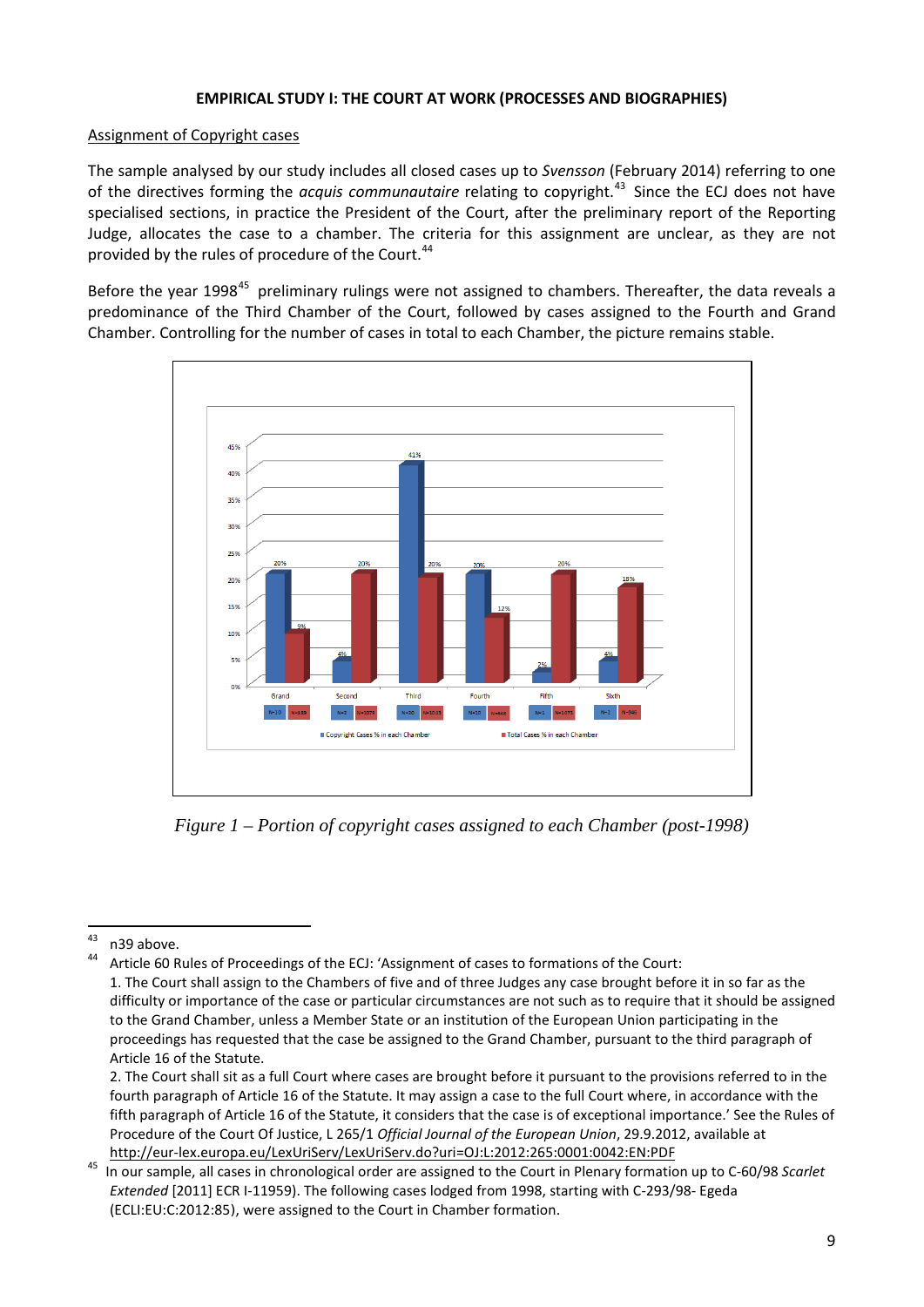When these figures are broken down by year of registration, the data show a steady raise of assignments to the Third Chamber, with the Fourth Chamber taking over in 2011.



*Figure 1 – Assignment of copyright cases to Chamber by year*

We applied a chi-square test to this data to establish if it was statistically possible that the assignment of cases was random. The test resulted in a p-value of 0.13702, meaning that there is an approximately 1.37% chance that the patterns of assignment are *not* the result of an external influence.<sup>[46](#page-9-0)</sup>

The review of case allocation among chambers of the ECJ prompted an investigation of the identity of the judges sitting on the panels, in order to understand whether the choice of the chamber might correspond to the choice of a judge. The data show nine judges representing more than 80 per cent of the total presences in Court when ruling on copyright cases. These judges are mostly part of the third and the fourth chambers of the ECJ. This suggests that the chambers were chosen on the basis of the composition of the panel, presumably because of a particular expertise in the subject-specific area.

A substantial share of cases however were referred to the Grand Chamber, which is called into action whenever a case is particularly complex and of potentially wider significance. Our analysis needs to take into account the specific procedural rules according to which the Grand Chamber is formed. Panellists of Grand Chambers for example have to include the presidents of the other Chambers, irrespective of their background or experience. Accounting for the potential distorting effects produced by these procedural rules the data still appear to indicate a deliberate selection of judges in both Court formations (Grand Chamber or other Chamber).

Further, the recurrence of Reporting Judges and of Advocates General (AGs) has also been calculated. Judge J. Malenovský registers an overwhelming majority of presences as Judge Rapporteur in the cases in the sample, followed at a large distance by Judge G. Arestis, and by Judge K. Lenaerts.

Moreover, a subject-matter specific analysis reveals that Judge Malenovský is the reporting judge in most cases on copyright and related rights since the year of his appointment (2004), whereas before this date this role was covered by Judge Puissochet. For database rights, Judge Lenaerts is the Reporting Judge in

<span id="page-9-0"></span> <sup>46</sup> Statistical significance at the 5% level (i.e. a p-value of .05) is considered high. At the 1% level (p-value of .01), the null hypothesis (that the cases are randomly distributed) can be ruled out.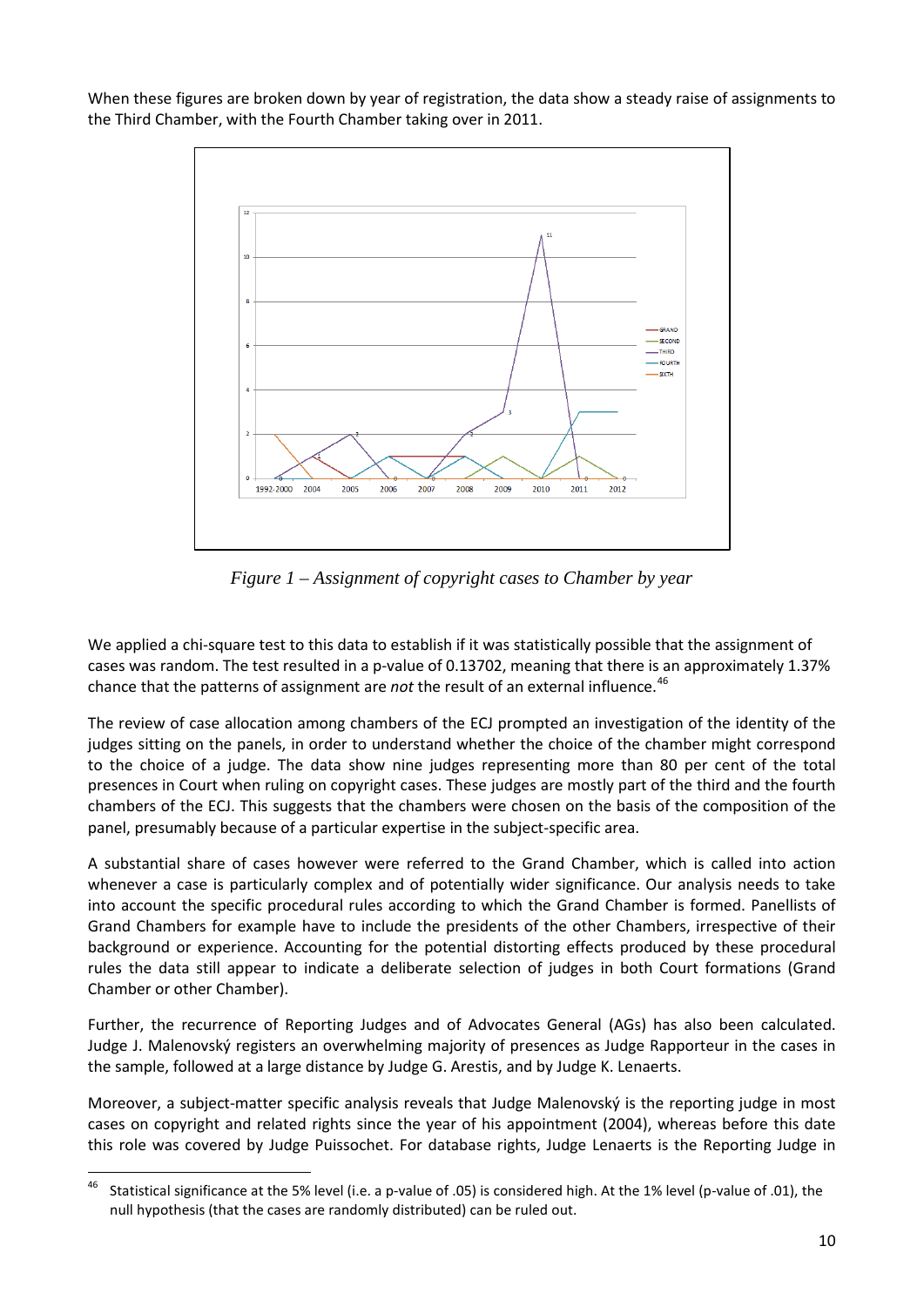almost all cases. Only three cases of our sample related to software protection. Two of them were assigned to Judge Arestis. A clear relationship therefore seems to emerge between specific judges and specific sub-areas of copyright law. However, since the year 2011 copyright cases tend to be assigned to members of the fourth chamber other than Malenovský. A possible explanation for this apparent change of policy could be the remarkable increase in the copyright-related workload of the Court.



*Figure 3– Cases by Reporting Judge and subject matter*

Running the chi-square test on the assignment of cases to individual reporting judges, the statistical findings (unsurprisingly) are striking. The results are significant at a p-value of 0.000713, that is there is a probability below 0.1 per cent that the assignments are *not* the result of external factors (such as deliberate choices).

The analysis yields less extreme results with relation to the presence of specific Advocates General in the examined case-law. However, a pattern emerges also here. In the area of copyright law, two AGs show a number of presences notably higher to that of others: V. Trstenjak and E. Sharpston. In the area of software, although the size of the sample is small, AG Bot is assigned to all three cases. Finally, in the area of the database right, despite an apparent prevalence of AG Stix-Hackl, the distribution among AGs is more balanced. [47](#page-10-0)

<span id="page-10-0"></span><sup>&</sup>lt;sup>47</sup> AG Stix-Hackl in fact appears to have the highest share of cases but this is a false positive, as the four cases assigned to her are in fact four parallel cases regarding the same factual situation (C-444/02 *Fixtures Marketing* [2004] ECR I-10549, C-338/02 *Fixtures Marketing* [2004] ECR I-10497, C-203/02 *The British Horseracing Board* [2004] ECR I-10415, C-46/02 *Fixtures Marketing* [2004] ECR I-10365).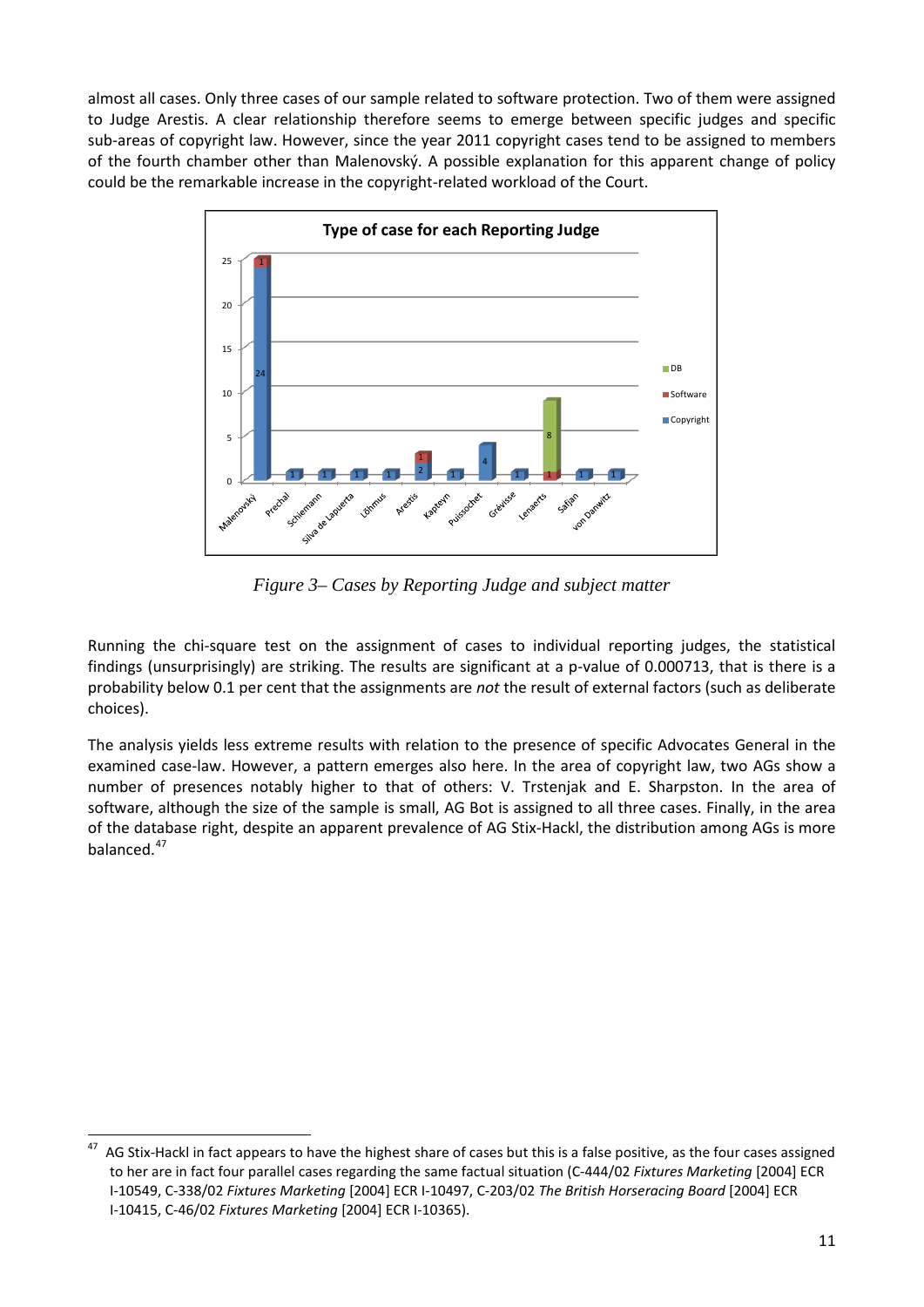

*Figure 4 – Cases by Advocates General and subject matter*

Appendix 1 of this article shows the complete sample of cases, categorised by parties, year, chambers, AG and reporting judge.

The data above show a statistically significant dominance of specific members of the ECJ in copyright and database cases, in what appears to reflect a traditional unwritten operational code of the Court, which tends to assign cases by subject matter, enabling the development of specific expertise.<sup>[48](#page-11-0)</sup>Judge Malenowsky clearly prevails in the assignment of copyright cases, while database cases are assigned to Judge Lenaertz. Malenovský has a background in European Law, without a specialisation in Intellectual Property Law. His experience in copyright matters seems to derive from the practice before the Court. This is in line with the tradition of the Court. Members have a generalist background, because they are expected to examine a wide array of subject-matter.<sup>[49](#page-11-1)</sup>

A cross comparison between chamber assignment and member assignment confirms the above observations. Copyright cases assigned to the Fourth Chamber coincide with cases assigned to Judge Malenovský, who was assigned to both the Third and the Fourth Chambers. After Malenovský, a much lower recurrence of presences can be registered by Judges Arestis and Lenaerts, also from the Third and Fourth Chamber, more often though sitting when the Court was in Grand Chamber formation. A marginal share of copyright cases is assigned to the Second, Fifth and Sixth Chamber. As noted in section 1, it was in one of these cases that the composition of the Court (and its 'lack of experience') has been severely criticised. [50](#page-11-2)

The members of the ECJ

<span id="page-11-0"></span><sup>&</sup>lt;sup>48</sup> This observation was first made with reference to a first-generation of intellectual property cases before the Court that show a prevalence of Advocate General Francis Jacobs and Reporting Judge Claus Christian Gulmann (who in turn was previously Advocate General before the Court). See N. Burrows and R. Greaves, *The Advocate General* 

<span id="page-11-2"></span>

<span id="page-11-1"></span>*and EC Law* (Oxford: OUP 2007), 128.<br>
<sup>49</sup> *ibid*, 297.<br>
<sup>50</sup> L. Bently, 'The return of industrial copyright?' (2012) 34(10) EIPR654-672, 663.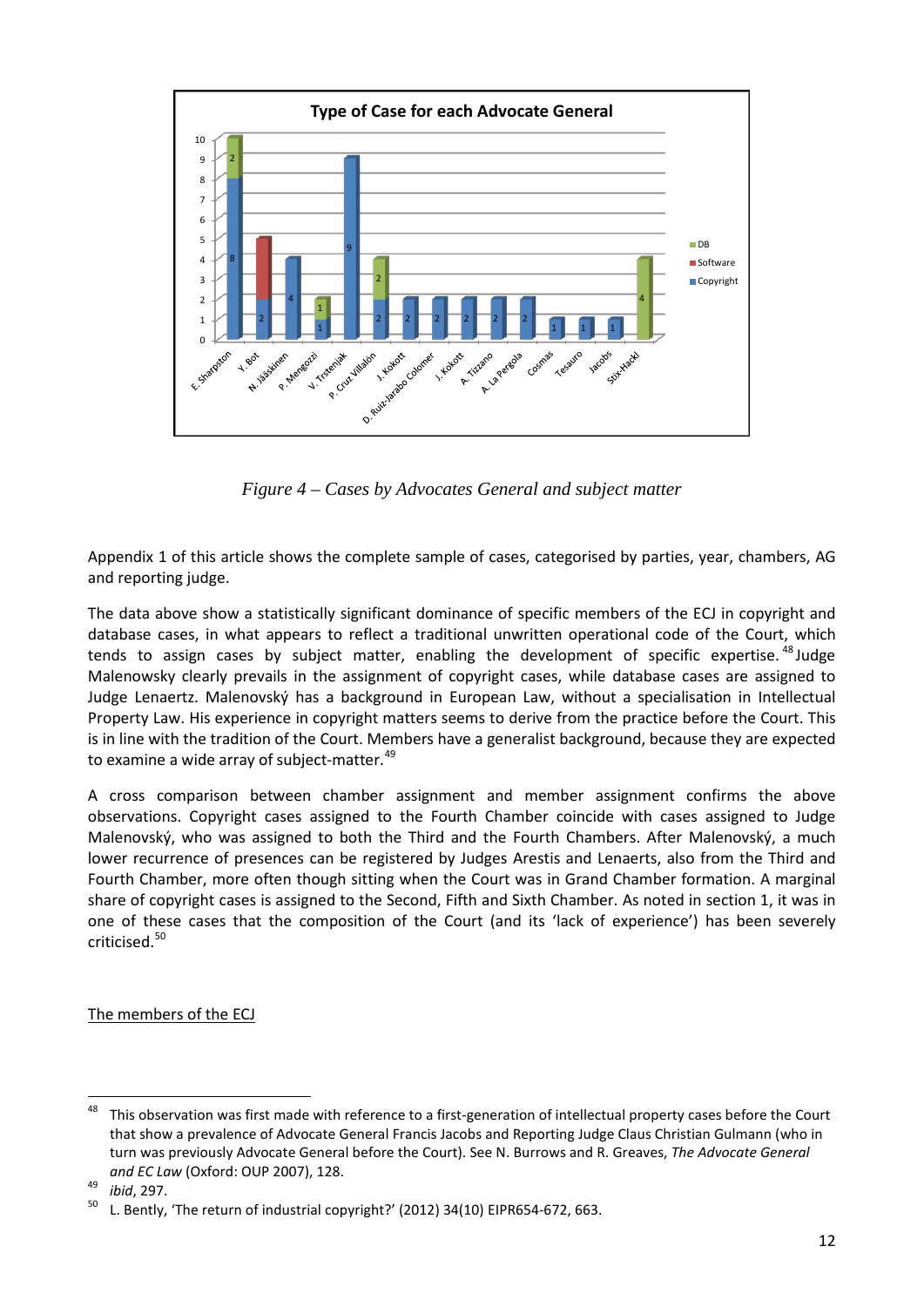Having identified a pattern of case assignment that must be deliberate, we now examine if there is specific subject expertise revealed by the background of those judges that appear to be shaping the development of EU copyright jurisprudence.

Members of the European Court of Justice (judges and Advocates General), according to European Law, must be appointed by a 'common accord of the governments of Member States'.<sup>[51](#page-12-0)</sup> However, since its inception the practice of the recruitment of the Court involved individual Member States appointing 'their' judges without any interference from the others.<sup>[52](#page-12-1)</sup> Necessary experience and qualifications for the appointment of a member to the Court of Justice of the European Union (including all courts) are only broadly specified.

Article 253 of the Treaty of the European Union provides that candidates to the European Court of Justice should be 'persons whose independence is beyond doubt and who possess the qualifications for appointment to the highest judicial offices in their respective countries or who are jurisprudents of recognised competence'. [53](#page-12-2)

However, according to the Judges' Charter in Europe (1993) of the European Association of Judges, the selection of the judges should be based 'on objective criteria designed to ensure professional competence. Selection must be performed by an independent body which represents the Judges. No outside influence and, in particular, no political influence must play any part in the appointment of Judges'.<sup>[54](#page-12-3)</sup>

<span id="page-12-9"></span>The procedure of appointment of the members of the Court, therefore, departs from the most common procedures implemented in national jurisdictions, which are based either on a public competition, under the supervision of a magistracy body, or on public elections. This peculiar procedure for the appointment of European judges inspired concerns relating to the independence of the Court.<sup>[55](#page-12-4)</sup> In fact, the first historic accounts of the ECJ composition report that no judge or advocate general was appointed to the Court without being very close to the political establishment that selected him<sup>[56](#page-12-5)</sup> (or her, although we have to wait till 1990 to see the first female judge of the Court<sup>57</sup>). Moreover, despite concerns, court members are appointed for six years, and their mandate is freely renewable by Member States.<sup>[58](#page-12-7)</sup> This represents an obvious tool of pressure on the judge by the Member State, which is only partially balanced by the procedure providing for collegial decisions and confidentiality of dissenting opinions.<sup>[59](#page-12-8)</sup>

The gradual expansion of the Court, both in terms of members and competences, fuelled the debate around its judicial independence, hence calling for reform of the appointment process. A special committee

<span id="page-12-0"></span> <sup>51</sup> Lisbon Treaty, Article 19 availabl[e http://register.consilium.europa.eu/pdf/en/08/st06/st06655-re07.en08.pdf](http://register.consilium.europa.eu/pdf/en/08/st06/st06655-re07.en08.pdf) (last

<span id="page-12-1"></span>accessed 28 June 2015).<br>52 F. G. Jacobs, 'The Court of Justice in the Twenty-First Century: Challenges Ahead for the judicial System?', in A Rosas, E. Levits, Y. Bot (eds*) The Court of Justice and the Construction of Europe* (eBook: Asser Press Springer 2013),

<span id="page-12-2"></span><sup>58.</sup> See also Dehousse [n 17](#page-3-12) above, 12.<br><sup>53</sup> The text of the Treaty (Consolidated version of the Treaty of the European Union) is available at

<span id="page-12-3"></span>http://register.consilium.europa.eu/pdf/en/08/st06/st06655-re07.en08.pdf (last accessed 28 June 2015).<br><sup>54</sup> Available online at<http://www.richtervereinigung.at/international/eurojus1/eurojus15a.htm> (last accessed 23 October 2013). <sup>55</sup> See Rasmussen ('Between Activism and Self-Restraint') [n 14a](#page-3-2)bove, 34. <sup>56</sup> See generally Nicole Condorelli Braun, *Commissaires et juges dans le communeautés européennes* (Paris: Pichon et

<span id="page-12-4"></span>

<span id="page-12-5"></span>

<span id="page-12-6"></span>Durand-Auzias 1972). This finding was confirmed by later research. See Dehousse n 17 above, 12.<br><sup>57</sup> This was Fidelma O' Kelly Macken, althought Simone Rozès had already been appointed as Advocate General in 1981. See D. Tamm,' The History of the court of Justice of the European Union since its Origin', in A. Rosas, Levits,

<span id="page-12-7"></span>E. Bot (eds) The Court of Justice and the Construction of Europe (eBook: Asser Press Springer 2013), 20.<br><sup>58</sup> The European Parliament proposal to extend the mandate of the judges to 10 years, not renewable, was rejected. Some commentators suggest that this is a clear sign that Member States do not intend to renounce their power of pressure on the Members of the Court. See Dehousse [n 17](#page-3-12) above, 18; Weiler n [29](#page-4-11) above at 225; and Arnull n [32](#page-5-4) above, at 22.<br><sup>59</sup> Dehousse n [17](#page-3-12) above, 15. Minority opinions in fact are not published in judgments, in order to preserve the

<span id="page-12-8"></span>independence of the judge, especially vis-à-vis the member state that has appointed them. Arnull 2006 n [32](#page-5-4) above, 11.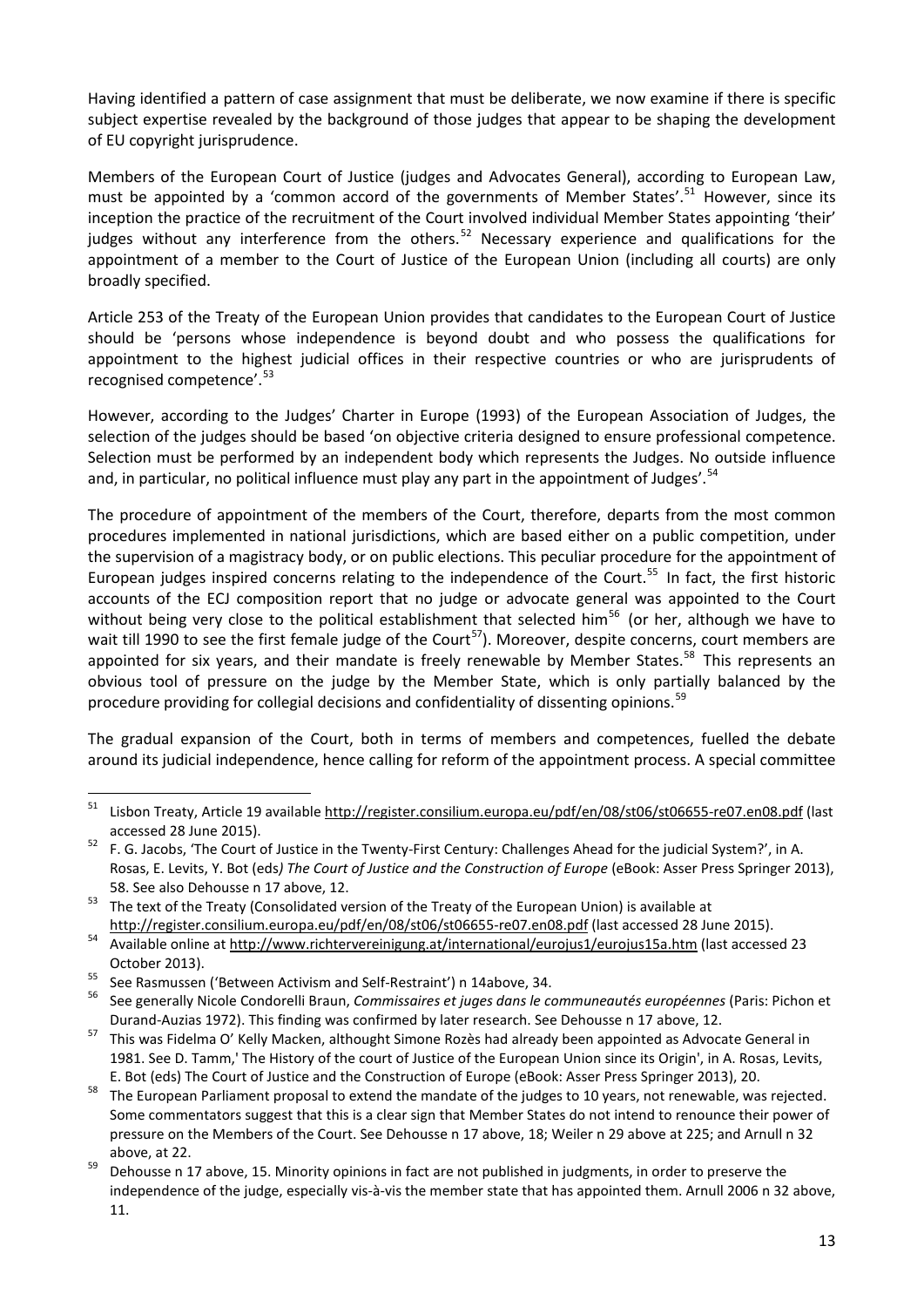was created by the Article 255 of the Lisbon Treaty (2009).<sup>[60](#page-13-0)</sup> This panel of seven members, appointed by the Council for four years, is formed by former members of the ECJ, juridical figures of the highest quality, and one member proposed by the EU Parliament. The committee examines the candidatures of new members as well as membership renewals, and issues a non-binding confidential opinion to the appointing Member State.<sup>[61](#page-13-1)</sup> Effects of the activity of this committee on the independence of court members would need to be assessed by further research, in due course.<sup>[62](#page-13-2)</sup> Meanwhile, critics of this institution suggest that improvements should be made in order to enhance the impact of the committee on the impartiality of the judges. <sup>[63](#page-13-3)</sup>

<span id="page-13-10"></span><span id="page-13-9"></span>The professional background of the members of the European Court of Justice has been object of a limited body of research.<sup>[64](#page-13-4)</sup> More recently, Antonin Cohen<sup>[65](#page-13-5)</sup> and Sally Kenney<sup>[66](#page-13-6)</sup> have examined the background of the members of the Court with a focus on their professional experience and background, as well as their career provenance.<sup>[67](#page-13-7)</sup> All the above studies present a scenario with court member that are mainly academics in the area of community, comparative or international law, often in addition to being high members of the judiciary and high officials (or consultants) in their respective governments.

We analysed the profile of all 45 members of the ECJ who sat on our sample of copyright cases, including those decided in the Grand Chamber, out of a total of 94 Members sitting in the Court during the period examined.

Our analysis shows a remarkable prevalence of EU Law and Public Law in the professional background of the members of the Court. A large majority has performed studies or held academic positions in the fields of: European Union (or Community) Law, Public Administration Law, Public International Law, or Public European Law. A background in Constitutional Law and Human Rights is also relatively common among ECJ members, also because many join from a post in their national Constitutional Court or on the European Court of Human Rights.<sup>[68](#page-13-8)</sup> Minority specialisations, in relative terms, include Civil Law, Criminal Law, Political Science, and Trade Law, followed by International Private Law (Conflict of Laws), Comparative Law, and Law and Economics. The smallest percentage in turn is represented by specialists in Family Law, Tax Law, Competition Law, and Business Law.

<span id="page-13-0"></span><sup>&</sup>lt;sup>60</sup> Text of the Treaty (consolidated) at [http://register.consilium.europa.eu/pdf/en/08/st06/st06655-re07.en08.pdf.](http://register.consilium.europa.eu/pdf/en/08/st06/st06655-re07.en08.pdf)<br><sup>61</sup> The committee is referred in practice as 'le comité 255'. See generally J.M. Sauvé, 'Le role du comi

<span id="page-13-1"></span>sélection du Juge de l'Union', in Rosas, A. Levits, E. Bot (eds) The Court of Justice and the Construction of Europe

<span id="page-13-3"></span>

<span id="page-13-2"></span><sup>(</sup>eBook: Asser Press Springer 2013).<br><sup>62</sup> The committee has been active since the year 2010.<br><sup>63</sup> Arnull for example suggests that the 'committee 255' could choose from a list of three candidates, as it is currently done for the appointment of ECHR judges. See Arnull n [32](#page-5-4) above at 25. In fact, many of the problems that have been identified regarding the appointment process of judges at the ECHR are applicable to ECJ judges as well. See Interight Report 'Judicial Independence: Law and Practice of appointments to the ECHR', available at

<span id="page-13-4"></span>http://www.interights.org/jud-ind-en/index.html (last accessed 6 March 2015).<br><sup>64</sup> Nicole Condorelli Braun carried out one of the first analyses of the background of the members of the Court from its establishment until the beginning of 1970. She explored in detail the biography of the (then) few judges of the European Court and reported anecdotal evidence of their political connections as well as their recruitment.

<span id="page-13-5"></span>Condorelli Braun n [56](#page-12-9) above.<br><sup>65</sup> A. Cohen, 'Sous la robe du juge: le recrutement social de la Cour', in Pascal Mbongo and Antoine Vauchez (eds) *Dans la fabrique du droit européen. Scènes, acteurs et publics de la Cour de justice des Communeautés européennes* (Bruylant 2009). *S*ee also Antonin Cohen, 'The Legal Community: Judges, Lawyers, Officials and Clerks in the Writing of Europe', European University Institute Working Papers, at

http://cadmus.eui.eu/handle/1814/10029 (last accessed 6 March 2015).<br>See generally S. Kenney, 'The members of the Court of Justice of the European Communities', (1998) 5 *Columbia* 

<span id="page-13-8"></span>

<span id="page-13-7"></span><span id="page-13-6"></span>*Journal of European Law* 101-133<br><sup>67</sup> *ibid*, 107.<br><sup>68</sup> See below, in the same section.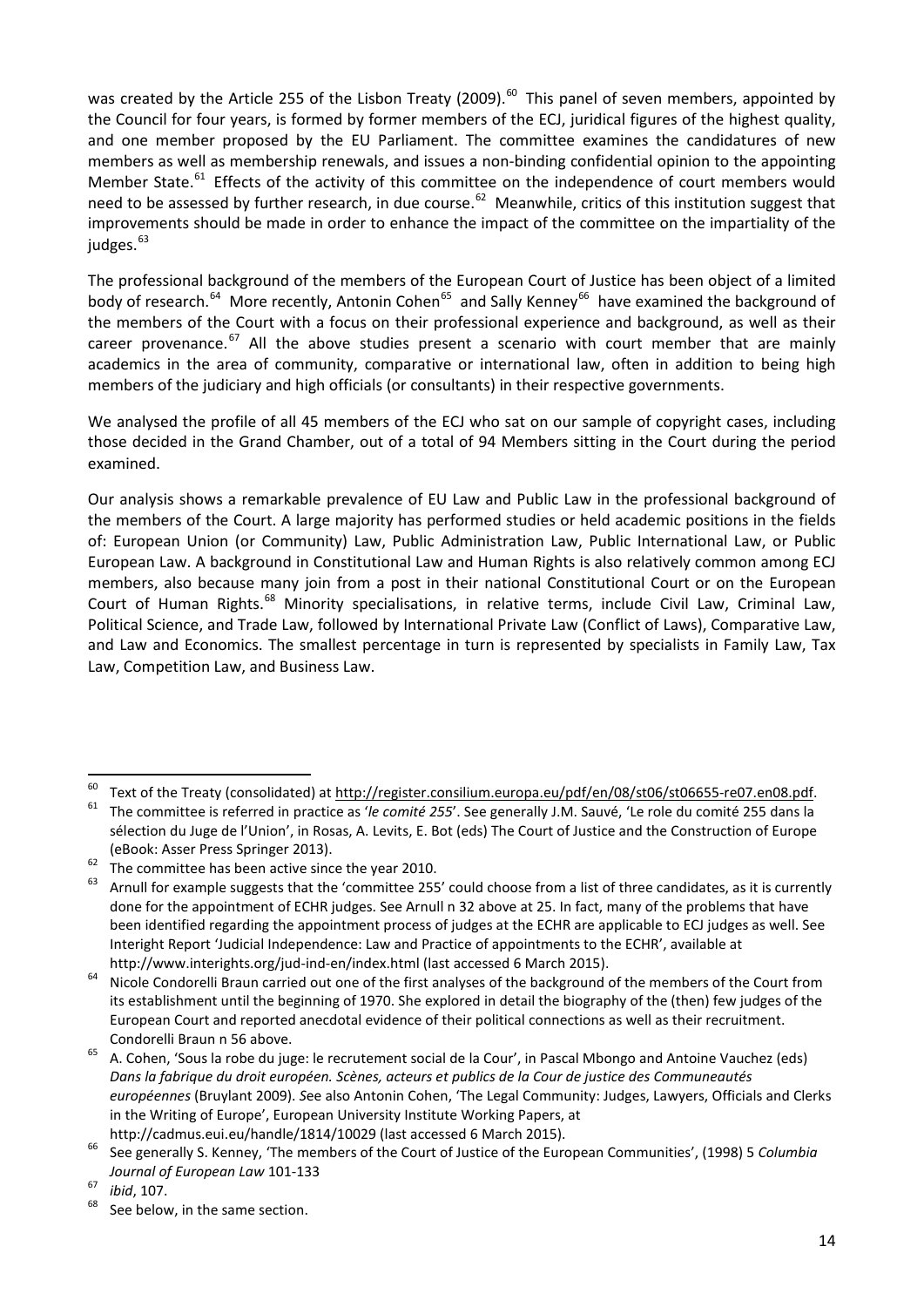

*Figure 5 – Main background of Members by specialist area of law*

Most of the ECJ members, as expected, have composite careers, featuring academic positions alongside juridical professions and governmental posts. We have stratified the sample in four main profiles, which seem to remain the leading careers of the members of the European Court since its inception: $^{69}$  $^{69}$  $^{69}$  a) Academics; b) Judiciary; c) Lawyers (including public prosecutors); d) Public Administration (including consultancy appointments). First we have calculated the recurrence of each of the above profiles in the career of each member, therefore including several profiles in each career. Secondly we have attempted to identify the prevailing profile in each career, in order to compute each member for his main professional background. We also have considered the economic expertise of each member<sup>70</sup>, and their provenance from another international or European institution $^{71}$ .

The analysis indicates that the majority of ECJ members have held academic posts at some stage in their career. Most of these members are university professors, but some are part-time lecturer or researchers in addition to their main (non-academic) career. The majority of the members have also held posts within their home public administration, often as a consultant of the government, but mainly as a civil servant for a ministry or public institution. A similar share of the sample has occupied a post in another international institution before being appointed to the Court. The European Court of Human Rights (ECHR) seems to be the largest feeder of members to the ECJ. However, a considerable share of members comes from the Court itself, as previous judges of the General Court, or legal clerks (*référendaires*) at the ECJ or as Advocate General. Other members join from EU institutions (Commission, Council and Parliament), or from delegations to the EU institutions, or from advisory bodies to the EU institutions. One member comes from a European agency (Europol).

<span id="page-14-0"></span>Previous literature did not analyse separately the skills of the members. However, the comparison with their findings relating to the main career of each member reveals by and large the same proportions among the Court's

<span id="page-14-1"></span>main profiles (academics, judges and administrators). See Cohen [n 65](#page-13-9) above, 22-23 and Kelley n [66](#page-13-10) above, 107. In addition to an expertise in Law and Economics, indicated in the previous paragraph, the data revealed the presence of an economic component in the examined curricula, in the form of other academic qualifications or

<span id="page-14-2"></span>professional experiences.<br><sup>71</sup> Data on the background of the Court Members was mainly sourced on the website of the Court [\(http://curia.europa.eu/jcms/jcms/Jo2\\_7026/\)](http://curia.europa.eu/jcms/jcms/Jo2_7026/), with the addition of internet searches, where possible.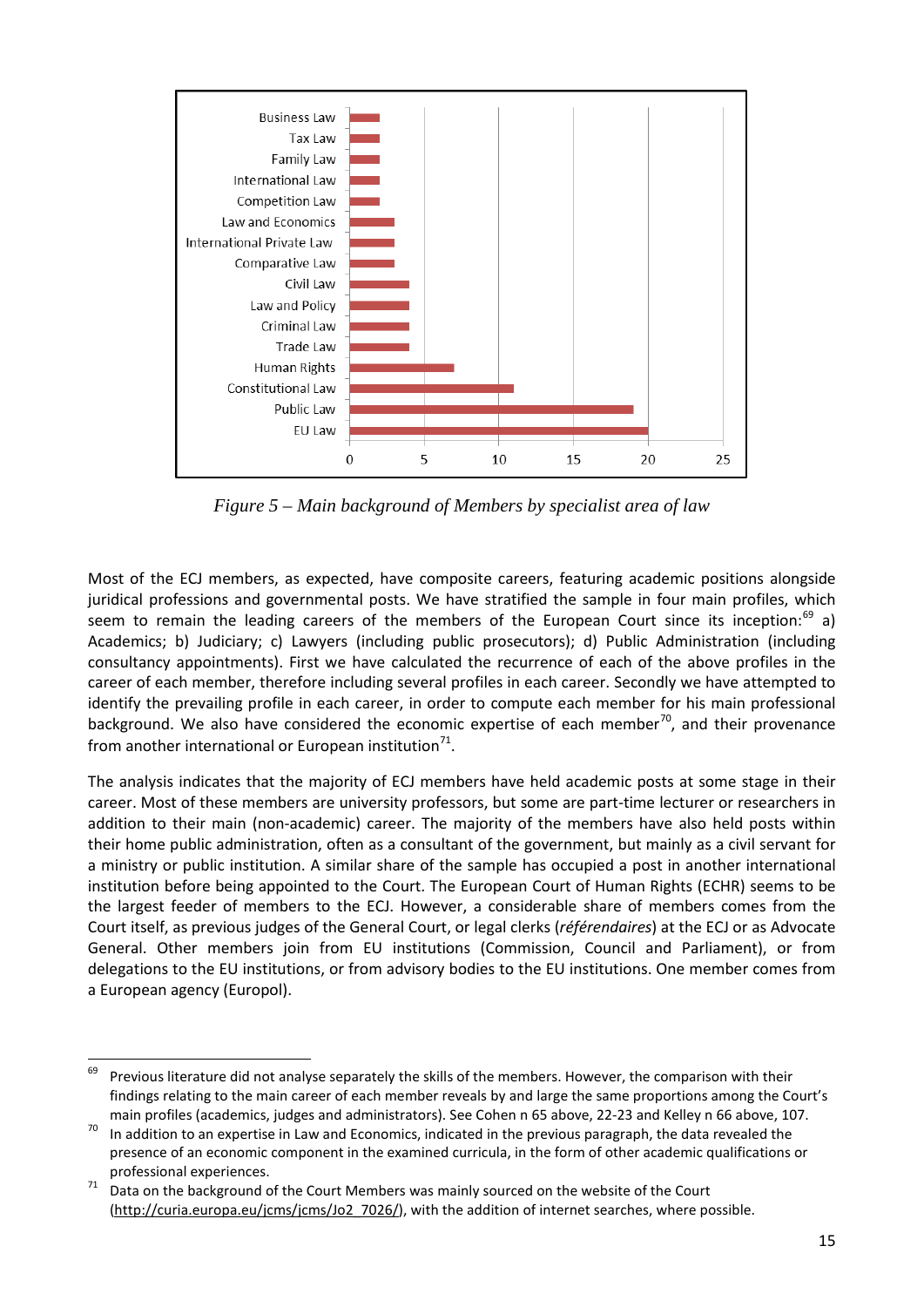More than half of the examined members of the Court of Justice had served at some point of their career in their national judiciary, often at the highest level (Constitutional Court, Highest Court, or Administrative Highest Court). Only seven per cent have worked in legal practice, either in ordinary courts or administrative tribunals.



*Figure 6 – Main career background of Court Members sitting on copyright cases*



*Figure 7 – Provenance of Court Members sitting on copyright cases*

The examination of the *main* careers of the members suggests a balance between Judiciary, Academe and Public Administration, with a moderate prevalence of the latter. Only a minority has been shaped by legal practice. It is interesting to note that a sizeable share of the sample has some background or experience in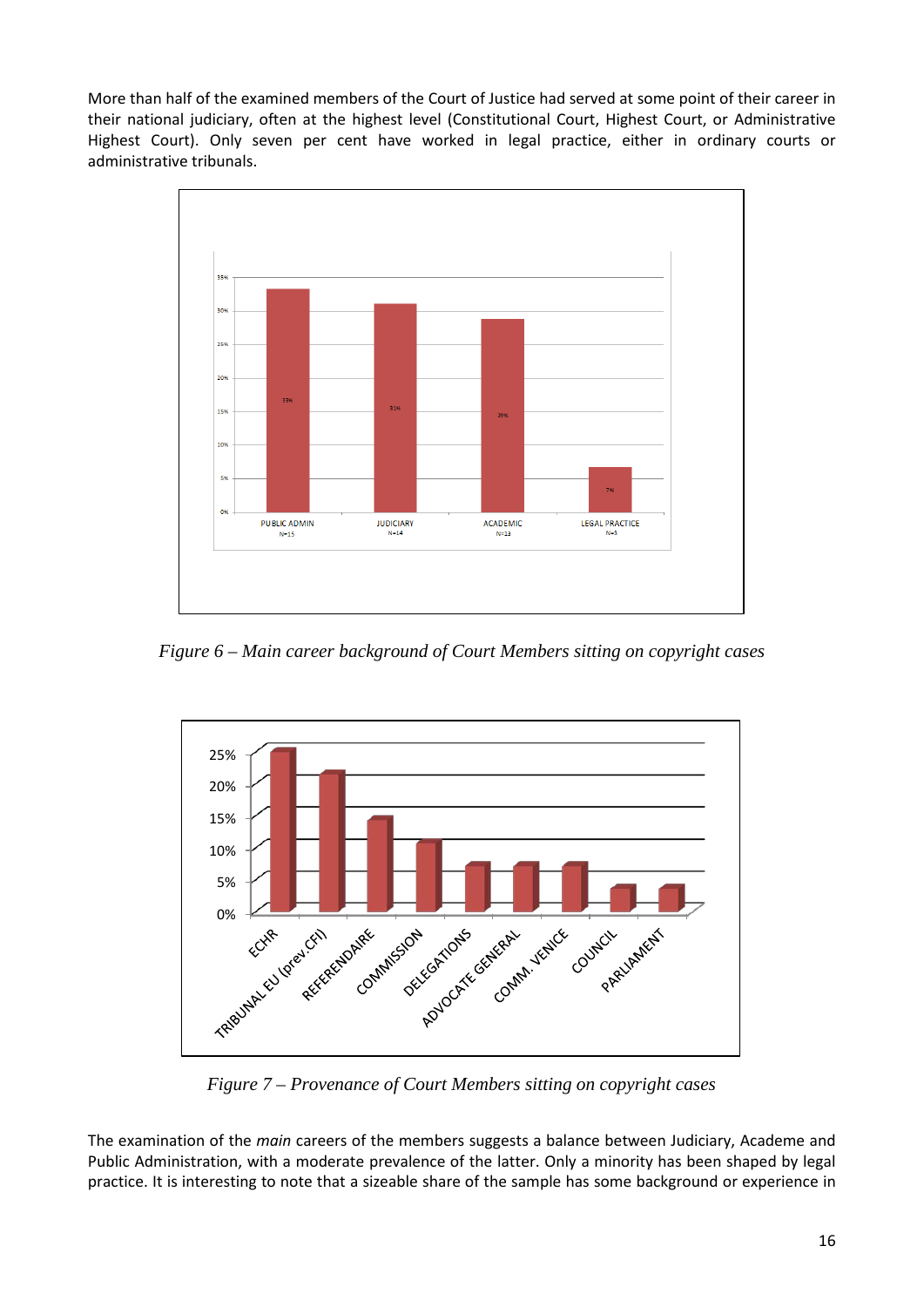economic matters. This is consistent with the findings of previous research on the Court's membership.<sup>[72](#page-16-0)</sup> In fact, starting with the famous Jacques Rueff, $73$  economic expertise seems to remain stable among members of the ECJ.

Although our data is derived only from the Court members involved in copyright cases, the size of the sample gives an indication of the general composition of the European Court of Justice, and findings appear to be in line with previous research. It seems that the prevalence of academic, judiciary and public administration background still holds, despite considerable enlargement of the EU and despite the resulting growing membership of the Court. A European/Public legal background is still paramount within the Court, while specialised subject-matters such as employment law and intellectual property law could not be identified in any of the examined professional profiles.

One variation to previous research relates to the movement in personnel between international/European courts and other European institutions. Provenance from the European Court of Human Rights or from other European institutions seems to be more relevant now than in the past. This is arguably due the increasing number of courts, of courts' members, and more generally of personnel within the EU institutions. An arguable consequence of this 'internal circulation' might be that professional backgrounds remain anchored to EU/Public administration competences rather than the specialised competences that would be more in line with the current jurisdiction of the Court.

In conclusion, the analysis shows that the composition of the Court did not dramatically change from its inception. It is still shaped by high ranking professionals often combining an academic career with juridical practice and governmental appointments. These preliminary findings suggest that concerns about the independence of the Court have not substantially been addressed by the reform of the Statutes of the Court, as the profiles of former public administrators are still dominant among the judges.<sup>[74](#page-16-2)</sup> However, the most important finding for the purposes of this study relates to the range of expertise that the Court can use. Relevant gaps have been identified, including but not limited to copyright law.

Relating these findings to the analysis of case allocation in the previous section shows that there is no obvious reason for the assignment of copyright cases to a specific Reporting Judge or Advocate General, because not one of the examined profiles indicates a particular prior expertise in copyright law. Judge Malenovský, for example, who is the dominant Reporting Judge in copyright cases is a university professor of International, European, and Public Law. He was also a judge of the Czech Constitutional Court, who worked for his national Ministry of Foreign affairs and was sent to the EU Council in this capacity (he was President of the Committee of Ministers' Deputies) before being appointed as a judge of the ECJ. Judge Lenaerts who dominates database right jurisprudence was also a professor of Public and European law in Belgium, and joined the ECJ from the Court of First Instance, whereas judge Arestis was mainly a judge in his native country (Greece). Among the recurring AGs in copyright cases, Eleonor Sharpston (UK) has a background in economics, language and law. She is a barrister and former academic in EC and comparative law, and was legal secretary (*référendaire*) at the ECJ before becoming a judge. AG Verica Trstenjak (Slovenia), who left the court in 2012, is a Private Law professor who covered high posts within her home government before being appointed as a member of the Court.

In summary, the combined findings from the allocation of cases and the analysis of biographical backgrounds suggest that the workings of the Court of Justice rely on a mechanism for judicial learning (by repeat assignment of case types to the same professionals). However, there appears to be no procedure for passing on this expertise. The development of subject specific jurisprudence may be set back periodically, as members join the Court as non-experts, and leave the Court with their acquired expertise.

<span id="page-16-1"></span>

<span id="page-16-0"></span><sup>&</sup>lt;sup>72</sup> Kelley n [66](#page-13-10) above, 107.<br><sup>73</sup> Jacques Rueff (1896-1978) French Prime Minister and Minister of Finances, among other government appointments and a brilliant academic career in economics and finance, was a member of the ECJ (formerly ECSC) from 1952 to 1962. <sup>74</sup> The *Comité <sup>255</sup>* is active only since 2010. Further research is therefore needed to ascertain this point.

<span id="page-16-2"></span>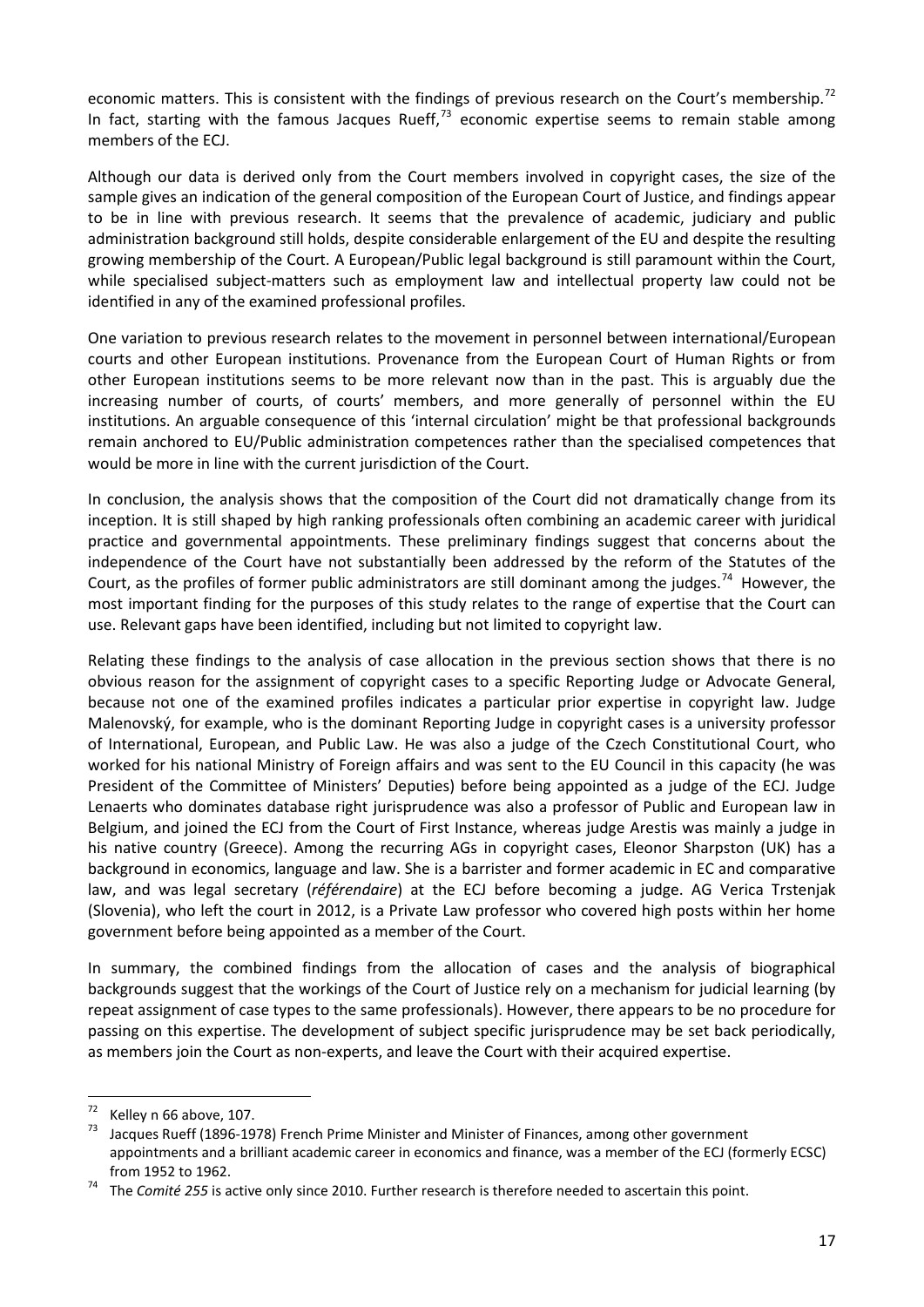In order to explore this potential tension further, we next investigate specific patterns of legal reasoning that may be linked to judges and outcomes.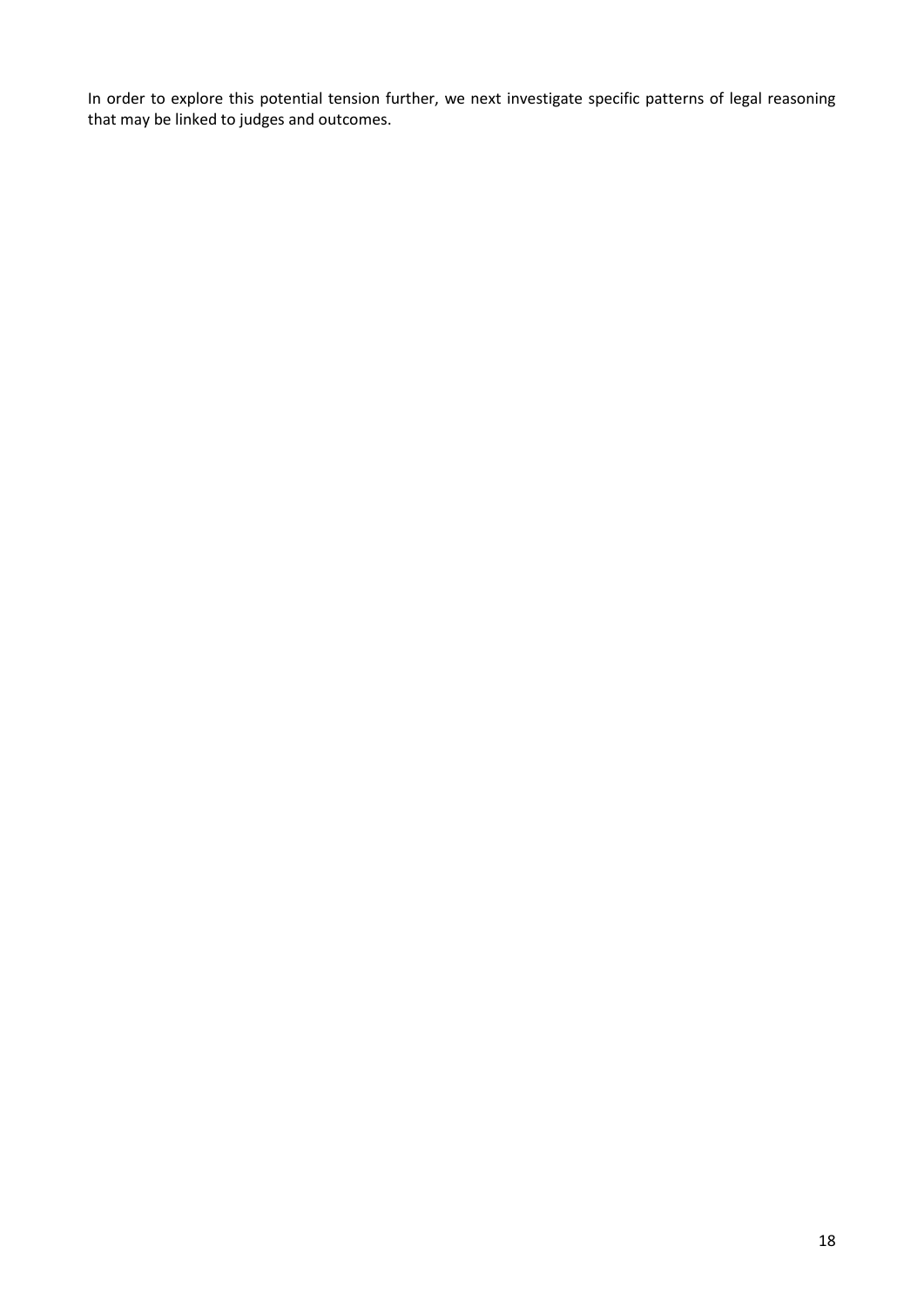### <span id="page-18-7"></span>**EMPIRICAL STUDY II: CONTENT ANALYSIS**

### The legal approaches of the ECJ

The main focus of academic analysis of the copyright jurisprudence of the ECJ has been on the doctrinal substance of the Court's decisions, rather than on the legal approaches privileged by the Court in its reasoning. The legal techniques of the Court have however been analysed in the framework of European governance, where some reasons for concern have emerged. The lack of reasoning in the grounds of judgment, for example, or insufficient reasoning, has been criticised.<sup>[75](#page-18-0)</sup> Moreover, the Court has often been accused of judicial activism, over-reaching its powers, and resulting in controversial rulings.<sup>[76](#page-18-1)</sup>

Among the minority of scholars who have devoted specific attention to the legal arguments employed by the European Court in their context of justification, Joxerramon Bengoetxea's 1993 study deserves close attention.<sup>[77](#page-18-2)</sup> In our theoretical context, he provided the first systematic analysis of the legal approaches implemented by the Court. To this end, he examined decisions of the Court in which the methodology implemented for the interpretation of law was expressly discussed by the judges, and decisions in which the Court clearly employed a given approach, without explicitly justifying it.

Bengoetxea finds that the European Court adopts by and large the same *topoi* of legal interpretation that are recognised by the most advanced legal systems. They can be summarised in linguistic or semiotic arguments, contextual or systematic arguments, and teleological or dynamic arguments. Among the dynamic arguments Bengoetxea includes the use of *topoi* peculiar to the European legal framework, such as the uniform application of EU law, the *effet utile*, the principle of supremacy, the direct effect, the principle of proportionality, etc.<sup>[78](#page-18-3)</sup> Finally, in the absence of an exhaustive normative system it becomes important for the Court to recur to its own case-law both as a *topos* and as a normative source.[79](#page-18-4)

More recently, another exhaustive review of the legal approaches employed by the European Court has been carried out by Gunnar Beck. As Bengoetxea, he finds that the legal arguments or *topoi* employed by the ECJ in its legal reasoning are those recognised by most advanced legal systems. He critically assesses the choices of the Court in matters of legal interpretation, and tests the critique according to which the European judges cumulatively use a number of legal approaches, without a hierarchical order. In essence, he finds that on the one hand the occurrence of this latter attitude of the Court is mostly justified, and on the other hand the impact of this approach on the jurisprudence of the Court should not be exaggerated.<sup>[80](#page-18-5)</sup>

<span id="page-18-8"></span>The cumulative method of the Court represents a departure from the three-step approach theorised by McCormick and Summers.<sup>[81](#page-18-6)</sup> According to their theory, courts should address legal cases in three steps. The first step involves an exam of the text of the law in search of a legal meaning that clearly applies to the factual situation (semiotic argument). This legal analysis involves to some extent contextual analysis,

<span id="page-18-0"></span> $75$  E. Muir, M. Dawson and B. de Witte, 'The European Court of justice as a Political Actor', in E. Muir, M. Dawson and B. de Witte (eds) *Judicial activism at the European Court of Justice* (Cheltenham: Edgard Elgar 2013), 3. Also M. Dawson, 'The political face of judicial activism: Europe's law-politics imbalance', in the same volume, 19. Also A. Arnull 'Judicial activism and the European court of justice: how should academics respond?', in the same volume,

<span id="page-18-1"></span><sup>231.</sup> <sup>76</sup> For a definition of judicial activism see K. Kmiec, 'The Origin and Current Meaning of "judicial Activism"' (2004) 92 *California Law Review* 1441-1451. For judicial activism related to the ECJ see Arnull, *ibid*, 215. The judicial activism of the Court has been attributed to the lack of dialogue between European political and jurisdictional power. See

<span id="page-18-4"></span><span id="page-18-3"></span>

<span id="page-18-2"></span>Hatzopoulos, n [12](#page-3-0) above, 139.<br>
<sup>77</sup> Bengoetxea [n 8](#page-2-5) above.<br>
<sup>78</sup> Bengoetxea n 8 above, 218. See also Beck, n 8 above, 187.<br>
<sup>78</sup> One of the topoi employed by the Court in its interpretative technique is the recognition of case-law. Recognition and examination of previous case-law is important in the Court's reasoning. Although the Court is not bound by its precedents as in the common law system, it is compelled to seriously consider its previous case-law by the need for stability and legitimacy. See Beck n [8](#page-2-5) above, 274.<br><sup>80</sup> *ibid*, 439.<br><sup>81</sup> See generally D.M. McCormick and R. Summers, *Interpreting Statutes: a Comparative Study* (Dartmouth: Aldershot

<span id="page-18-5"></span>

<span id="page-18-6"></span><sup>1991).</sup>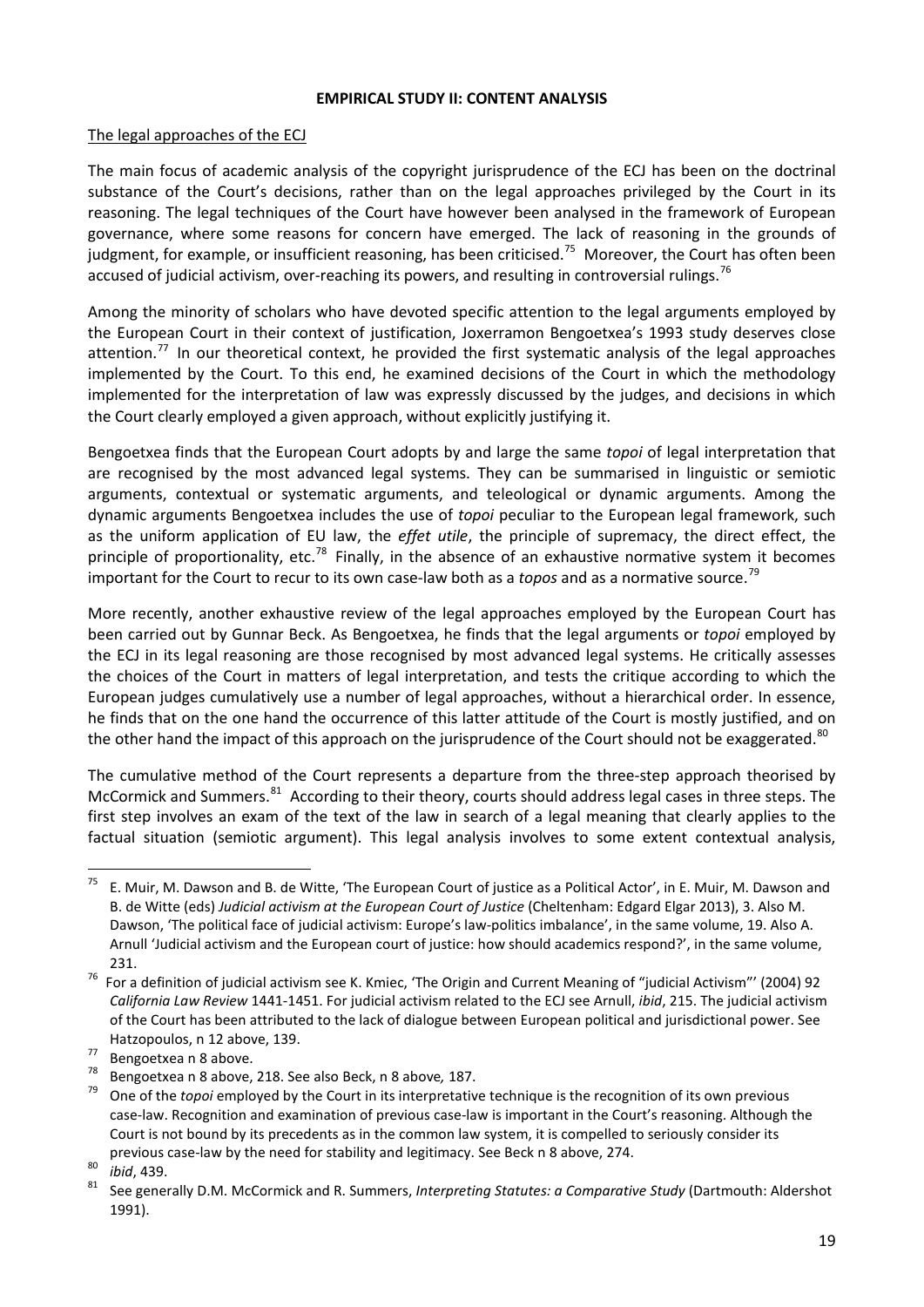intended as the analysis of the literal context in which the letter of the law is framed. In the case of EU directives, for example, this would involve an analysis of the recitals of the directive, in order to provide clarifications on the meaning of the text. This is mostly sufficient in the grounds for judgment when a case is clear. $82$  But for most cases, when the text of the law does not suffice to provide a solution, other arguments have to be called upon.

Step two therefore involves a systematic or contextual interpretation, which goes beyond the semantic context of the legal text. Historical considerations (for example, preparatory works for a directive), economic considerations (for example, advantages or disadvantages for the internal market), contextual legislative frameworks (for example other directives, international treaties, fundamental principles of law) are called into play. Step three, finally, involves a purposive or teleological reading of the law, which takes into account the intention of the legislator, as deduced from the above sources. Step three is seen by some as a potentially risky approach because involves a larger amount of discretion by the judge. Therefore, according to these commentators, step three should be called into play only when the first two steps did not help with the interpretation of the legal text. $83$ 

Critics of the cumulative approach of the Court reproach the European judiciary for favouring purposive interpretation over semantic techniques in order to foster European integration.<sup>[84](#page-19-2)</sup> Beck admits this attitude of the Court, but he argues that this '*communautaire* flavour' find its origin not only in the Courts judicial activism but also in the legal uncertainty of European law.<sup>[85](#page-19-3)</sup> Moreover, he argues, the occurrence of such attitude in the European jurisprudence is not evenly employed but depends on subject areas.<sup>[86](#page-19-4)</sup>

Finally, Beck suggests that the legal reasoning of the Court is less constrained than that of other high courts, but he ascribes this to the peculiar nature of the European judiciary. On the one hand a multilingual and multi-governmental legal system offers more uncertainty over literal interpretations and historical interpretations (instrumental to understand the 'intention' of the legislator'<sup>[87](#page-19-5)</sup>); and on the other hand, as in most legal systems, there is no hierarchical order of the *topoi*[88](#page-19-6) to be employed in the legal justifications,

<span id="page-19-0"></span> $82$  Bengoetxea [n 8](#page-2-5) at 171. Bengoetxea makes a distinction between clear cases and difficult cases submitted to the Court. In clear cases only simple justifications are required and provided by the Court. This means that a specific norm, whose meaning is not controversial, is applied to a given factual situation. For difficult cases, conversely, more complex justifications are needed. Among the more sophisticated justifications, we find, for example: a) consistence with precedent binding law (treaties, directives); b) consistence with general principles of law (ex. *Ne bis in idem, lexspecialisderogatlexgenerali*, etc.); c) consequent reasoning (ex. *a fortiori, a contrario*), showing that the chosen solution is preferable to the alternatives. Clear cases are currently addressed by the Court through Court Orders which generally refer to a previous ruling of the Court. Difficult cases are the most important source

<span id="page-19-2"></span>

<span id="page-19-1"></span>of European jurisprudence, and they shape the contours of EU law.<br><sup>83</sup> Beck n [8](#page-2-5) above, 279.<br><sup>84</sup> Rasmussen n 4 above, 29-33; P. Neill, *The European Court of Justice: A Case Study in Judicial Activism* (London: European Policy Forum,1995), 47. However, this argument is challenged by Beck [n 8](#page-2-5) above, 285. Beck acknowledges that the ECJ Court accords less presumptive importance to linguistic argument than other supreme courts, but he argues that the impact of this factor on the quality of the jurisprudence of the Court should not be

<span id="page-19-3"></span>exaggerated.<br><sup>85</sup> Beck n [8](#page-2-5) above, 439. On the same position, see generally T. Tridimas, 'The Court of Justice and Judicial Activism', [1996] 21(3) *European Law Review* 199-210, arguing that not all ruling of the EU court of Justice are innovative (many practice some form of self-restraint) and the teleological approach often utilised by the Court is imposed by its constitutional role conferred by the treaties. See also Arnull n [32](#page-5-4) above, 618 and Arnull n [75](#page-18-7) above, 224. See also Beck n [34](#page-5-5) above, 235. However, Beck's findings are not uncontroversial. Others have argued that the peculiar characteristics of the EU legal system do not justify the departure from traditional legal interpretation. See Conway

<span id="page-19-4"></span><sup>2013</sup> n [14](#page-3-2) above, 273.<br><sup>86</sup>Beck n [8](#page-2-5) above, 313.<br><sup>87</sup> The text of the Treaties is inherently vague, and it represents a pluralism of values. This for example is one source

<span id="page-19-6"></span><span id="page-19-5"></span>of leeway for the legal reasoning of the Court. Beck [n 8](#page-2-5) above, 235-237<br><sup>88</sup> These are interpretative arguments that the Courts use in their legal reasoning. The literature suggests that the ECJ uses by and large the same *topoi* than other courts worldwide: reference to general principles of law, purposive (teleological*, effet utile*), comparative, historic (intention of the legislator), logic *(a contrario, a fortiori, ad absurdum*), reference to principles of law (*lexspecialis, lex superior*) etc. However, some of the systemic and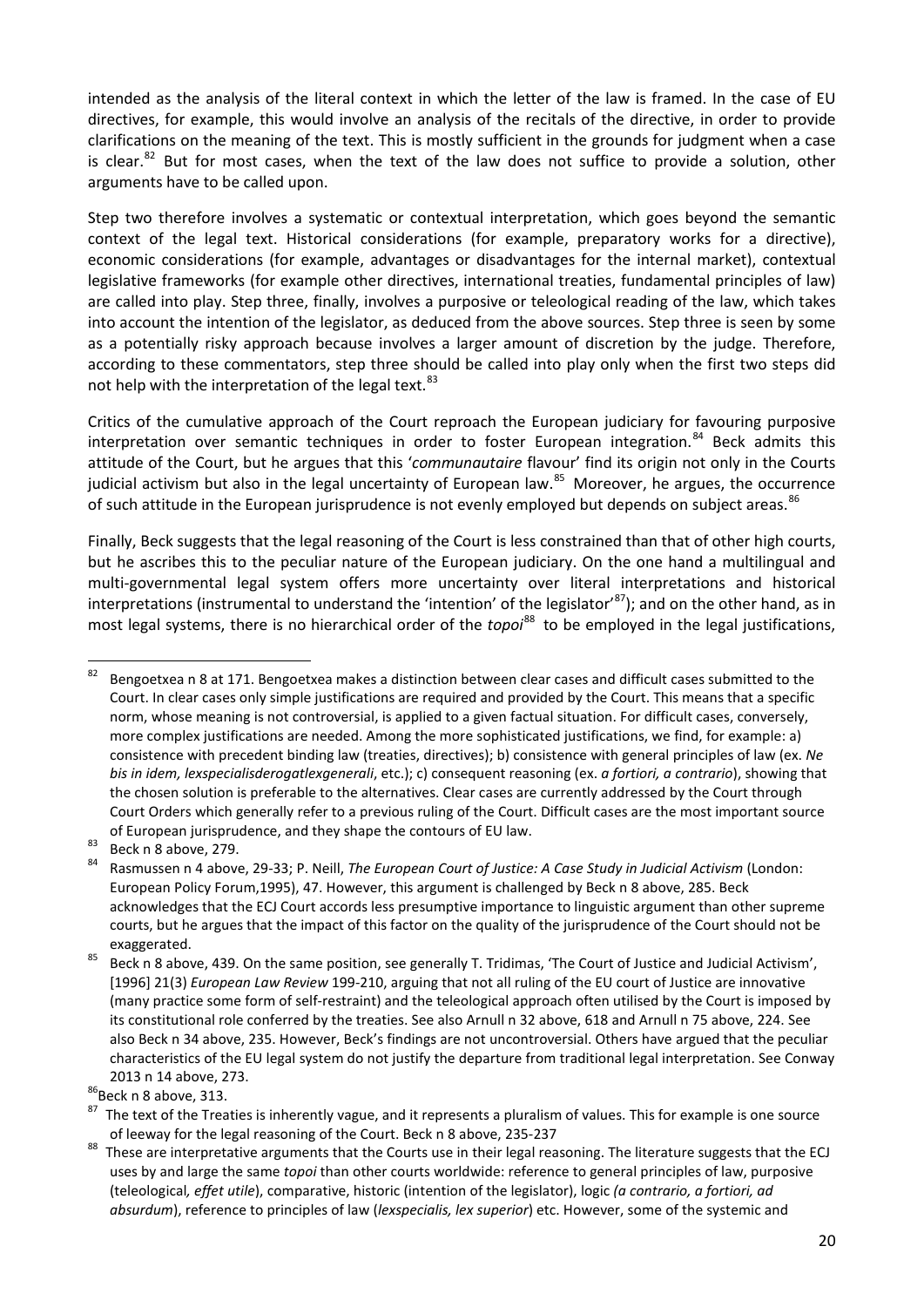hence the relevant amount of discretion that the Court enjoys in its reasoning.<sup>[89](#page-20-0)</sup> This is how other extra-legal 'steadying factors' enter the determination of the Court's judgments. While the *topoi* relate to the context of justification of a judgment, the 'steadying factors' relate to the context of discovery. These are political, social, psychological factors that impact on the decision, because they ultimately determine the weight that is given to each *topos*, and are much more volatile and difficult to assess.<sup>[90](#page-20-1)</sup>

Applying this theoretical approach to the ECJ's copyright jurisprudence, we classified patterns of reasoning into semantic, systematic, and teleological by each textual occurrence suggesting the implementation of a given legal technique. This content analysis produces variables that, through statistical analysis, capture the prevailing approaches of the Court and may predict relationships between these and the outcome of the case.

### Analysis and findings

# *Semantic, Systematic or Teleological?*

In each case before the Court of Justice, discussion starts with a reference to the letter of the relevant legislation. In fact, the Court has expressly declared the importance of this approach by stating that the judges cannot 'interpret a provision in a manner contrary to its express wording'.<sup>[91](#page-20-2)</sup> The semantic approach therefore occurs in all cases of the sample. The content analysis also codes references to the recitals of the cited directives, which we consider as part of the semantic approach because they are instrumental to clarifying the text of the law. However, if the text of the recitals suggested a wider approach, the recitals were coded accordingly.<sup>[92](#page-20-3)</sup> Evidence of a semantic approach was indicated by references to particular words or expressions, for example in their different linguistic translation, or accompanied by a discussion on differences in meaning. This evidence was considered in relation to other approaches in order to determine its significance.

'Systematic' (or 'contextual') coding was applied whenever one or more contextual factors were called into play to support a given interpretation of a piece of European legislation. In these cases reference was made for example to international legislation, to the legislative history of the legal text, to other EU legislation (normally EU directives), to legal philosophy arguments, or to economic factors (impact on competition or on the internal market). The 'systematic' code was also applied to logical arguments (*a contrario, a fortiori, a pari*, by analogy) and hierarchical arguments (*lex specialis*, *lex generalis*, etc.) traditionally utilised in legal

 $\overline{a}$ 

purposive *topoi* are specific to EU Law (for example, the*effet utile*that amongst competing interpretations the one will prevail that best guarantees the practical effect of existing community law).Beck 2013 n [8](#page-2-5) at 230.Also Bengoetxea [n 8](#page-2-5) above at 254. The lack of hierarchy in the Court's legal approaches is confirmed by the analysis of

<span id="page-20-0"></span>Arnull n [32](#page-5-4) above, 617.<br><sup>89</sup>Beck n [8](#page-2-5) above, 278. For a contrasting position, arguing that literal *topoi* should precede systematic arguments, and that purposive *topoi* should be used only when the previous two are insufficient. See McCormick and Summers n

<span id="page-20-3"></span><span id="page-20-2"></span>

<span id="page-20-1"></span>[<sup>81</sup>](#page-18-8) above.<br><sup>90</sup>Beck n [8](#page-2-5) above, 435.<br><sup>91</sup>C-376/98 *Germany v. Parliament and Council* [2000] ECR 08419 (83). Cited by Beck [n 34](#page-5-5) above, 188.<br><sup>92</sup> Other researchers have classified recitals as 'systematic', because they belon law (Beck n [34](#page-5-5) above, 191). However, we distinguish between recitals as a mere clarification of the text of the law (which we have coded as 'semantic'), references to historical, philosophical, economical context, or to international treaties or other directives (which we have coded as 'systematic'), and the use of recitals for constructing aims (which we have coded as 'teleological'). For the function of recitals as mere clarification of the text of the law see the Joint practical guide of the European Parliament, the Council and the Commission, available at http://eur-lex.europa.eu/en/techleg/10.htm (last accessed 5 January 2014): '10. The purpose of the recitals is to set out concise reasons for the chief provisions of the enacting terms, without reproducing or paraphrasing them. They shall not contain normative provisions or political exhortations.'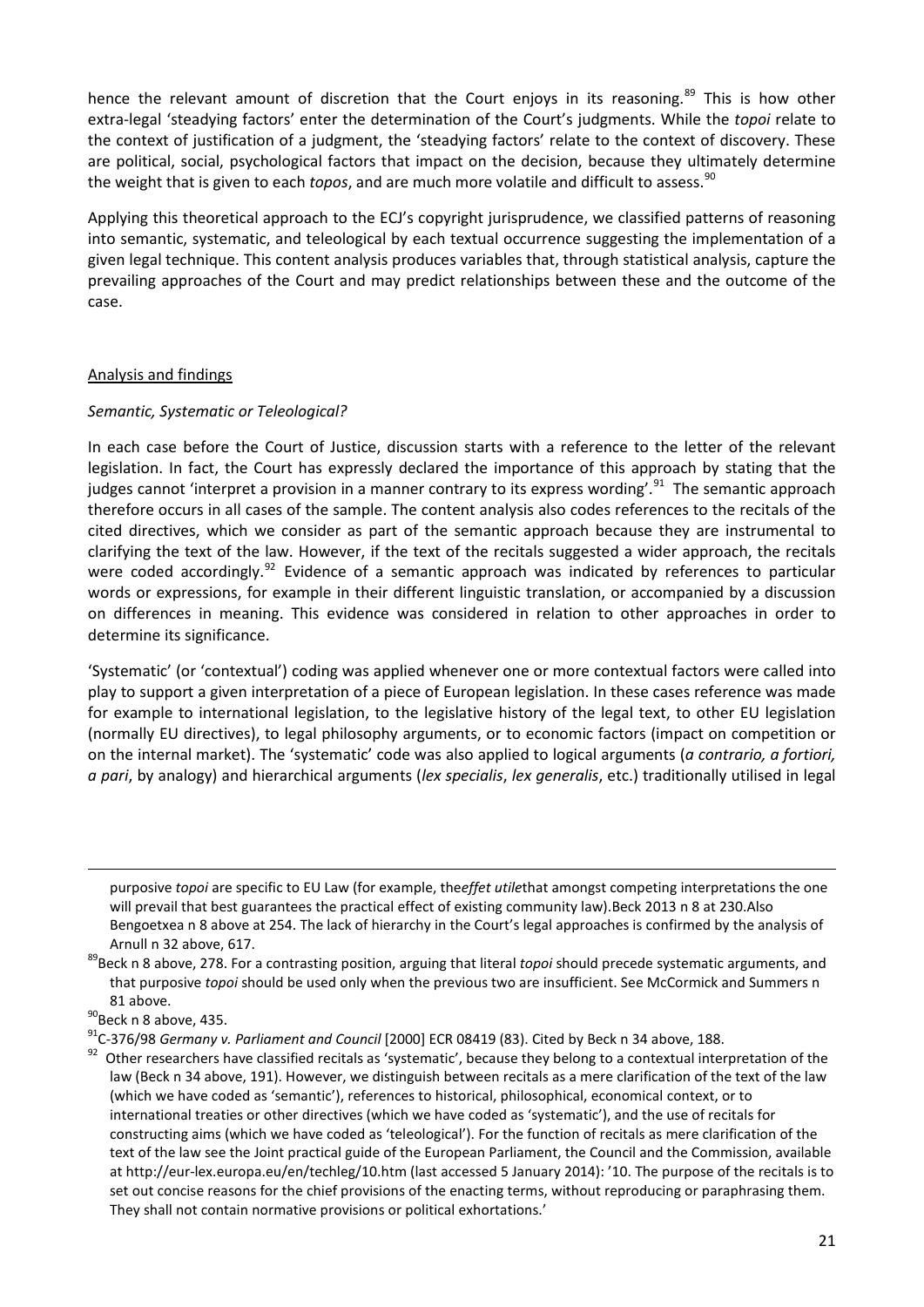reasoning, because these arguments are normally recalled with reference to other legal sources (law or case-law), which are part of the context in which the piece of EU legislation is examined.<sup>[93](#page-21-0)</sup>

The analysis shows that the recourse to systematic/contextual arguments was made by Advocates General much more often than by judges in the Grounds for Judgment. Mostly the reference was made to the legislative history of the examined piece of legislation (e.g. preparatory works of directives). However, very often the legal interpretation of European law was underpinned by the norms of international treaties (TRIPS, Berne convention, WTO Treaties, HR Convention and Charter). Less frequently, the examined cases included reference to other EU directives or to economic considerations (favourable or unfavourable impact on the Internal Market). Philosophical considerations in our sample were rare.

A tentative explanation for this prevalence of systematic arguments in the Opinions compared to the Judgments can be suggested by the institutional role of the Advocate General, who is charged to provide the most comprehensive and in-depth analysis of the case.  $94$ 

'Teleological' or purposive coding refers to dynamic<sup>[95](#page-21-2)</sup> approaches where the Court textually refers to the aim or objective (or equivalent wording) of the piece of EU legislation that it is called to interpret. For example wording such as: 'First of all, it is to be noted that the principal objective of Directive ... is to establish...' or 'it is clear ... that the legislature intended...' will be coded as 'teleological'. Teleological justifications were mostly recalled in order to assist in the interpretation of European directives, but in a few occurrences they were also employed to explain the reference to international treaties and to international sources of Human Rights law.<sup>[96](#page-21-3)</sup>

In addition, we have applied the 'teleological' code to parts of text in which the Court implemented specific approaches peculiar to the EU system such as the *effet utile* doctrine, the proportionality principle, the uniform application of the EU law, etc. $^{97}$  $^{97}$  $^{97}$  Peculiar EU approaches lean towards teleological (dynamic) reasoning more than traditional and 'orthodox' interpretative techniques.

A large majority (eighty-seven per cent) of the judgments referred to the aim of the legislator while arguing for a particular legal interpretation of the text. This figure includes also the peculiar approaches of European law, which are however much less frequent than the references to the objective of the legislation.<sup>[98](#page-21-5)</sup> It is important to note that teleological justifications are normally mentioned in addition to semantic considerations, and often in addition to systematic/contextual justifications. Interestingly, Advocates General recalled the intention of the legislator more often than judges in their rulings, although the asymmetry between Opinions and Judgments is here less evident than in the use of systematic arguments. Again, this asymmetry could be attributed to the fact that the Advocate General provides a more comprehensive analysis of the case.

Overall, the analysis reveals a prevalence of semantic and teleological approaches over contextual approaches, more evident in the Judgments than in the Opinions. This balance, moreover, did not suffer extreme variations over the years, neither in the Grounds for Judgment or in the Opinions of the Advocates General. Importantly, one occurrence was detected of an explicit argument assessing one of these approaches *against* the other. In the *DR* case, the Judgment specifies 'a purely literal interpretation of the

<span id="page-21-1"></span>

<span id="page-21-3"></span><span id="page-21-2"></span>

<span id="page-21-0"></span><sup>&</sup>lt;sup>93</sup> This classification was implemented by Bengoetxea n [8](#page-2-5) above, 240.<br><sup>94</sup>Burrows and Greaves, n**Error! Bookmark not defined.**<br><sup>95</sup>Bengoetxea n 8 above, 251.<br><sup>96</sup> C-393/09 - *Bezpečnostnísoftwarováasociace* [2007] ECR I-*Digitaal* [2012] ECDR 3, Opinion of AG Jääskinen, 50; C-5/08 - *Infopaq International* [2009] ECR I-6569, Judgment, 32; C-403/08 - *Football Association Premier League and Others* and C429/08 *Murphy* [2011] ECR I-09083, Opinion of AG Kokott, 120. <sup>97</sup>*ibid*. <sup>98</sup> More in detail, we have found one reference to the '*effet utile*' doctrine, in C-462/09 *- Stichting de Thuiskopie*

<span id="page-21-5"></span><span id="page-21-4"></span>

<sup>[2011]</sup> ECR I-05331, Opinion of AG Jääskinen, 'The *effet utile* of Articles 2 and 5(2) of Directive 2001/29 could not otherwise be achieved' (25). Moreover, we have found few references to the uniform application of the law (six cases) and to the proportionality principle (five cases).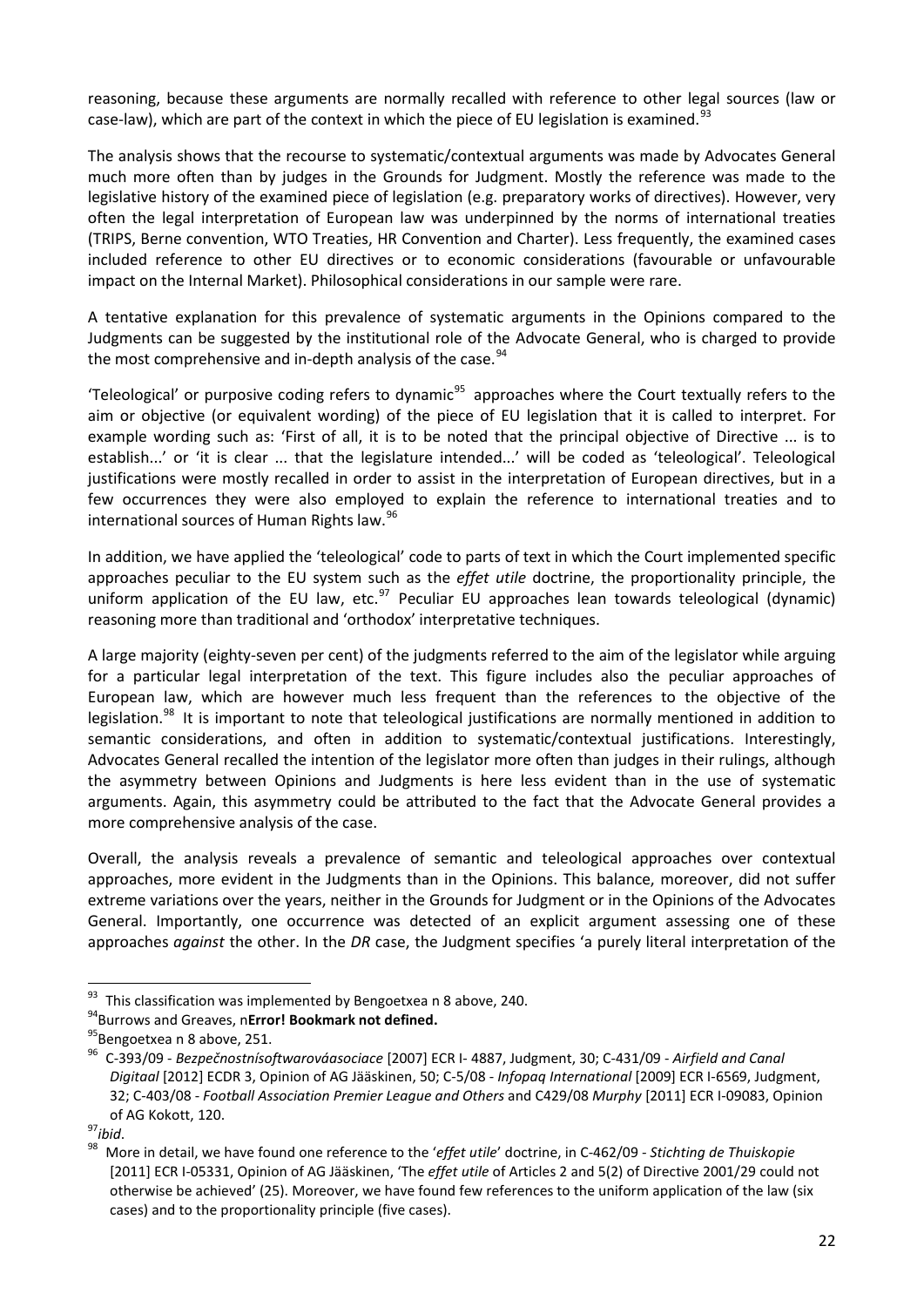recital at issue does not, in itself, provide an answer to the question referred since it inevitably results in an outcome which proves to be *contra legem'.* [99](#page-22-0) The teleological interpretation of the legal text was therefore explicitly preferred to the semantic interpretation. The aim of the legislator, in *DR*, was also called into play to settle the contrast among diverging translations of the directive.<sup>[100](#page-22-1)</sup> These are exceptional findings in the sample. Mostly, the text of the examined legal cases revealed an implementation of several combined approaches (semantic, systematic and teleological), supporting each other.

# *Reversing vs Consolidating previous Case-Law*

Reference to European case-law is undoubtedly a very important canon of interpretation implemented by the European Court. This is normally ascribed to the indeterminate and fragmentary nature of European law. Both the above-mentioned studies on the European jurisprudence have recognised the important weight of this interpretative approach of the Court.<sup>[101](#page-22-2)</sup> Our analysis confirms these findings.

In most of the cases examined, both within the Grounds of Judgment or the Opinion, reference was made to at least a few instances of previous ECJ case-law. Some of these previous rulings were recalled to confirm the position of the Court on a point that had already been discussed in another case. Other rulings were cited in order to distinguish the factual situation from that of the previous case. 'Reversal' coding in our analysis was applied to instances of open criticism and distance taken from the Court's previous case-law, whereas every other self-referencing of the Court, intended as citation of previous case-law in support of the legal reasoning, was coded as 'consolidation'.

In order to assign a 'reversal' coding to a case, evidence of an express change of route of the Court was required. For example, the landmark case *HAG II*<sup>[102](#page-22-3)</sup> studied by EU intellectual property commentators<sup>[103](#page-22-4)</sup> as the most obvious example of reversal of the ECJ jurisprudence (reversing *HAG I*[104](#page-22-5)), includes in its documents explicit statements of criticism of the previous case-law, such as: 'With the benefit of hindsight, one can see there were in the previous case law signs of an unduly negative attitude to the value of trademarks' [105](#page-22-6) or 'one might perhaps have expected to find in the Court's judgment in *HAG* I a detailed, convincing statement of the reasons that led it to give birth to this new principle of Community law. But that is not the case.'<sup>[106](#page-22-7)</sup>

In our sample, the Court cites on average almost seven other cases in each judgment. We found hardly any case in which no reference<sup>[107](#page-22-8)</sup> was made to previous case-law. At the other extreme, in one case 28 other cases were cited.<sup>[108](#page-22-9)</sup> The self-referencing attitude of the Court in copyright cases appears very strong, with 312 previous cases of the ECJ cited within the 49 cases object of our study. Of these, only one instance of 'reversal' was found, in an Opinion of an Advocate General which did not specifically pertain to copyright law. It was the Advocate General Trstenjak in *Painer* who argued: 'In the light of the criticism of the Court's previous case-law, which I consider to be justified, I suggest that a slightly modified criterion be applied in examining whether there is a sufficiently close connection for the purposes of Article 6(1) of Regulation No 44/2001<sup>'. [109](#page-22-10)</sup> This instance, albeit interesting, does not bear on copyright subject-matter. The content

<span id="page-22-3"></span>

<span id="page-22-9"></span>

<span id="page-22-1"></span><span id="page-22-0"></span><sup>&</sup>lt;sup>99</sup> C-510/10 – *DR* and TV2 *Danmark* [2013] ECR I-0000, Judgment, 43.<br><sup>100</sup>*ibid*, 45. See also *ibid*, the Opinion of AG Trstenjak, 40: 'In my opinion, the numerical ratio of the language versions containing the conjunctions in question ('and' or 'or' ) is as immaterial as differences of linguistic detail, the

<span id="page-22-4"></span>

<span id="page-22-5"></span>

<span id="page-22-6"></span>

<span id="page-22-8"></span><span id="page-22-7"></span>

<span id="page-22-2"></span>determining factor being the purpose and general scheme of the rules of which they form a part.'<br>
<sup>101</sup>Beck n [8](#page-2-5) above, 235ss. Bengoetxea n 8 above, 225.<br>
<sup>102</sup> C-10/89 SA CNL-SUCAL NV v. HAG GF AG [1990] ECR 1-371.<br>
<sup>103</sup> Another three cases are included in the sample of the Database *sui generis* Right.<br><sup>108</sup>C- 145/10 *Painer* [2011] ECDR 6.<br><sup>109</sup>C- 145/10 *Painer* [2011] ECDR 6.Opinion of AG Trstenjak, 86.

<span id="page-22-10"></span>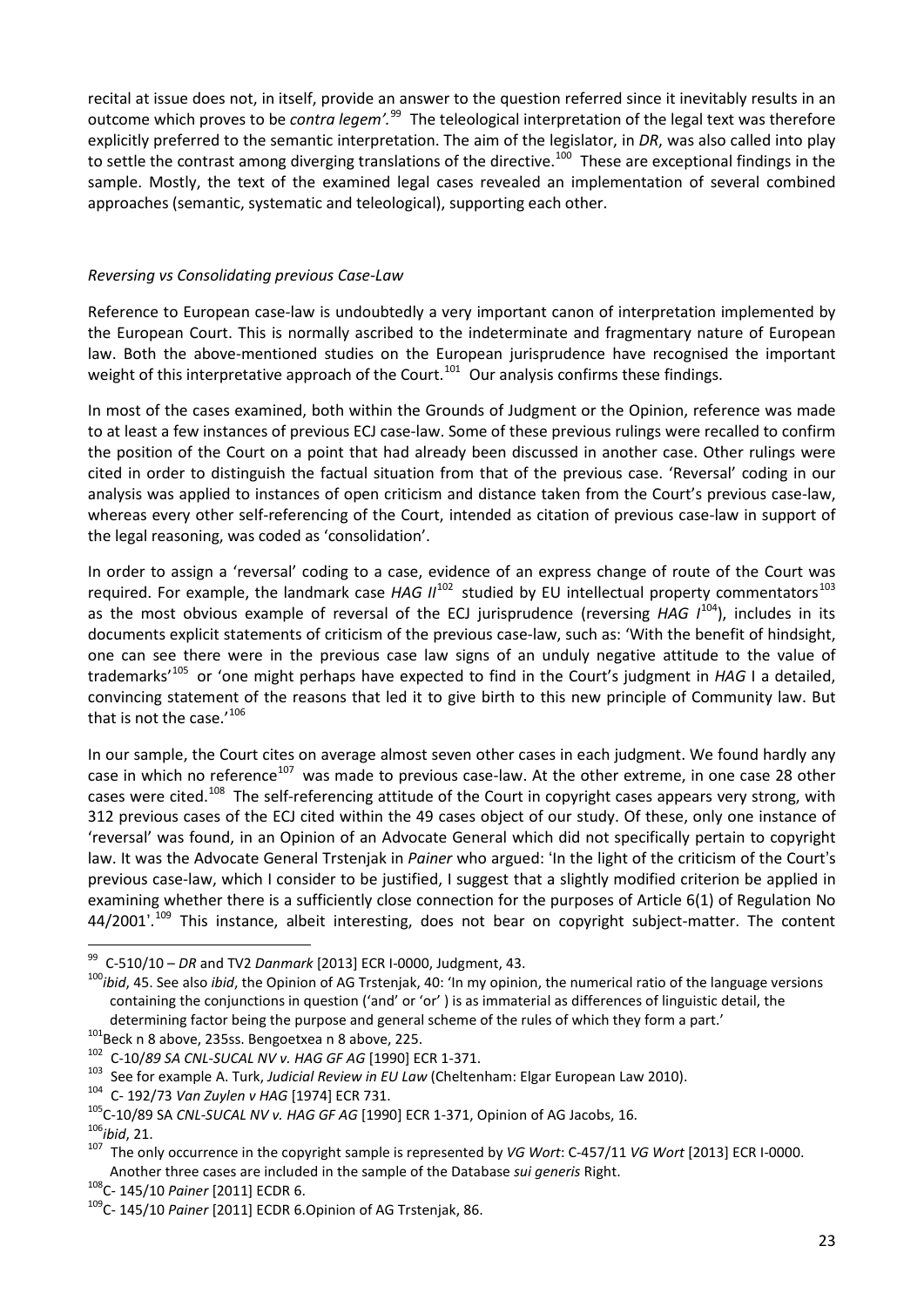analysis of the documents object of our study, therefore, did not reveal any explicitly expressed reversal in the Court's case-law on copyright.

# *Broad vs Narrow concepts and broadening the rights of the copyright owner*

In every examined preliminary ruling the discussion involves the definition of key concepts, such as for example 'reproduction right' or 'international exhaustion'. These concepts in our content analysis have been identified and coded as 'broad' or 'narrow' according to whether the Court stated, directly or indirectly, that the interpretation to be given to the concept at hand was broad or narrow. Examples of a direct statement include the use of the words 'broad' or 'narrow' in the coded text. Examples of indirect broad definition of a concept involve the expansion of the concept at hand, which is stated 'including' further categories of items.<sup>[110](#page-23-0)</sup> It needs to be recalled that this is textual content analysis, not legal analysis, therefore instances of 'broad' interpretations will be picked up by the coding even though their use by the Court may be merely rhetorical.<sup>[111](#page-23-1)</sup>

This analysis will give indications on the approaches of the Court only when combined with the object of the legal issue to which the concept is related. For example, the concept of 'reproduction right' can give useful indications on the approach of the Court only if we consider that this is one of the main entitlements of the copyright owner. A broad interpretation of such a concept would broaden the rights of the owner, whereas a narrow interpretation of the same concept would somewhat constrain copyright protection. Conversely, a broad interpretation of copyright limits and exceptions would constrain the entitlements of the owner, whereas a narrow interpretation would reinforce them.

The copyright literature has suggested that the Court normally gives a broad interpretation of the rights of the owners and a narrow interpretation of copyright exceptions and limitations. This general approach on copyright derives from a number of Recitals of Directive 29/2001/EC<sup>[112](#page-23-2)</sup> (hereinafter, the InfoSoc Directive), which requires a 'high level of protection to the author' and narrow boundaries for copyright exceptions.<sup>[113](#page-23-3)</sup> Broad or narrow interpretation of concepts therefore should normally be grounded on the specific text of a directive<sup>[114](#page-23-4)</sup> and should be determined by the piece of legislation that the Court is called to interpret.

<span id="page-23-0"></span><sup>&</sup>lt;sup>110</sup> The example is included in the excerpt of the Codebook, APPENDIX II: 'technological measures' within the meaning of Article 6 of that directive may include measures incorporated not only in protected works themselves but also in

<span id="page-23-1"></span>devices designed to allow access to those works" [emphasis added].<br><sup>111</sup> For example, in *Svensson*, it is stated 'As regards the first of those criteria, that is, the existence of an 'act of communication', this must be construed broadly' (See APPENDIX II). This text has been coded as 'broad'. However, the Court in effect narrowed the 'communication right' of the right holder, by ruling that communication must be directed at a new public (i.e. at a public that was not taken into account by the copyright holders at the time the initial communication was authorised). Thus hyperlinking remained permitted without seeking permission from the linked site. We capture this with an additional 'outcome' code (is the outcome of the judgment favourable to

<span id="page-23-2"></span>right holders or not).<br><sup>112</sup> Directive 2001/29/EC of the European Parliament and of the Council of 22 May 2001 on the harmonisation of certain aspects of copyright and related rights in the information society*, Official Journal L 167, 22/06/2001 P. 0010 – 0019.*

<span id="page-23-3"></span><sup>113</sup> C- 607/11 *ITV Broadcasting* [2011] EWHC 2977 , Judgment, 20; C-277/10 – *Luksan* [2012] ECR I-0000, Judgment, 66; C- 145/10 *Painer* [2011] ECDR 6, Judgment, 107; C-462/09 - *Stichting de Thuiskopie* [2011] ECR 05331, Judgment, 32; C-393/09 *- Bezpečnostnísoftwarováasociace* [2007] ECR I- 4887, Judgment, 54; C-5/08 - *Infopaq International* [2009] ECR I-6569, Opinion, 57; C- 467/08 *Padawan* [2010] ECR I-10055, Opinion, 42; C- 456/06 *Peek & Cloppenburg (Cassina)* [2008] ECR I-02731, Opinion, 33; C-275/06 *Promusicae* [2008] ECR I-00271, Judgment, 36; C-306/05 – *SGAE* [2006] ECR I-11519, Opinion of AG Sharpston, 33 and 43, and Judgment 36; C-60/98 *Butterfly*

<span id="page-23-4"></span><sup>[1999]</sup> ECR I-03939, Opinion of AG Cosmas, 31. <sup>114</sup> For example, the concept of 'communication to the public' is given a broad interpretation based on the wording of Recital 23 of the InfoSoc Directive. See for example C-306/05 - *SGAE* [2006] ECR I-11519, Opinion of the AG Sharpston, 26 and the Judgment, 26. See also C- 607/*11 ITV Broadcasting* [2013] ECR I-0000, Judgment, 20.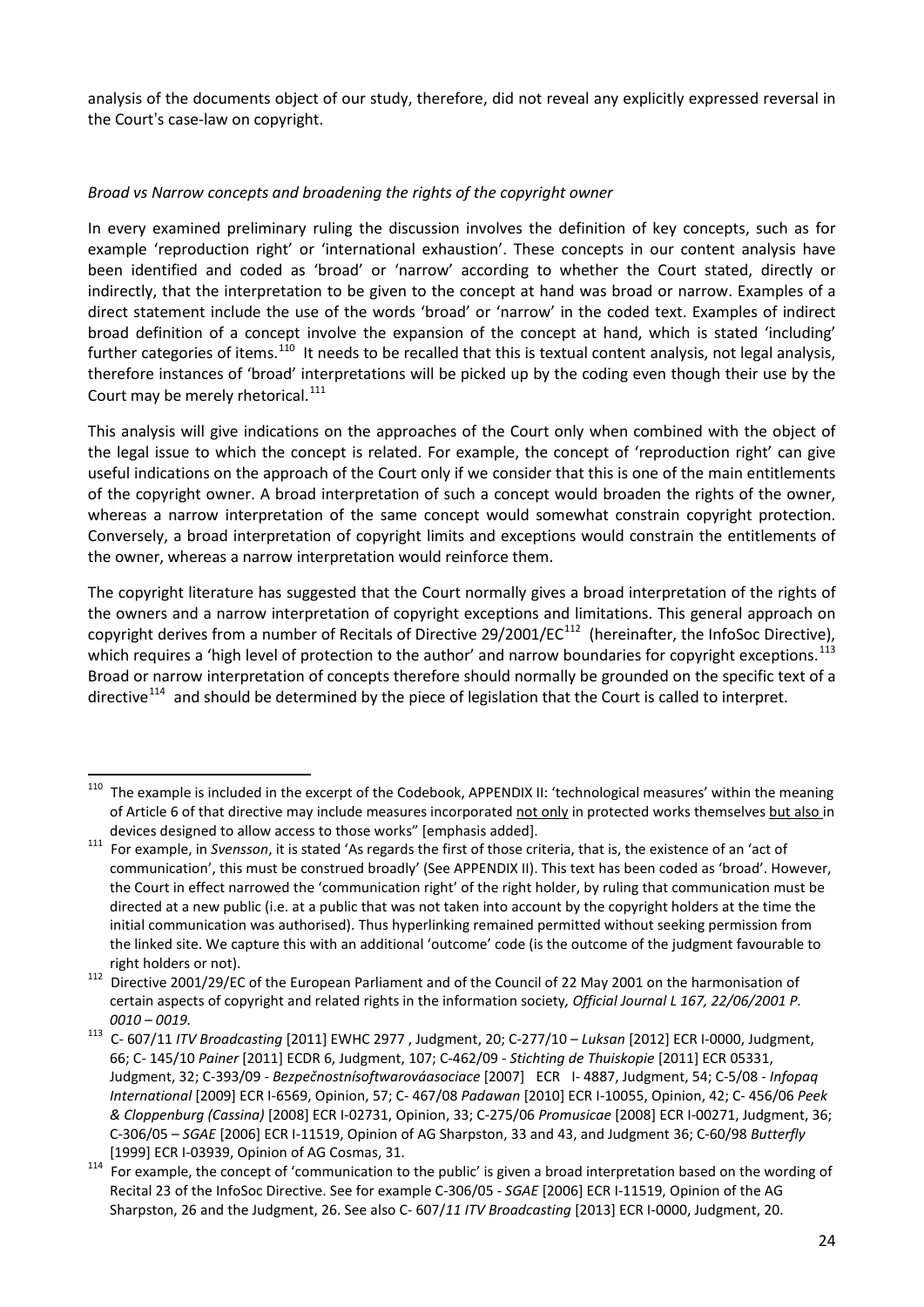However the analysis of our data reveals quite a different picture. Just over half of the examined judgments called to interpret the rights of the owner gave a broad interpretation, and only little more than half of the rulings involving copyright limits displayed a narrow construct. In essence, the analysis suggests that the high protection of the copyright owner, or the narrow construction of copyright limits, do not guide the copyright jurisprudence of the Court as one might have expected.

This finding however must be understood in context, i.e. the nature of the main copyright issues discussed in each case. Almost half of the examined cases involved a copyright issue stemming from the InfoSoc Directive whereas the other half of the sample discussed entitlements of copyright owners *related* to copyright, such as broadcasting rights, rental rights, and resale rights, copyright enforcement, software protection and copyright term. The 'high protection' for the copyright owner is cited only by the Infosoc directive. Therefore, a substantial difference could be expected between the protection of the author under this directive and the protection of rightholders under the other directives. In fact, our data reveals that the difference is modest. The rights of the owner are expanded $115$  in fifty-six per cent of the cases stemming from the InfoSoc directive and in forty-five per cent of case stemming from the other directives. Nine out of twelve cases discussing the rights of the owner under the InfoSoc directive were interpreted broadly,<sup>[116](#page-24-1)</sup> while half of the cases regarding copyright exceptions and limits were construed narrowly.<sup>[117](#page-24-2)</sup>

Across the whole sample, an interesting example is the concept of 'communication to the public'. This concept was indeed recalled under a number of circumstances related to copyright, to resale rights, and to broadcasting rights. The data suggest that the European judges initially revealed a strict attitude in relation to the concept of communication to the public, with relation to a retransmission of a radio signal in hotel rooms. In *SGAE* the Court, against the opinion of Advocate General La Pergola, excluded the application of the broadcasting directive and referred the case to national legislation. No other directive was in force at the time to offer a solution of this case.<sup>118</sup>A few years later, after the entry into force of the InfoSoc directive, the Court gave another reading of the same factual case by giving a broad interpretation of the concept of communication to the public. The Operational part of the Judgment in *Egeda* stated: 'the distribution of a signal by means of television sets by a hotel to customers staying in its rooms, whatever technique is used to transmit the signal, constitutes communication to the public within the meaning of Article 3(1) of that directive.<sup>'[119](#page-24-4)</sup> The judges also specified: 'It follows from the 23rd recital in the preamble to Directive 2001/29 that 'communication to the public' must be interpreted broadly'.<sup>[120](#page-24-5)</sup>

<span id="page-24-0"></span><sup>&</sup>lt;sup>115</sup> Please recall however that these broad and narrow interpretations are merely referring to the text of the

<span id="page-24-1"></span>document coded, not to the effects of the concept as modified by the final ruling. <sup>116</sup> Three cases related to fair compensation (C- 431/09 *VG Wort* [2011] ECR I-09363; C-403/08 C-521/11 *Amazon.com* [2013] ECR I-0000; C- 518/08 *Stichting de Thuiskopie* [2011] ECR 05331); one to distribution rights (C- 5/08 *Donner* [2009] ECR I-06569); one to technological protection measures (C-355/12 *Nintendo e.a.* (ECLI:EU:C:2014:25)); and four to communication to the public C- 393/09 ITV Broadcasting [2010] I-13971; C- 128/11 SGAE [2006] ECR I-11519, C‑351/12 OSA – Ochrannýsvazautorský pro práva k dílůmhudebnímo.s. [2014] EUECJ Case 351/12; C-466/12 Svensson and others [2014] ECDR 9). Narrow interpretation was given to four cases related to the communication to the public (C-467/08 *Circul Globus Bucureşti* [2010] ECR I-10055; C- 456/*06 Peek &Cloppenburg* [2008] I-02731; C-403/08 - *Football Association Premier League and Others* and C429/08 *Murphy* [2011] ECR I-09083; C-457/11 *SCF v. Del Corso* (ECLI:EU:C:2012:140)); and one case related to fair compensation (C- 240/07

<span id="page-24-2"></span>*Padawan* [2010] ECR I-10055).<br>The exception for quotation and judiciary proceedings (Art 5.2(d,e))( C- 461/10 *Painer* [2011] ECDR 6); the exception of transient reproduction (Art 5.1)(C- 168/09 *Infopaq International* [2009] ECR I-6569); and of the international exhaustion of copyright (Art. 4.2) (C- 462/09 *Laserdisken* [2011] ECR I-05331). A broad interpretation instead was given to the concept of 'own facilities' related to the exception of ephemeral recording for broadcasting organizations (Art 5.2(d)) (C- 271/*10 DR and TV2 Danmark* (ECLI:EU:C:2012:244)); to the concept of transient reproduction (C-403/08 - *Football Association Premier League and Others and C429/08 Murphy* [2011] ECR I-09083); and to community exhaustion (C-61/97 FDV v. Laserdisken [1998] ECR I-05171)<br><sup>118</sup> C-306/05 SGAE [2006] ECR I-11519.<br><sup>119</sup> C-360/10 Egeda (ECLI:EU:C:2012:85), Judgment, 55.1.<br><sup>120</sup> *ibid*, Judgment at 36.

<span id="page-24-3"></span>

<span id="page-24-4"></span>

<span id="page-24-5"></span>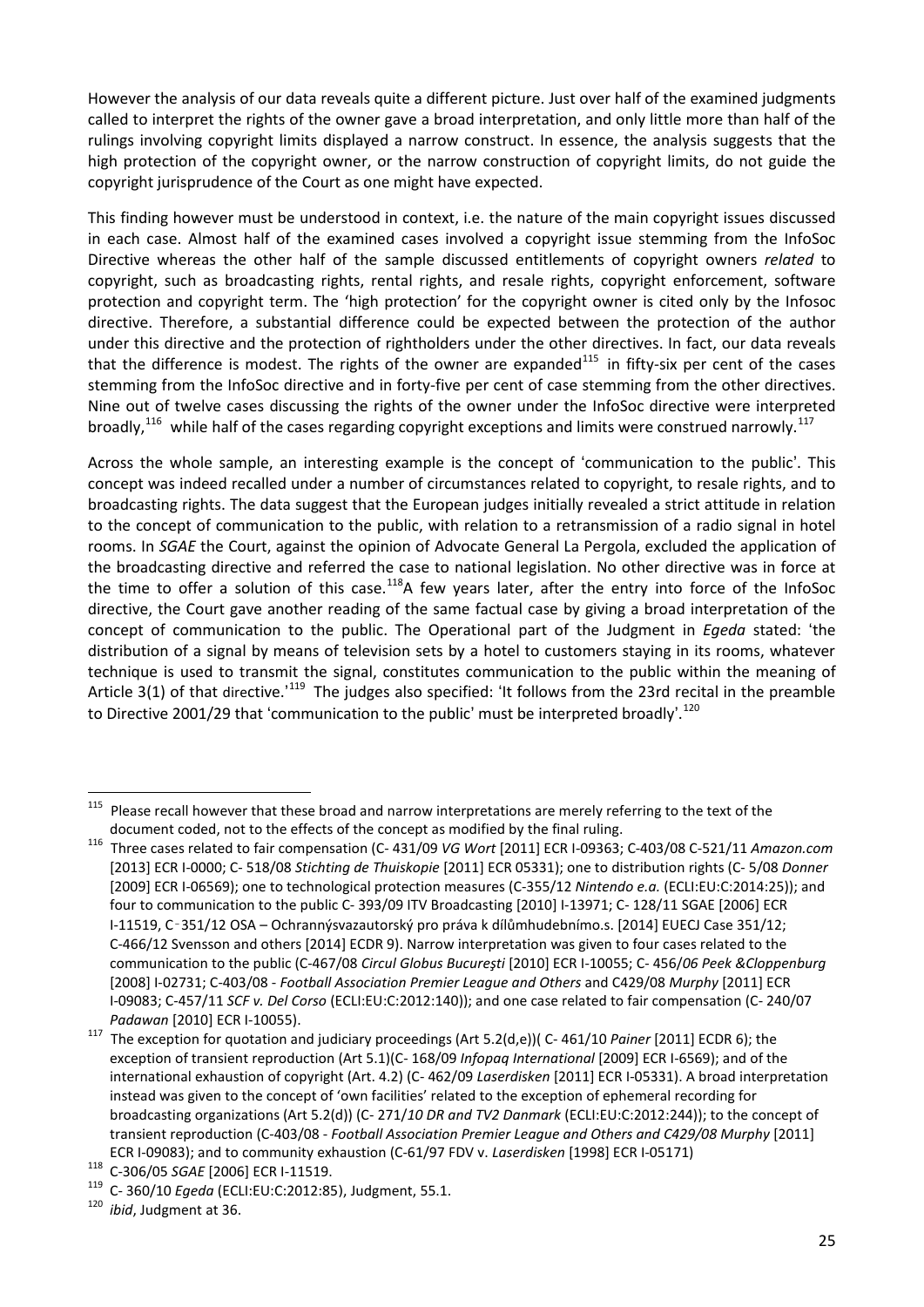This approach was also followed with reference to a retransmission of a TV signal from one Member State to another<sup>[121](#page-25-0)</sup> and in relation to the broadcasting of a TV signal in a pub.<sup>[122](#page-25-1)</sup> On each occasion the court held that a new public was given access to the copyright work and that a communication to the public occurred. That latter concept was therefore interpreted broadly. However, the Court appears to change this attitude when it ruled on the retransmission of a radio signal in a dentist practice.<sup>[123](#page-25-2)</sup> No new communication to the public took place, as there was no aim to obtain a profit and only a limited number of persons had access to the copyright work (as if the Court introduced a kind of *de minimis* rule). The Court reverses its attitude again when ruling on the retransmission of a signal in hotel rooms, by applying a broad construct, arguably because a profit was once again sought and because a broader audience was involved.<sup>[124](#page-25-3)</sup> The Court inverts again when ruling on the communication of a work in a place open to the public, by adopting a narrow stance.<sup>[125](#page-25-4)</sup> Finally, the broad approach reappears when the judges rule on the retransmission of TV shows via the Internet<sup>[126](#page-25-5)</sup> and on the broadcasting of TV signals in spa hotel rooms,<sup>[127](#page-25-6)</sup> only to disappear again when the case concerned internet links on a web page.<sup>[128](#page-25-7)</sup> What is interesting to note is that the changes in the approach of the Court do not depend on whether or not the communication rights stems from the InfoSoc Directive, and it does not depend on the legal approaches applied to these cases either. According to our data, all the above cases are grounded on a semantic interpretation of the law, confirmed by a teleological interpretation (in all cases) and by a systematic interpretation (in most cases). The Court seems to operate a broad concept of communication to the public, but this concept is applied in a balanced way, taking into account various factors relating to the facts of the case.

Finally, a certain consistency has to be reported on the approach used by the ECJ in cases regarding copyright enforcement, software protection, and term protection, although the small size of the sample on these subject-matters does not allow any conclusive findings. In the matter of enforcement, four cases are included in our sample. In two cases the rightholder has asked the Court to approve, by preliminary ruling, the imposition of filtering devices to Internet Service Providers in order to detect copyright infringement. In these two cases the Court refused to give a positive answer underpinning its arguments with the protection of fundamental rights.<sup>[129](#page-25-8)</sup> In another two cases, although not excluding the possibility for a national court to issue an order to release personal data in civil proceedings for copyright infringement, the Court invited the national judiciary to balance the interests at stake with fundamental rights (protection of personal data and privacy) and to respect the principle of proportionality.<sup>[130](#page-25-9)</sup> The protection of fundamental rights in relation to copyright users therefore seems to find shelter under the *aegis* of the Court.

On the matter of software, the sample includes three cases, relating respectively to the object of protection, to the exception for decompilation, and to the exhaustion of rights. Here the attitude of the Court seems to be somewhat opposite to what it is expected in the field of copyright protection. The right of the owner (object of protection) relating to the graphic user interface of a computer software<sup>[131](#page-25-10)</sup> was construed narrowly. Conversely, an exception to copyright (decompilation)  $^{132}$  $^{132}$  $^{132}$  and a limitation (exhaustion) $^{133}$  $^{133}$  $^{133}$  were construed broadly.

On the copyright term, finally, the data included two examples of cases in which the copyright protection was revived thanks to a number of EU directives. Although copyright term should be in principle a limit to copyright protection (by limiting in time the entitlements of the copyright owners), several pieces of

<span id="page-25-0"></span>

<sup>&</sup>lt;sup>221</sup> C-431/09 - Airfield and Canal Digitaal [2012] ECDR 3.<br><sup>122</sup> C-431/09 - Airfield and Canal Digitaal [2012] ECDR 3.<br><sup>122</sup> C-403/08 - Football Association Premier League and Others joint with C-429/08 Murphy [2011] ECR

<span id="page-25-2"></span><span id="page-25-1"></span>

<span id="page-25-3"></span>

<span id="page-25-4"></span>

<span id="page-25-5"></span>

<span id="page-25-6"></span>

<span id="page-25-7"></span>

<span id="page-25-8"></span>

<span id="page-25-9"></span>

<span id="page-25-10"></span>

<span id="page-25-12"></span><span id="page-25-11"></span>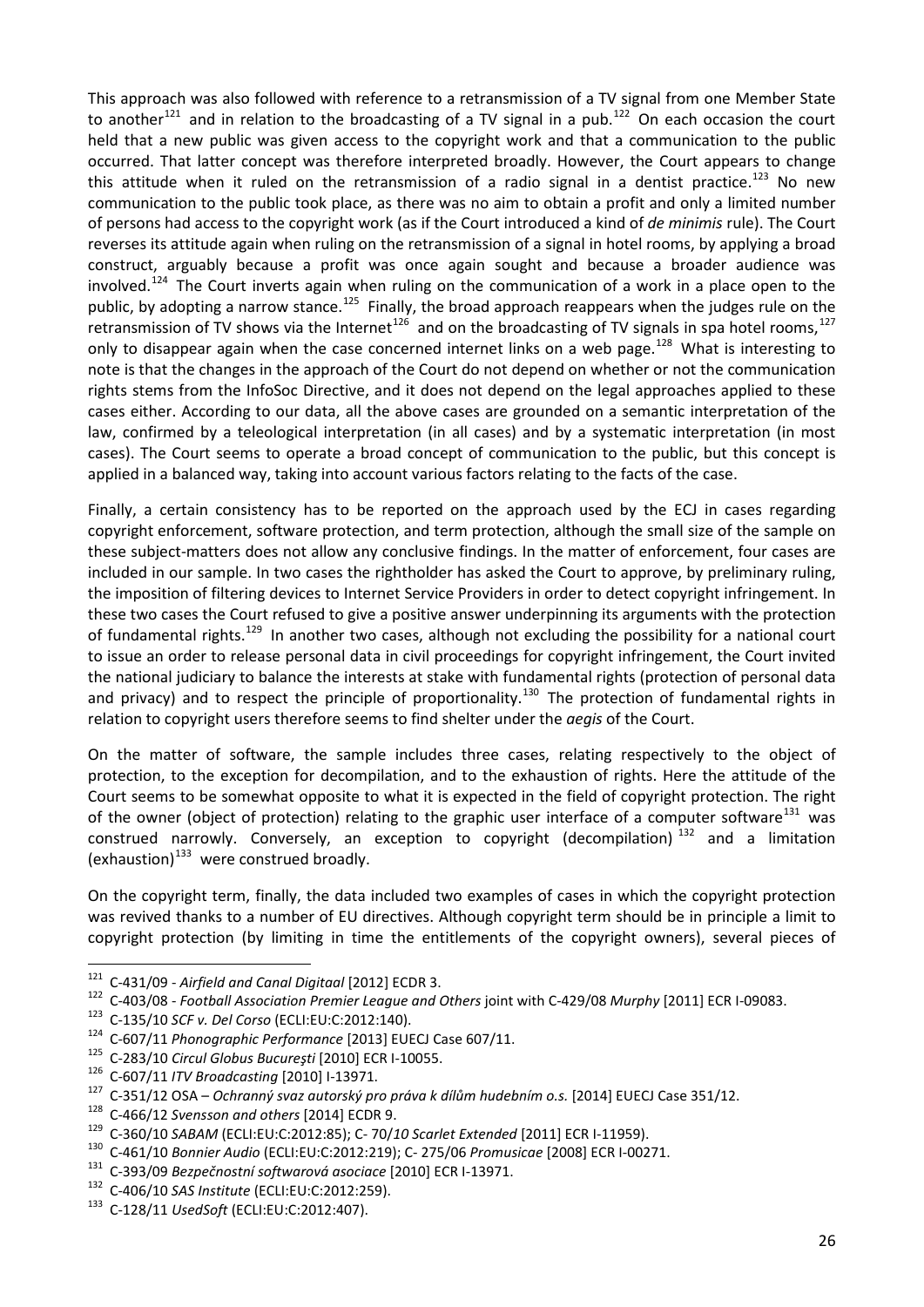legislation extending copyright protection, first to copyright than to related rights, have in effect expanded the strength of copyright protection. On this subject the Court has implemented a broad approach, by conferring copyright protection to works previously not protected  $134$  (or no longer protected) by copyright. $^{135}$  $^{135}$  $^{135}$ 

The above findings in the matter of enforcement, software and copyright term can give only indications of the approaches of the Court on a given subject matter, due to the small size of the sample.

# *Judges vs Advocates General*

The analysis of forty cases involving copyright and related rights revealed sometimes a tension between the Opinions of the Advocates General and the text of the Judgments. In seven of the examined cases the Advocate General interpreted the main issue in a way contrasting to the interpretation of the judges. When the judges had given a broad interpretation to the main issue, the AG had proposed a narrow interpretation and *vice versa*. The copyright issues on which these divergences took place are: communication to the public (three cases), equitable remuneration for broadcasting (two cases), fair compensation (one case), and exhaustion relating to software (one case). Interestingly, the combination of reporting judges and advocates general, in these seven cases, is always different.

In *VG Wort*, the reading of Article 5(2)(a) of Directive 2001/29/EC by Advocate General Sharpston diverged from the interpretation of the Court because she found that 'reproduction on paper or any similar medium' referred only to 'reproductions on analogue originals', whereas for the judges this wording referred also to 'reproductions effected using a printer and a personal computer'. The concept of reproduction was therefore interpreted restrictively by AG Sharpston and broadly by the Court, although they both implemented the same legal *topoi* (semantic, contextual and teleological) to reach their respective conclusions. In *UsedSoft*, according to Advocate General Bot the subsequent purchaser of a computer software cannot rely on the exhaustion of the distribution right of the owner, whereas the Court disagreed. Both the AG and the Court argued for the same teleological interpretation of the principle of exhaustion, [136](#page-26-2) but they reached opposite conclusions. In *Lagardére* and *SENA*, two of the first cases related to neighbouring rights, the Court and the AGs reached different conclusions on the equitable remuneration in Rental and Lending Rights while both employing teleological arguments.<sup>[137](#page-26-3)</sup>

On the apparently thorny issue of communication to the public, three cases are available with a contrast between the opinion of the AG and the ruling of the Court. While Advocate General La Pergola in *Egeda* tried to convince the Court, without success, that broadcasting a signal in hotel rooms amounted to a

<span id="page-26-2"></span>

<span id="page-26-1"></span><span id="page-26-0"></span><sup>&</sup>lt;sup>134</sup> C-240/07 Sony Music Entertainment [2009] ECR I-00263.<br><sup>135</sup> C-60/98 Butterfly [1999] ECR I-03939.<br><sup>136</sup> Case C-128/11 UsedSoft (ECLI:EU:C:2012:407), Opinion of AG Bot: 'The aim of the principle of exhaustion ... is strike a balance between the necessary protection of intellectual property rights ... and the requirements of the free movement of goods (43). Judgment: the objective of the principle of the exhaustion of the right of distribution of works protected by copyright is, in order to avoid partitioning of markets, to limit restrictions of the distribution of those works... (62).' <sup>137</sup> C-192/04 *Lagardére Active Broadcast* [2005] ECR I-07199, Opinion of AG Tizzano: in such cases, it must be given

<span id="page-26-3"></span><sup>&#</sup>x27;an autonomous and uniform interpretation throughout the Community; that interpretation must take into account the context of the provision and the purpose of the legislation in question (68)'. C-192/*04 Lagardére Active Broadcast*, Judgment: 'it is clear from its wording and scheme that Directive 92/100 provides for minimal harmonisation regarding rights related to copyright. Thus, it does not purport to detract, in particular, from the principle of the territoriality of those rights, which is recognised in international law and also in the EC Treaty. (46)'. C-245/00 *SENA*[2003] REC I-01251, Judgment: 'the concept of equitable remuneration, a concept which must, in the light of the objectives of Directive 92/100, as specified in particular in the preamble thereto, be viewed as enabling a proper balance to be achieved between the interests of performing artists and producers in obtaining remuneration for the broadcast of a particular phonogram' (36). C-245/00 *SENA*, Opinion of AG Tizzano: 'it seems to me to be immediately clear that remuneration cannot be considered to be equitable if it is likely to prejudice the outcome sought by the Directive' (46).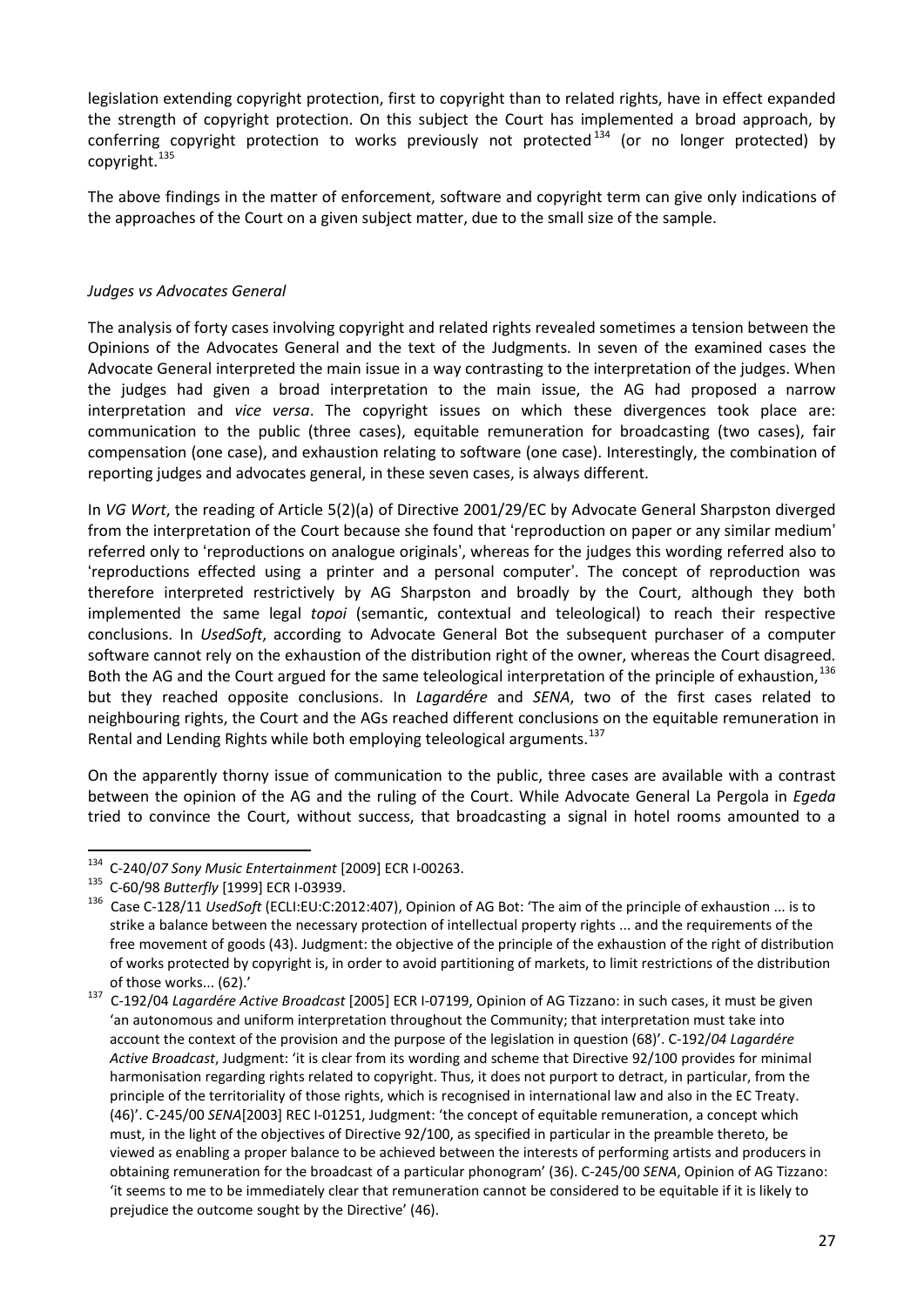'communication to the public', <sup>[138](#page-27-0)</sup> few years and a directive later (the InfoSoc Directive) AG Sharpston used the same arguments, repeatedly citing La Pergola, to convince the judges of the same point, with a different outcome.<sup>[139](#page-27-1)</sup>

Another divergence between AGs and judges is revealed by the analysis of the joint cases *Football Association* and *Murphy*, where both Opinion and Judgment reached the same result, by allowing Ms Murphy to use a Greek card in a British decoder, through two diverging tortuous paths.<sup>[140](#page-27-2)</sup> While both AG and Court gave a broad construction of the concept of 'reproduction',<sup>[141](#page-27-3)</sup> AG Kokott did not see in the factual situation a 'communication to the public'<sup>[142](#page-27-4)</sup> or an act of 'transient reproduction',<sup>[143](#page-27-5)</sup> whereas the Court did.<sup>[144](#page-27-6)</sup> Both appealed to teleological, systematic, and semantic arguments to prove their points. Finally, the broadcasting of a radio signal in a dentist practice was not considered an act of communication to the public in *SCF*, despite the efforts of AG Trstenjak, who utilised the argument of the 'spirit and purpose' of directive 2006/115/EC<sup>[145](#page-27-7)</sup> to support broad protection for right holders, while the Court distinguished between the objectives of this directive and the objectives of the InfoSoc directive to argue for a narrow construct of the concept of communication to the public.<sup>[146](#page-27-8)</sup>

### *Court members and their approach*

Judge Jiri Malenovský was the reporting judge in 24 of the 40 cases relating to copyright and related subject-matter (excluding database right). It is interesting therefore to compare his approach to that of the other reporting judges. Judge Malenovský seems to broaden the rights of the owner much more sparingly than his colleagues, by applying comparatively less often a broad interpretation of the rights and a narrow interpretation of the exceptions. The data suggest that he makes less use of teleological interpretation compared to the others and substantially more use of systematic approaches. Other judges such as Arestis and Puissochet clearly show higher favour towards rightholders, although they use different arguments,

<span id="page-27-1"></span><span id="page-27-0"></span><sup>&</sup>lt;sup>138</sup> C-293/98 *Egeda* [2000] ECR I-00629, Opinion of AG La Pergola.<br><sup>139</sup> C-306/05 *SGAE* [2006] ECR I-11519, Opinion of AG Sharpston: 'As Advocate General La Pergola put it in his Opinion in *EGEDA*, (54) "[I]t is all too clear – given that such retransmission is not just a technical means to ensure or improve reception of the original broadcast in the catchment area, as in the case, for example, of the installation and use of transceivers – that [the hotel proprietor] gave the hotel guests access to the protected work."'.(52)<br>
<sup>140</sup> C-403/08 - *Football Association Premier League and Others* joint with C429/08 *Murphy* [2011] ECR I-0

<span id="page-27-2"></span>

<span id="page-27-3"></span>satellite decoder and on a television screen' (159); ibid, Opinion of AG Kokott: 'Acts of reproduction occur where frames of digital video and audio are created within the memory of a decoder, as those frames constitute part of the broadcast authors own intellectual creation' (252,3(b); 'The display of a broadcast on a screen also constitutes

<span id="page-27-4"></span>reproduction' (252.3(c). <sup>142</sup> *ibid*, Opinion of AG Kokott: 'A copyright work is not communicated to the public by wire or wireless means, within the meaning of Article 3(1) of Directive 2001/29, where it is received or viewed as part of a satellite broadcast at

<span id="page-27-5"></span>commercial premises (for example, a bar)' (252.5). <sup>143</sup> *ibid*, Opinion of AG Kokott : 'Transient copies of a work created on a television screen linked to the decoder box

<span id="page-27-6"></span>have independent economic significance within the meaning of Article 5(1) of Directive 2001/29' (252 .4).<br><sup>144</sup> *ibid*, Judgment: "'Communication to the public" within the meaning of Article 3(1) of Directive 2001/29 must interpreted as covering transmission of the broadcast works, via a television screen and speakers, to the customers present in a public house (211.7). Acts of reproduction such as those at issue in Case C-403/08, which are performed within the memory of a satellite decoder and on a television screen, fulfil the conditions laid down in Article 5(1) of Directive 2001/29 and may therefore be carried out without the authorisation of the copyright

<span id="page-27-7"></span>holders concerned' (211.6). <sup>145</sup> *ibid*, Opinion of AG Kokott: 'Furthermore, according to the spirit and purpose of Directive 2006/115, it would

<span id="page-27-8"></span>appear to be sufficient if the customer has the legal and practical possibility of enjoying the phonograms.' (33).<br><sup>146</sup> C-135/10 - *SCF* (ECLI:EU:C:2012:140) Judgment: 'It is clear from a comparison of Article 3(1) of Dir and Article 8(2) of Directive 92/100 that the concept of communication to the public appearing in those provisions is used in contexts which are not the same and pursue objectives which, while similar, are none the less different to some extent.' (74).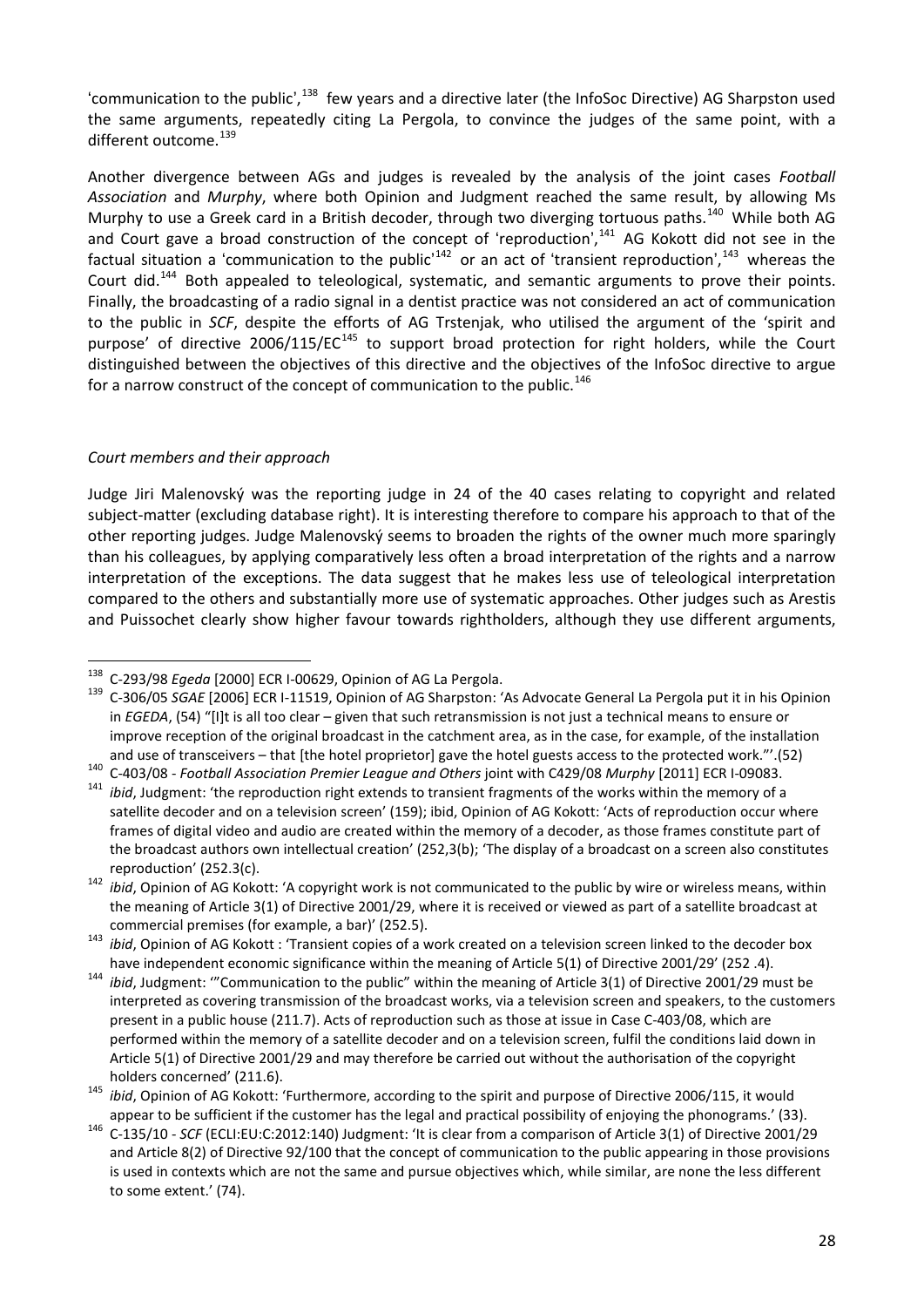prompted by different case subject matter. Judge Arestis often argues for free competition, because half of his cases relate to software, whereas Judge Puissochet, who was in post before the InfoSoc directive entered in force, mostly argues for harmonisation of European law. In essence, therefore, Judge Malenovský shows a more conservative attitude in the legal interpretation of copyright law while constructing the rights of the owner quite narrowly. At the same time, he shows the same recurrence of disagreement with Advocates General compared to his colleagues.

Among the Advocates General, it is interesting to note that the two prevalent members in copyright cases, AG Tristenjak and AG Sharpston have a surprisingly similar approach. They both (and to the same extent) tend to favour the rightholder less than their colleagues and they both implement (to the same extent) the argument of the 'high protection' for the copyright holder more often than their colleagues. Among the latter, at least two deserve to be cited: AG Jaaskinen who has advised in favour of rightholders in all his cases, and AG Bot who consistently expressed opinions against the rightholder in his software-related cases.The first used arguments for free competition, overcoming legal uncertainty, and high protection of the author, to the same extent. The second argued for competition, harmonisation and, to a lesser extent, fair balance of rights.

# *Database rights*

Within the framework of this study, a separate dataset was collected of nine cases relating to the *sui generis* database rights,<sup>[147](#page-28-0)</sup> which was examined with the same approach applied to copyright case-law. The sample was analysed separately in order to avoid distortions of the findings caused by a type of entitlement (the *sui generis* rights) which, albeit closely related to copyright, retains its own characteristics and peculiarities.

Cases on the *sui generis* rights discuss mostly the scope of database protection, including the definition of concepts such as 'extraction', 're-utilization', 'investment' and 'substantial part'. A few differences can be detected between the approaches to database rights and to copyright. First, there is hardly any reference in the ruling to the history of the legislation, whereas in all examined cases there is a reference to the objective of the legislation. Further, interpretation of European law in the light of international legislation is much less recurrent in database cases than in copyright cases (unsurprisingly, since the database right is a European creation). Moreover, the self-referencing of the Court, captured as the average of citations of previous European case-law, is much weaker in database case-law than in copyright case-law. Finally, a rather interesting finding reveals virtually no conflict on database rights between the position of the judges and the opinion of the Advocate General.<sup>[148](#page-28-1)</sup> Overall, the share of cases related to database protection that are ruled in favour of the owner resembles the share of cases stemming from the InfoSoc Directive, and is therefore higher than the share of pro-rightholder case-law linked to other directives.

In sum, differences in the implementation of the teleological approach of European judges between the rights of the owner of a database and of copyright appear not relevant. On the contrary greater proximity can be detected among approaches and outcome of the cases (pro-rightholders) in database cases and in copyright cases stemming from the InfoSoc directive, although the database directive does not require a 'high protection' for the owner.

<span id="page-28-0"></span> <sup>147</sup> Two cases presented an overlap between copyright and database rights: C-5/08 *Infopaq International* and C-545/07*Apis-Hristovich* [2009] ECR I - 01627. Of these, the first presented as main issue a copyright issue and the latter presented as a main issue a database issue. Therefore, the first was included in the copyright sample, and the latter in the database sample. <sup>148</sup> Only one case (C-338/02 *Fixtures Marketing* [2004] ECR I-10497) displayed a divergence between the conclusions

<span id="page-28-1"></span>of the AG and the Operational part of the judgment. However, rather than a different stance on the same point, the divergence is explained by the fact than AG and judges expressed two different points ('purpose of the investment' and 'resources covered by the investment' on the same concept ('investment').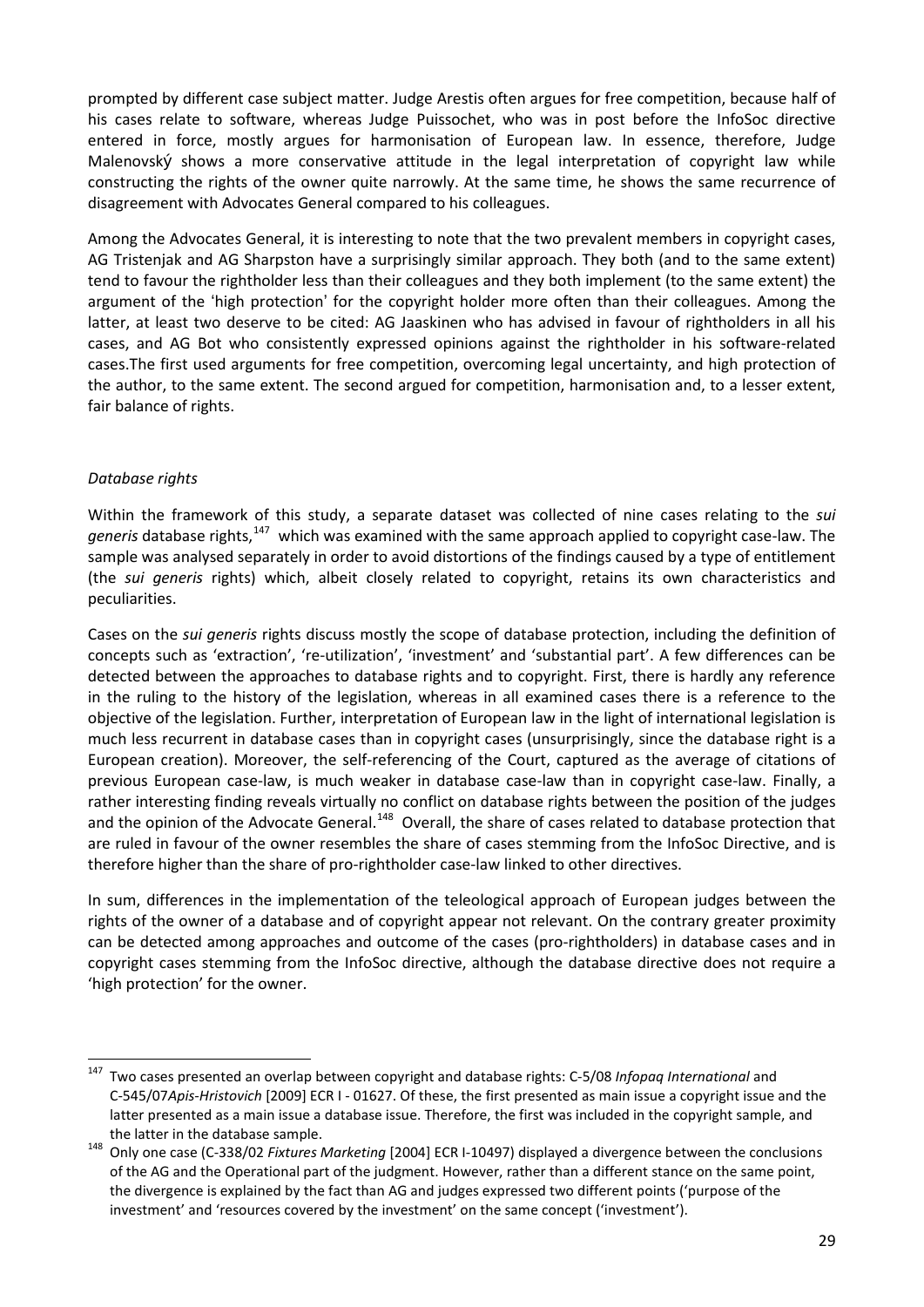### *Underpinnings of the legal approaches and impact on the decision*

A breakdown of the teleological and systematic explanatory variables in sub-variables expressing the arguments that the Court uses to underpin its approaches also produced interesting findings. In our sample of forty copyright cases, twenty-two decisions were perceived to be favouring right holders and eighteen decisions were not.

Arguments justifying a teleological interpretation of the law, when the outcome of the case did not favour the copyright holder, involve often promoting a fair balance of rights between copyright holders and users (or third parties). Other arguments used in cases ruled against the rightholder are, to a lesser extent: free competition or free movements of goods in the Internal Market; fostering technological development; harmonisation of European law (often only 'minimal harmonisation', which is a counterargument for harmonisation); and 'adequate' protection for the rightholder. Overcoming legal uncertainty in the Internal Market and promoting the circulation and development of culture were also mentioned.

A teleological interpretation of the Infosoc Directive based on a high protection for copyright holders was found in more than one third of cases where the outcome favoured the owner. The harmonisation of European law was also called into action to rule in favour of the rightholder, whereas the above mentioned arguments (competition, fair balance of rights, overcoming legal uncertainty, and fostering technological development) were a minority.



# *Figure 8 – Teleological arguments used by the Court when the outcome of the case favours or disfavours Copyright owner*

These arguments, often literally drawn from the recitals of the interpreted directives ('high protection' from the 2001/29/EC (InfoSoc) directive, 'fair balance' from 2001/29/EC (InfoSoc) directive and 93/83/EEC (Satellite and Cable) directive, 'minimal harmonization' from the 92/100/EEC (Rental) directive, etc.) may be merely rhetorical. In fact, they are put forward to underpin a teleological interpretation both in cases favourable and unfavourable to copyright owners. However, the findings show a clear distinction between arguments 'pro-rightholder' and arguments 'pro-user', the presence of which in the legal discourse of the Courtmay provide indications of the final outcome of the case.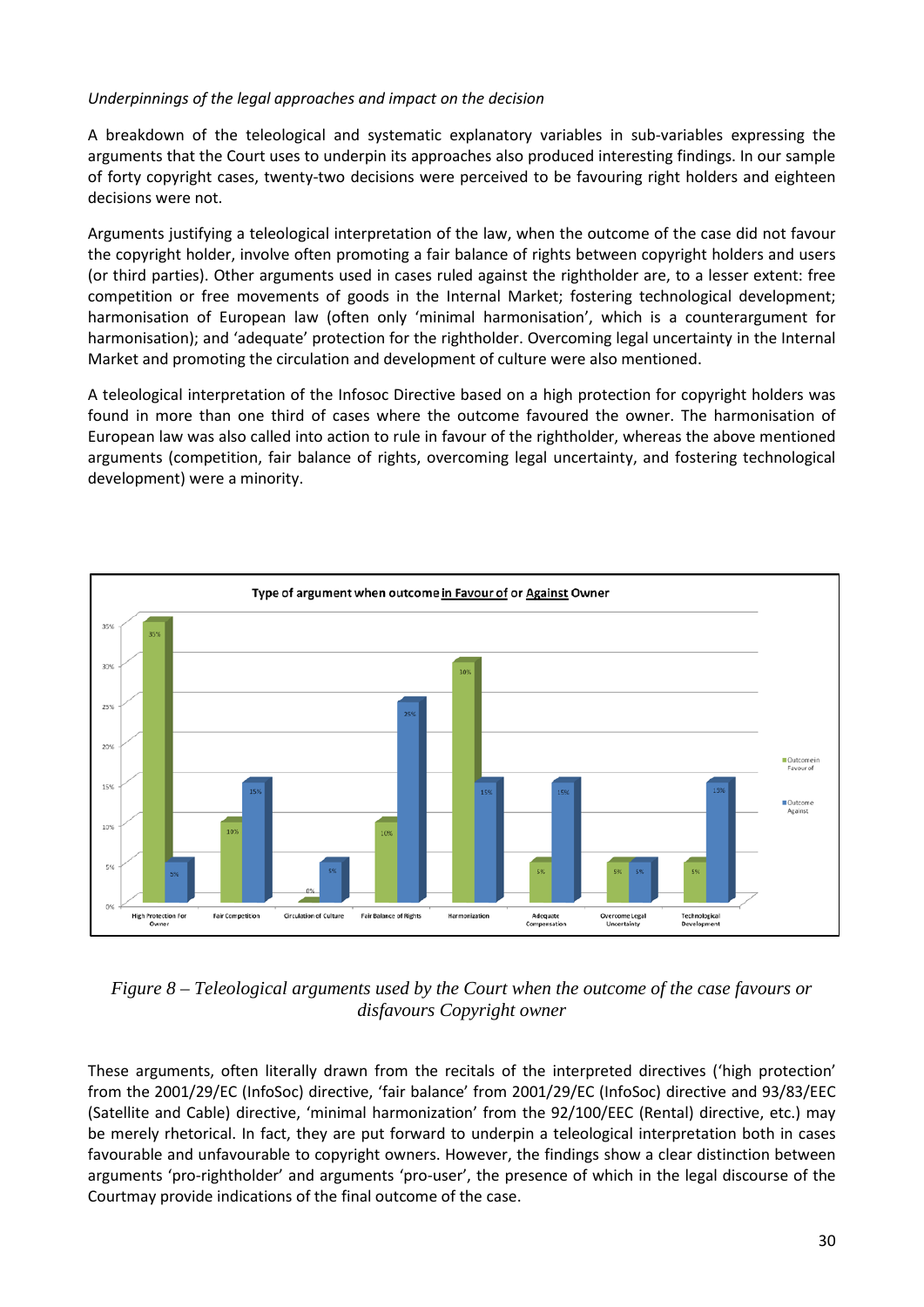The comparison between the rulings of the Court where Judge Malenovský is the Reporting Judge and the rulings where the Reporting Judge is another Court Member offers some interesting insights. The large number of copyright cases reported by Judge Malenovský suggests the acquisition of subject-specific experience in these matters. The content analysis of Malenovský decisions reveals the use of the teleological argument of the 'high level of protection for the copyright holders' required by the InfoSoc directive, also in cases (six per cent) whose outcome is not favourable to the rights holder; whereas all the other judges use this argument only in cases whose outcome favours the rights holder.

Also, the argument of the 'fair balance of rights', which is used by other judges solely to rule against the copyright holders, is employed by Malenovský both in cases whose outcome favours and disfavours the right holder. While the small size of the sample suggests caution in interpreting these data, Malenovský appears to see the balance between the rights and interests of copyright holders and users of protected subject matter as a more central issue than other judges. He also uses a greater range of copyright specific arguments rather than focussing on harmonization.



*Figure 9 – The approach of Reporting Judge Malenovský*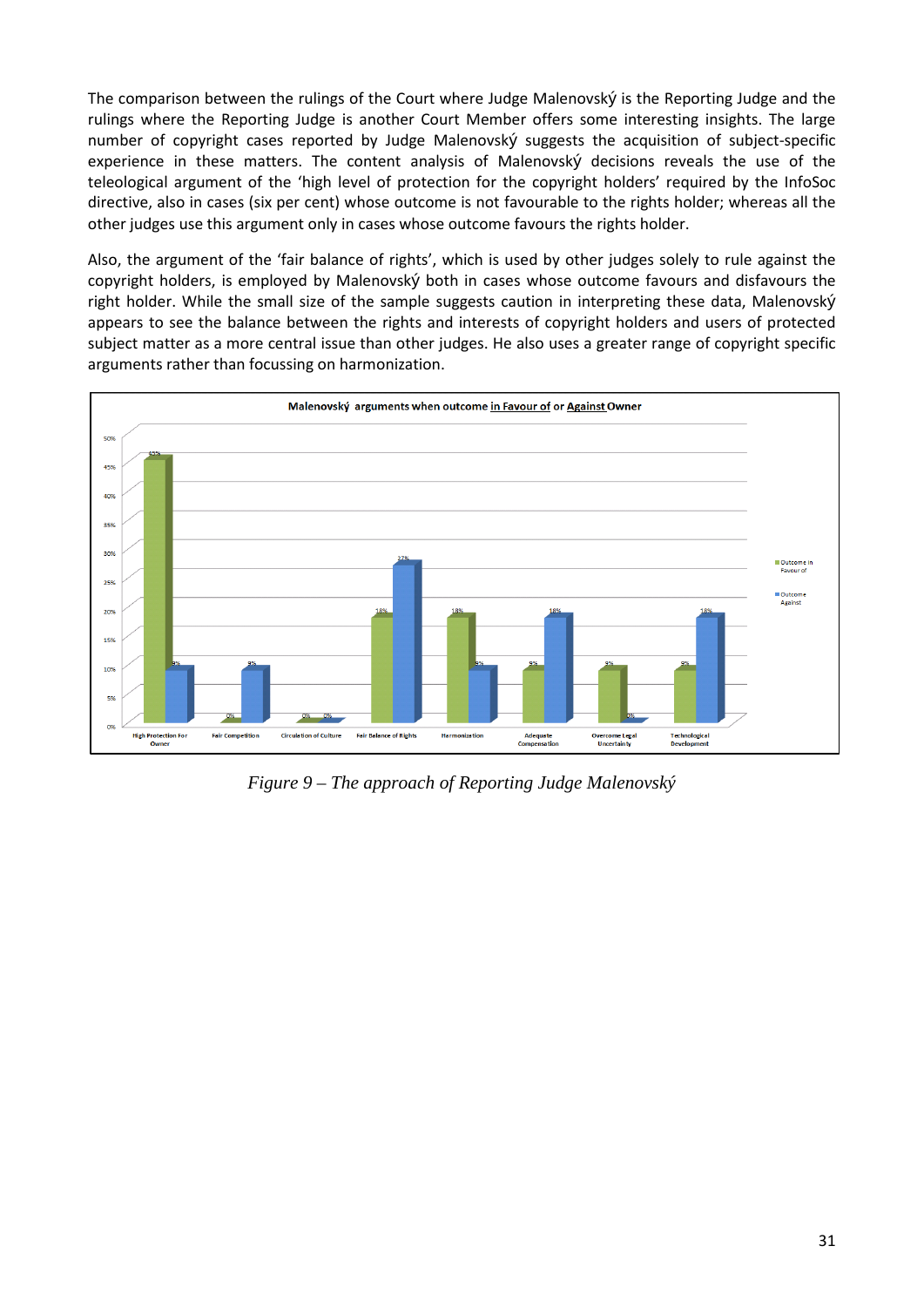

*Figure 10 – The approach of the other Reporting Judges (without Malenovský)*

In summary, among the legal approaches applied by the Court, the analysis confirms a preference for teleological and dynamic rather than systematic arguments,[149](#page-31-0) although the recourse to traditional *topoi* is far larger than the implementation of particularly European canons (*effet utile*, proportionality, etc.). However, overall the data suggest a sophisticated approach of the Court on copyright matters, in line perhaps with the 'rule of reason' theorised by some commentators, which involves a balancing between the rights codified in European law and community interests, in an attempt to develop both coherence and integration in the European jurisdiction.<sup>[150](#page-31-1)</sup>

On the entitlements of copyright owners and users, the analysis provides a *chiaroscuro* of broad and narrow interpretations of rights and exceptions, which reveals a complex picture of European copyright jurisprudence beyond claims of copyright overprotection. Narrow constructions of the rights of the owner are at least as frequent as broad constructions. They often occur on similar copyright issues, and may be based on similar arguments, such as the high protection of copyright holders recommended in recitals (4) and (9) of the InfoSoc directive. The Court in fact seems to strive to balance the latter principle with other considerations.

An analysis of the arguments used by the Court to justify their rulings, citing the 'intention of the legislator', reveals interesting cues about what these other considerations might be. 'Fair balance' of rights and interests is argued in many cases with an unfavourable outcome for the rightholder, together with free competition, fostering technological development, 'adequate' protection of rightholder, and 'minimal harmonization'. Copyright harmonization is instead favoured by pro-rightholder rulings, surpassed only by the 'high protection for the copyright holder'. The data analysis shows a significant impact of the latter argument on the outcome of the case, which is (with one exception only<sup>[151](#page-31-2)</sup>) unfavourable to the rightholder.

A further difference in approach can be observed between copyright cases stemming from the InfoSoc directive and cases on copyright-related rights (stemming from other directives). While the former reveal a higher probability of a favourable outcome for the rightholder (although maybe not as high as one could expect from the recitals of that directive), the latter feature a higher predictability and consistency in the

<span id="page-31-1"></span><span id="page-31-0"></span><sup>&</sup>lt;sup>149</sup> Bengoetxea and Becks [n 34](#page-5-5) above.<br><sup>150</sup> Bengoetxea, McCormick and Moral Soriano, n [37](#page-6-7) above, 67.<br><sup>151</sup> C-466/12 Svensson and others (ECLI:EU:C:2014:76).

<span id="page-31-2"></span>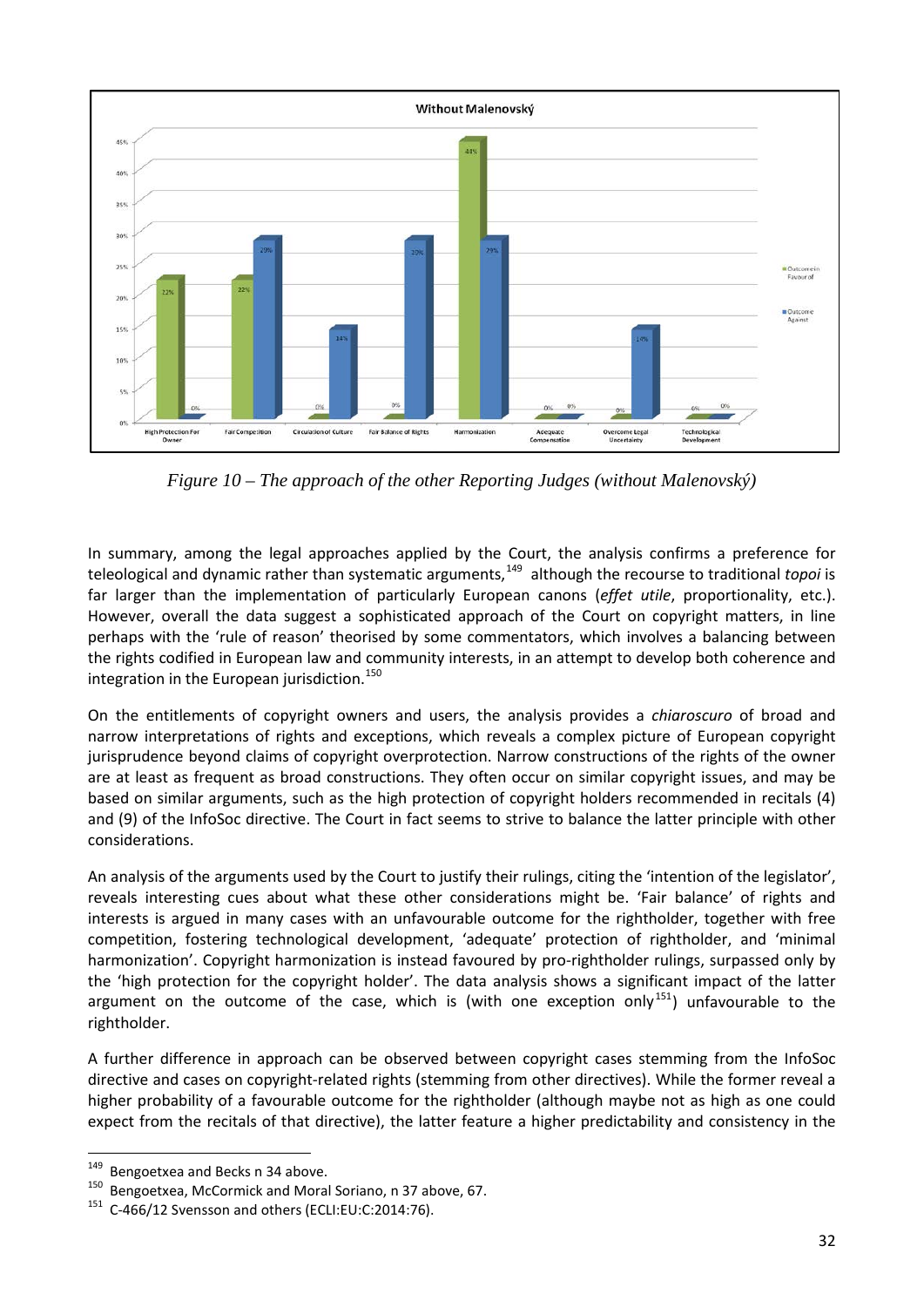approach. For example, cases of software protection or exhaustion of rights invariably prompt competition arguments (and are ruled against the owner) whereas rental and lending rights are often solved by shifting the decision to Member States, in the name of 'minimal harmonization'.

However, on more nuanced issues such as the right of communication to the public or, more generally, rights or exceptions stemming from the InfoSoc directive, approach patterns are more volatile. As the recent rulings *OSA* and *Svensson* show, the same argument (high protection for the author) and the same approach (teleological) on the same concept (communication to the public from the InfoSoc directive) can lead to opposite outcomes. This suggests on the one hand that when the legislation is clearly formulated the impact of subject-specific knowledge (or lack of it) on the ruling is contained. On the other hand it might also suggest that when the subject-matter is more difficult to define, or more controversial, subject-specific knowledge is essential. This is confirmed by the analysis of the relationships between the approaches and court members. Those that have developed within the Court a relatively larger domain expertise issue more balanced rulings or opinions, while developing a larger array of arguments. The balance between copyright owners and users is in fact a more subtle but more important overarching principle of copyright law than 'high protection' for rightholders.

Striving for balance is certainly an essential quality for a court. At least, the data show that the ECJ is not biased either towards or against rightholders, as its judgments appear to be distributed between the two outcomes.

### **CONCLUSION**

We set out to investigate how the Court of Justice of the European Union has dealt with copyright cases against the backdrop of a dramatic and controversial increase in such cases during the last decade. We empirically investigated two claims: (i) that the Court has failed to develop a coherent copyright jurisprudence (lacking domain expertise, copyright specific reasoning, and predictability); (ii) that the Court has pursued an activist, harmonising agenda (resorting to teleological interpretation of European law).

Our two empirical studies introduced various measures to assess each of these claims. To investigate the suspected lack of a coherent copyright jurisprudence we sought to identify specific pre-existing judicial expertise in the area of copyright and related rights. This can be derived from the biographical data about members of the court that are in the public domain. We found that the members of the European Court of Justice are mainly ex-academics, civil servants, judges, or all of these things. They have mostly a background in European Law or Public Law. While some subject-specific competences (criminal matters, family law, competition and commercial law) are slowly entering the European Court, not all areas are covered. There are no specialists in copyright law, despite the increasing workload of the Court on these matters.

The Court appears to compensate for this lack of specialisation by a subject-specific distribution of the workload among court members, enabling 'judicial learning'. When testing the allocation of cases to Chambers, Reporting Judges and Advocates General we concluded that the observed pattern of repeat allocations is statistically highly significant, and can only be explained by a deliberate policy by the Court to overcome this lack of pre-existing expertise through the creation of *de facto* specialist chambers.

A further measure for a lack of a coherent jurisprudence may be provided by the identification of unpredictable patterns of reasoning. For example, our content analysis suggests that despite different outcomes in the interpretation of the concept of 'communication to the public', according to our data, all the above cases are grounded on a semantic interpretation of the law, confirmed by a teleological interpretation and by a systematic interpretation. When applying quantitative content analysis to the use of arguments within *topoi*, we find that the reasoning of the dominant copyright judge Malenovský (*rapporteur* in twenty-four of forty copyright cases) differs from that of the other judges. This may be an indicator of judicial learning. We acknowledge as a limitation that this finding reflects descriptive statistics on a small sample. However, the same pattern on a larger sample would be significant.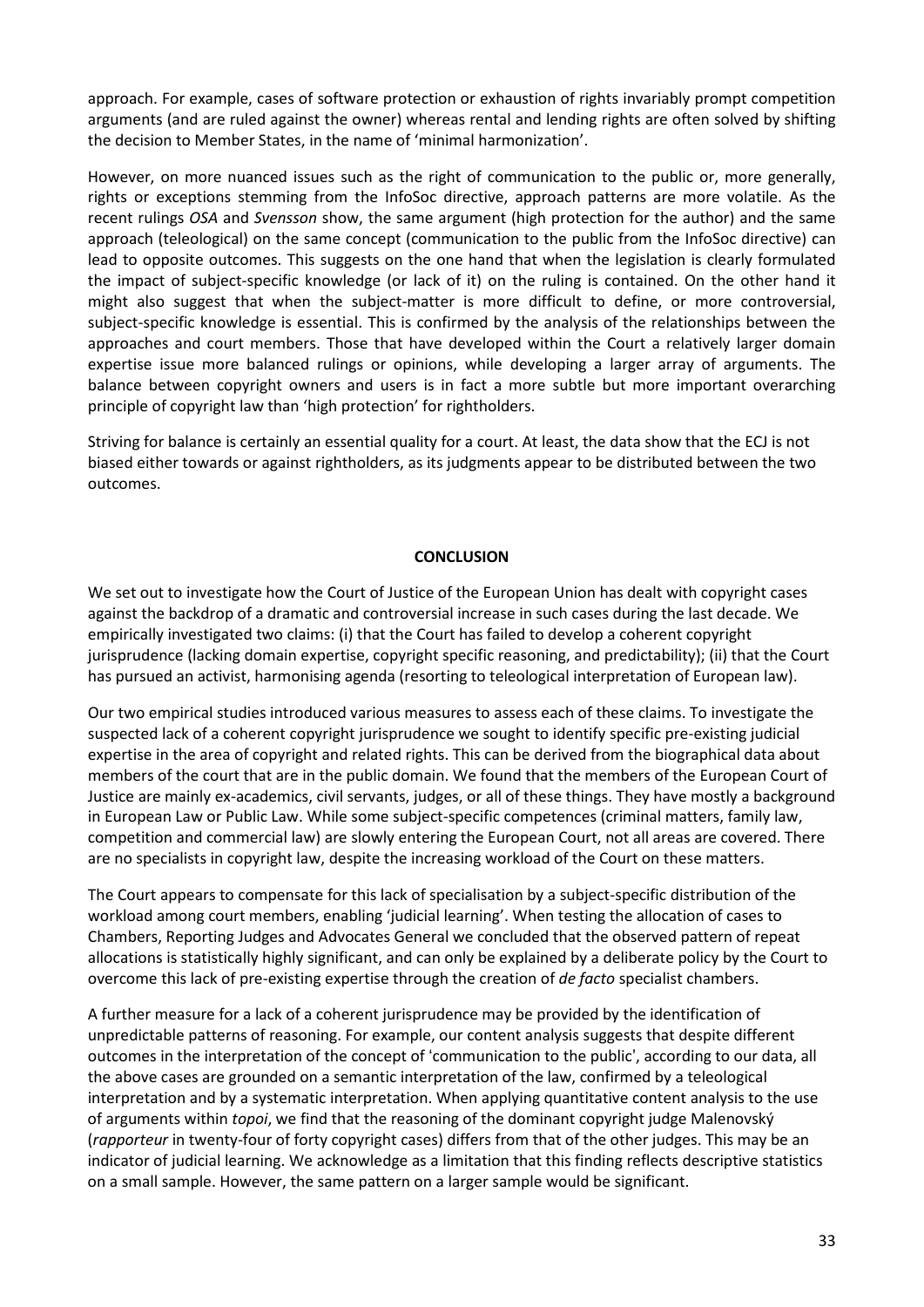We now turn to the second claim, that the Court has pursued an activist, upwardly harmonising agenda. Measures or indications for such an agenda included the possible prevalence of a teleological interpretation of European law which we sought to capture again through the content analysis of all copyright judgments (the data sample). The data show indeed a clear prevalence of teleological *topoi*, but this finding is tempered by the presence of complex patterns of accumulation (e.g. cumulative use of several approaches without a hierarchical order). This points rather to a more complex explanation, supported by the finding that the outcomes of the judgments do not (systematically) expand copyright protection.

| <b>Hypothesis</b>                                       | <b>Measure</b>                                            | Data                                                                        | <b>Findings</b>                                                                                                      |
|---------------------------------------------------------|-----------------------------------------------------------|-----------------------------------------------------------------------------|----------------------------------------------------------------------------------------------------------------------|
| ECJ lacks coherent                                      | 1) Judges and AGs do not                                  | Biographical background                                                     | Confirmed: no prior                                                                                                  |
| copyright jurisprudence                                 | have specialist expertise                                 | (descriptive statistics)                                                    | domain expertise                                                                                                     |
|                                                         | 2) There are no specialist<br>chambers                    | Allocation of cases to<br>Chambers, Reporting<br>Judges and AGs (tested for | Rejected: repeat<br>allocations can only be<br>explained by deliberate                                               |
|                                                         |                                                           | significance)                                                               | policy                                                                                                               |
|                                                         | 3) Reasoning is<br>unpredictable                          | Content analysis, linking<br>judicial approaches to<br>outcomes             | Confirmed, but different<br>approaches found for<br>different judges (not<br>conclusive: small sample<br>limitation) |
| ECJ pursues activist,<br>upwardly harmonising<br>agenda | 1) There is a prevalence of<br>teleological topoi         | Content analysis,<br>identifying patterns of<br>reasoning                   | Confirmed, but complex<br>pattern of cumulation,<br>often combining<br>teleological, systematic and<br>semantic      |
|                                                         | 2) Outcome of judgments<br>expand copyright<br>protection | Content analysis of<br>outcomes                                             | Rejected                                                                                                             |

The following table summarises the measures we developed to explore our initial hypotheses:

*Table 1 – Hypotheses, Measures, Data and Findings*

In answer to the question posed in the title of this article, 'Is there a EU copyright jurisprudence?' our findings paint an intriguing picture. We have identified attempts to create in effect specialist chambers, and we found recurrent patterns of reasoning, but outcomes from that reasoning remain unpredictable, more so for the less experienced members of the Court. So the empirical analysis seems to suggest that while the Court's jurisprudence is in better shape than critiques suggest, much could be done to improve its legitimacy.

Having diagnosed the state of copyright related judicial reasoning at the ECJ, what policy interventions would assist the Court to form a more coherent copyright jurisprudence? The most straightforward solution might introduce specialised (copyright or intellectual property) professionals into the European Court system in order to increase domain competence and predictability. Short of forming a specialist Court, interventions might include (i) reforming the rules of procedure by making criteria for the assignment of cases more explicit (enabling the systematic allocation of cases to certain chambers where new members might shadow reporting judges that have developed domain specific experience), and (ii) supporting judicial learning when members first join the Court (for example through training of *référendaires* in specialist domains). Exploring such options seriously would require the Court (and the European institutions that invented its governance) to look in the mirror, hold the gaze and recognise what they see. Empirical reflection may yet improve doctrine.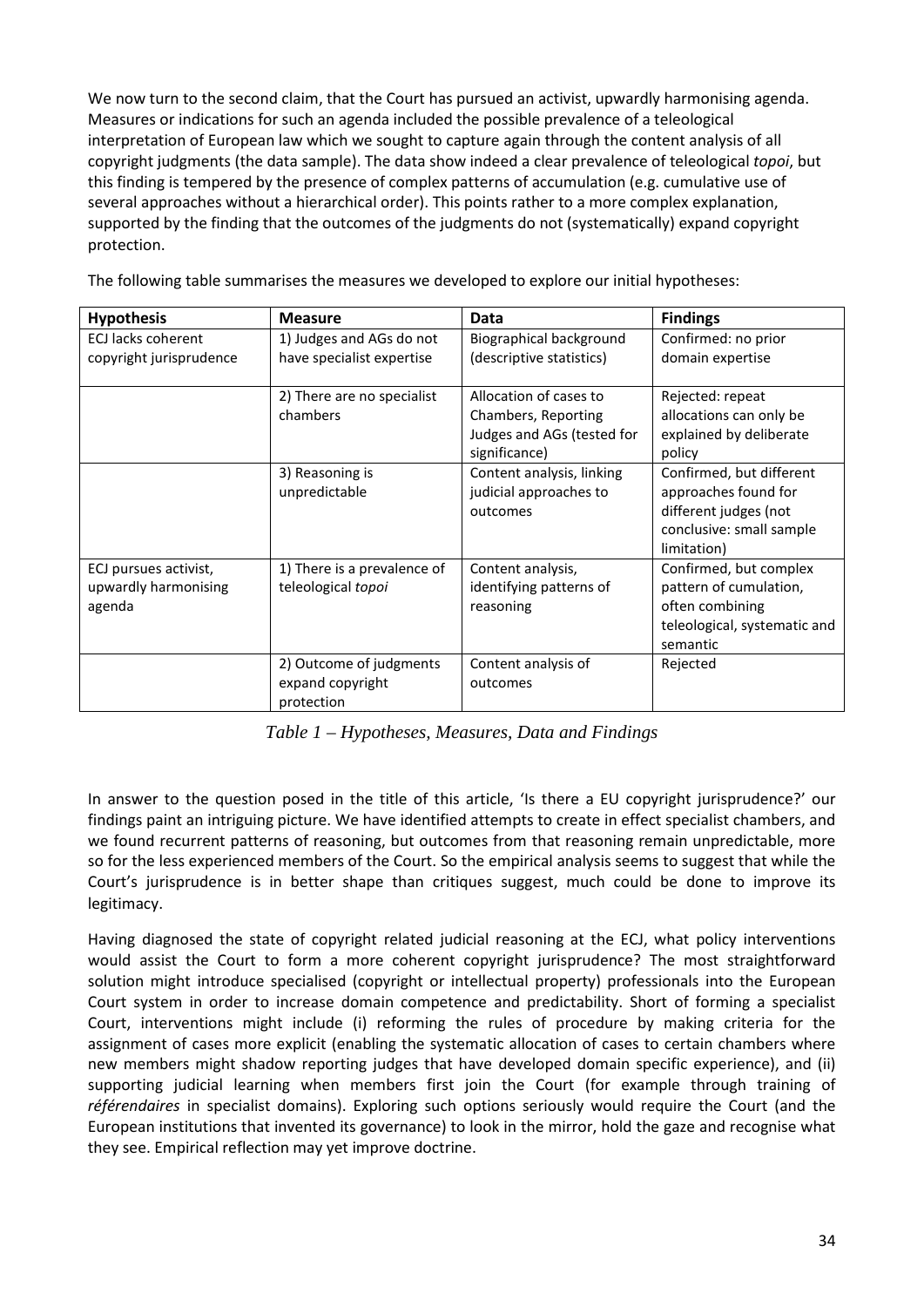# **APPENDIX I – Sample of Cases**

| Sample: ECJ Copyright and Database Right references 1992-2012 |                        |                                                        |                                      |                |                              |                                         |  |  |
|---------------------------------------------------------------|------------------------|--------------------------------------------------------|--------------------------------------|----------------|------------------------------|-----------------------------------------|--|--|
| Case                                                          |                        | <b>Parties</b>                                         | Judgement                            | Chamber        | Rapporteur                   | AG                                      |  |  |
|                                                               |                        |                                                        |                                      |                |                              |                                         |  |  |
| <b>COPYRIGHT</b>                                              |                        |                                                        |                                      |                |                              |                                         |  |  |
| C-466/12                                                      | <b>SE</b>              | Svensson and others                                    | 13/02/2014 Fourth                    |                | Malenovsky                   | <b>Sharpston</b>                        |  |  |
| $C$ 351/12                                                    | CZ                     | OSA – Ochranný svaz autorský pre                       | 27/02/2014 Fourth                    |                | Prechal                      | <b>Sharpston</b>                        |  |  |
| $C-355/12$<br>2012                                            | IT.                    | Nintendo e.a.<br>3                                     | 23/01/2014 Fourth                    |                | Safjan                       | Sharpston                               |  |  |
|                                                               | <b>UK</b>              |                                                        | 07/03/2013 Fourth                    |                |                              |                                         |  |  |
| $C$ 607/11<br>C-457/11                                        | <b>DE</b>              | <b>ITV Broadcasting</b><br>VG Wort                     | 27/06/2013 Fourth                    |                | Malenovsky<br>Malenovsky     | <b>Bot</b><br><b>Sharpston</b>          |  |  |
| $C - 5/11$                                                    | <b>DE</b>              | Donner                                                 | 21/06/2012 Fourth                    |                | Schiemann                    | Jääskinen                               |  |  |
| $C$ 128/11                                                    | DE                     | <b>UsedSoft</b>                                        | 03/07/2012 Grand                     |                | Lenaerts                     | <b>Bot</b>                              |  |  |
| C-521/11                                                      | AT                     | Amazon.com                                             | 11/07/2013 Second                    |                | Silva de Lapuerta            | Mengozzi                                |  |  |
| 2011                                                          |                        | 5                                                      |                                      |                |                              |                                         |  |  |
| $C$ 406/10                                                    | <b>UK</b>              | <b>SAS</b> Institute                                   | 02/05/2012 Grand                     |                | Arestis                      | <b>Bot</b>                              |  |  |
| C-510/10                                                      | <b>DK</b>              | DR and TV2 Danmark                                     | 26/04/2012 Third                     |                | Malenovský                   | <b>Trstenjak</b>                        |  |  |
| $C$ 360/10                                                    | <b>BE</b>              | SABAM                                                  | 16/02/2012 Third                     |                | Malenovský                   | Cruz Villalón                           |  |  |
| $C$ 283/10                                                    | <b>RO</b>              | Circul Globus București                                | 24/11/2011 Third                     |                | Malenovský                   | <b>Trstenjak</b>                        |  |  |
| C 277/10                                                      | AT                     | Luksan                                                 | 09/02/2012 Third                     |                | Malenovský                   | <b>Trstenjak</b>                        |  |  |
| $C$ 162/10                                                    | IE.                    | Phonographic Performance                               | 15/03/2012 Third                     |                | Malenovský                   | <b>Trstenjak</b>                        |  |  |
| C 145/10                                                      | AT                     | Painer                                                 | 20/01/2012 Third                     |                | Malenovský                   | <b>Trstenjak</b>                        |  |  |
| $C$ 135/10                                                    | π                      | <b>SCF</b>                                             | 15/03/2012 Third                     |                | Malenovský                   | <b>Trstenjak</b>                        |  |  |
| C 70/10                                                       | <b>BE</b>              | <b>Scarlet Extended</b>                                | 24/11/2011 Third                     |                | Malenovský                   | Cruz Villalón                           |  |  |
| C 271/10                                                      | <b>BE</b><br><b>SE</b> | <b>VEWA</b>                                            | 30/06/2011 Third                     |                | Malenovský                   | <b>Trstenjak</b>                        |  |  |
| $C$ 461/10<br>2010                                            |                        | <b>Bonnier Audio</b><br>11                             | 19/04/2012 Third                     |                | Malenovský                   | <b>Jääskinen</b>                        |  |  |
| C 168/09                                                      | π                      | Flos                                                   | 27/01/2011 Second                    |                | Lõhmus                       | <b>Bot</b>                              |  |  |
| C 462/09                                                      | <b>NL</b>              | Stichting de Thuiskopie                                | 16/06/2011 Third                     |                | Malenovský                   | Jääskinen                               |  |  |
| C 393/09                                                      | CZ                     | Bezpečnostní softwarová                                | 22/12/2010 Third                     |                | Arestis                      | <b>Bot</b>                              |  |  |
| C 431/09                                                      | <b>BE</b>              | Airfield and Canal Digitaal                            | 13/10/2011 Third                     |                | Malenovský                   | <b>Jääskinen</b>                        |  |  |
| 2009                                                          |                        | 4                                                      |                                      |                |                              |                                         |  |  |
| $C$ 5/08                                                      | <b>DK</b>              | Infopaq International                                  | 16/07/2009 Fourth                    |                | Malenovský                   | <b>Trstenjak</b>                        |  |  |
| C-403/08 C-                                                   |                        | <b>Football Association Premier</b>                    |                                      |                |                              |                                         |  |  |
| 429/08                                                        | UK<br>ES               | League + Murphy<br>Padawan                             | 04/10/2011 Grand<br>21/10/2010 Third |                | Malenovský                   | <b>Kokott</b>                           |  |  |
| C-467/08<br>$C$ 518/08                                        | <b>FR</b>              | Fundación Gala-Salvador Dalí                           | 15/04/2010 Third                     |                | Malenovský<br>Malenovský     | <b>Trstenjak</b><br><b>Sharpston</b>    |  |  |
| 2008                                                          |                        | 4                                                      |                                      |                |                              |                                         |  |  |
| C 240/07                                                      | DE                     | Sony Music Entertainment                               | 20/01/2009 Grand                     |                | <b>Arestis</b>               | <b>Ruiz-Jarabo Colomer</b>              |  |  |
| 2007                                                          |                        | 1                                                      |                                      |                |                              |                                         |  |  |
| $C$ 456/06                                                    | DE                     | Peek & Cloppenburg                                     | 17/04/2008 Fourth                    |                | Malenovský                   | Sharpston                               |  |  |
| C 275/06                                                      | ES                     | Promusicae                                             | 29/01/2008 Grand                     |                | Malenovský                   | <b>Kokott</b>                           |  |  |
| 2006                                                          |                        | $\mathbf{2}$                                           |                                      |                |                              |                                         |  |  |
| $C-306/05$<br>C-169/05                                        | ES<br><b>BE</b>        | SGAE<br>Uradex                                         | 07/12/2006 Third<br>01/06/2006 Third |                | Malenovský<br>Malenovský     | Sharpston<br><b>Ruiz-Jarabo Colomer</b> |  |  |
| 2005                                                          |                        | $\mathbf{2}$                                           |                                      |                |                              |                                         |  |  |
| $C-479/04$                                                    | <b>DK</b>              | Laserdisken                                            | 12/09/2006 Grand                     |                | <b>Arestis</b>               | <b>Sharpston</b>                        |  |  |
| C-192/04                                                      | ΙΤ                     | Lagardère Active Broadcast                             | 14/07/2005 Third                     |                | Malenovský                   | Tizzano                                 |  |  |
| 2004                                                          |                        | $\overline{2}$                                         |                                      |                |                              |                                         |  |  |
| 2004-2014                                                     |                        |                                                        |                                      |                |                              |                                         |  |  |
|                                                               |                        |                                                        | 06/02/2003 Sixth                     |                |                              |                                         |  |  |
| $C-245/00$<br>$C-293/98$                                      | <b>NL</b><br><b>ES</b> | <b>SENA</b><br>Egeda                                   | 03/02/2000 Sixth                     |                | <b>Puissochet</b><br>Kapteyn | Tizzano<br>La Pergola                   |  |  |
| $C - 60/98$                                                   | ΙΤ.                    | <b>Butterfly Music</b>                                 | 29/06/1999 n/a                       |                | <b>Puissochet</b>            | Cosmas                                  |  |  |
| $C-61/97$                                                     | <b>DK</b>              | FDV v. Laserdisken                                     | 22/09/1998 n/a                       |                | <b>Puissochet</b>            | La Pergola                              |  |  |
| C-200/96                                                      | <b>DE</b>              | <b>Metronome Musik</b>                                 | 28/04/1998 n/a                       |                | <b>Puissochet</b>            | <b>Tesauro</b>                          |  |  |
| $C-92/92$                                                     | DE.                    | <b>Phil Collins</b>                                    | 20/10/1993 n/a                       |                | Grévisse                     | <b>Jacobs</b>                           |  |  |
| 1992-2000                                                     |                        | 6                                                      |                                      |                |                              |                                         |  |  |
|                                                               |                        |                                                        |                                      |                |                              |                                         |  |  |
| <b>TOTAL</b>                                                  |                        | 40                                                     |                                      |                |                              |                                         |  |  |
| <b>DATABASE RIGHT</b>                                         |                        |                                                        |                                      |                |                              |                                         |  |  |
| $C-202/12$                                                    | <b>NL</b>              | Innoweb                                                |                                      | Fifth          | von Danwitz                  | Cruz Villalón                           |  |  |
| $C-173/11$                                                    | <b>UK</b>              | Football Dataco e.a.                                   |                                      | Third          | Lenaerts                     | Cruz Villalón                           |  |  |
| $C - 604/10$                                                  | <b>UK</b>              | Football Dataco e.a.                                   |                                      | Third          | Lenaerts                     | Mengozzi                                |  |  |
| C-545/07                                                      | <b>BG</b>              | Apis-Hristovich                                        |                                      | Fourth         | Lenaerts                     | Sharpston                               |  |  |
| C-304/07                                                      | <b>DE</b>              | Directmedia Publishing                                 |                                      | Fourth         | Lenaerts                     | Sharpston                               |  |  |
| $C-444/02$<br>C-338/02                                        | <b>GR</b><br><b>SE</b> | <b>Fixtures Marketing</b><br><b>Fixtures Marketing</b> |                                      | Grand<br>Grand | Lenaerts<br>Lenaerts         | Stix-Hackl<br>Stix-Hackl                |  |  |
| $C-203/02$                                                    | UK                     | <b>British Horseracing Board</b>                       |                                      | Grand          | Lenaerts                     | Stix-Hackl                              |  |  |
| $C - 46/02$                                                   | FI.                    | <b>Fixtures Marketing</b>                              |                                      | Grand          | Lenaerts                     | Stix-Hackl                              |  |  |
| <b>TOTAL</b>                                                  |                        | 9                                                      |                                      |                |                              |                                         |  |  |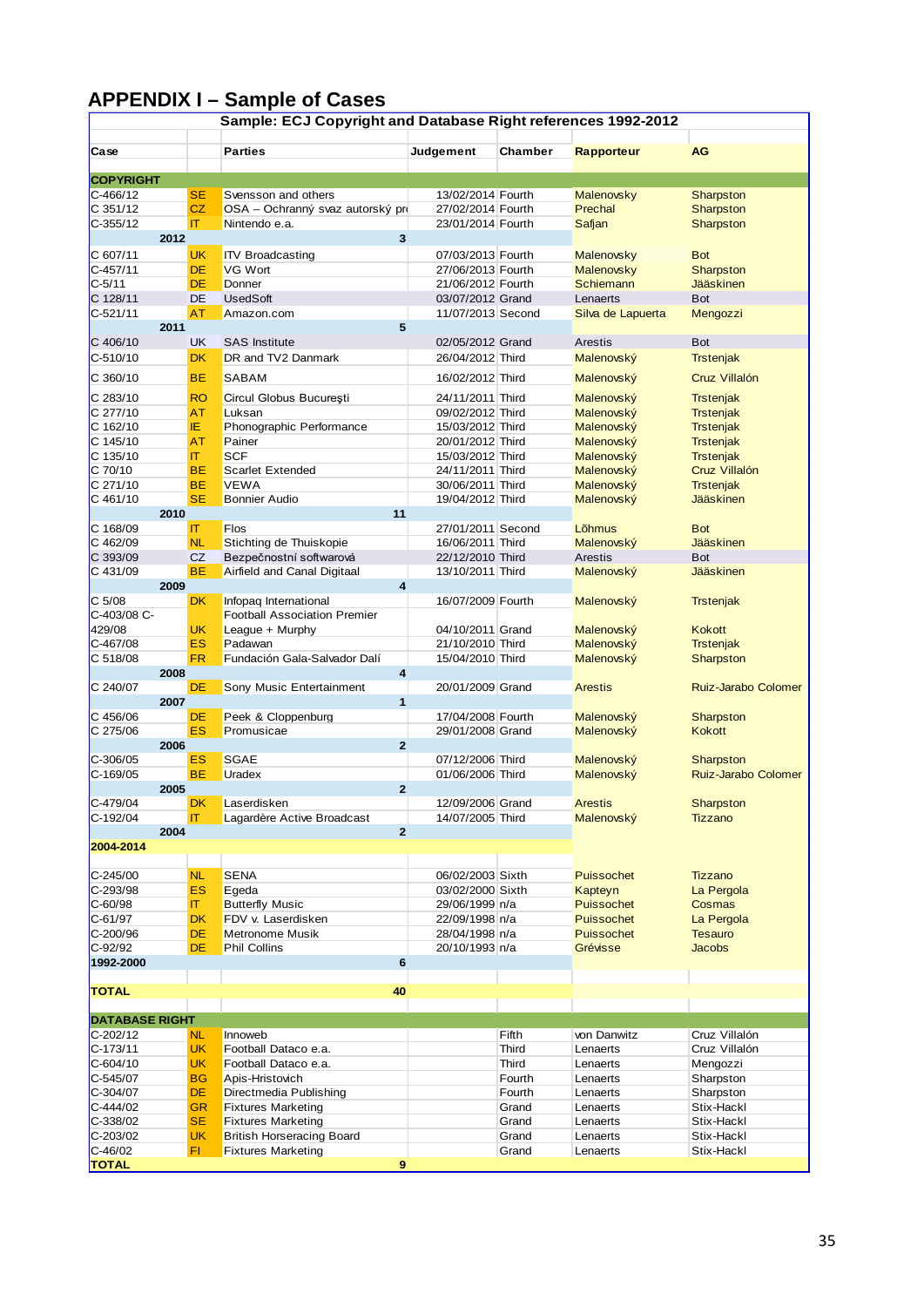# **APPENDIX II– Codebook excerpt**

# *List of codes used for content analysis*

- *- broad concept*: broad interpretation of the main concept or issue that the court is called to interpret or define
- *- narrow concept*: a narrow interpretation of the main concept or issue that the court is called to interpret or define
- *- outcome:* is the outcome of the judgment favourable to right holders or not?

### semantic:

− text of the law interpreted according to its wording. This may also include the context of the wording, drawing for example on the recitals of a directive. 'Context' here is still related to the textual analysis, whereas a larger contextualisation of the norm would involve historical or economic considerations. If recitals are cited for objectives, the coding is as teleological.

### systematic/contextual:

- − interpretation in light of international treaties
- − historical (legislative history of the legal text)
- − economic (economic reasons for the provisions)
- − philosophical (mention of legal philosophy arguments to interpret concepts)
- − logic: analogy, a fortiori, a contrario

### teleological:

- − interpretation according to the perceived purpose of the legislator
- − approaches specific to the EU (effet utile, uniform application)
- − reasonableness: a contrary interpretation would lead to an aberrant result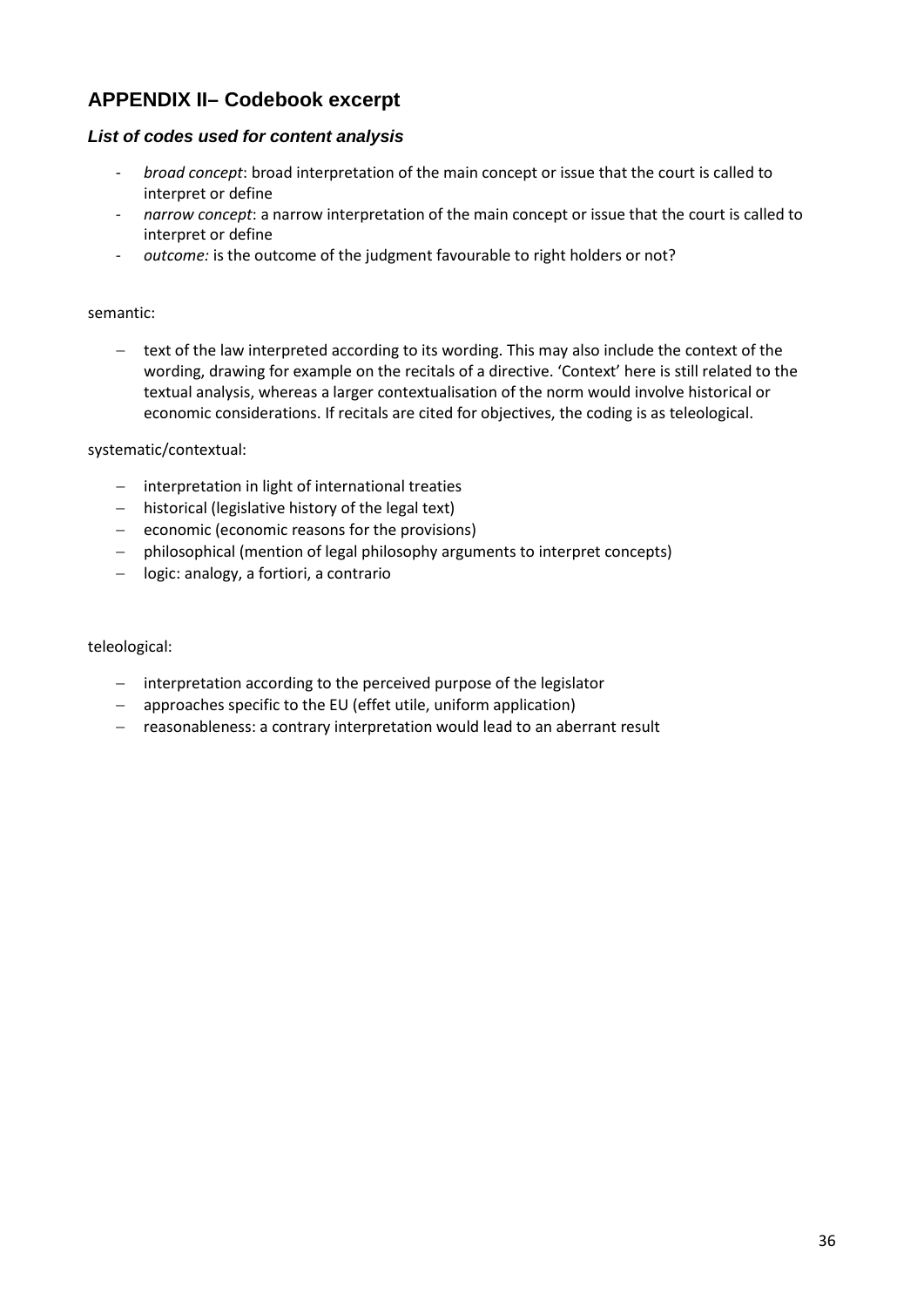# *Examples of coding*

### **C-466/12 Svensson**

### JUDGMENT

Broad, teleological

As regards the first of those criteria, that is, the existence of an 'act of communication', this must be construed broadly (see, to that effect, Joined Cases C-403/08 and C-429/08 Football Association Premier League and Others [2011] ECR I-9083, paragraph 193), in order to ensure, in accordance with, inter alia, recitals 4 and 9 in the preamble to Directive 2001/29, a high level of protection for copyright holders (17)

### Teleological

Recital 7 in the preamble to the directive indicates that the directive does not have the objective of removing or preventing differences that do not adversely affect the functioning of the internal market (36)

Outcome (unfavourable to right holder)

Main question: '… the referring court asks, in essence, whether Article 3(1) of Directive 2001/29 must be interpreted as meaning that the provision, on a website, of clickable links to protected works available on another website constitutes an act of communication to the public as referred to in that provision, where, on that other site, the works concerned are freely accessible.' (14)

Ruling: 'Article 3(1) of Directive 2001/29/EC … must be interpreted as meaning that the provision on a website of clickable links to works freely available on another website does not constitute an 'act of communication to the public', as referred to in that provision.' (1)

### **C-351/12 OSA**

### OPINION

Broad, teleological

the expression must be interpreted broadly, in such a way as to ensure a high level of protection for right holders (27)

JUDGMENT

Broad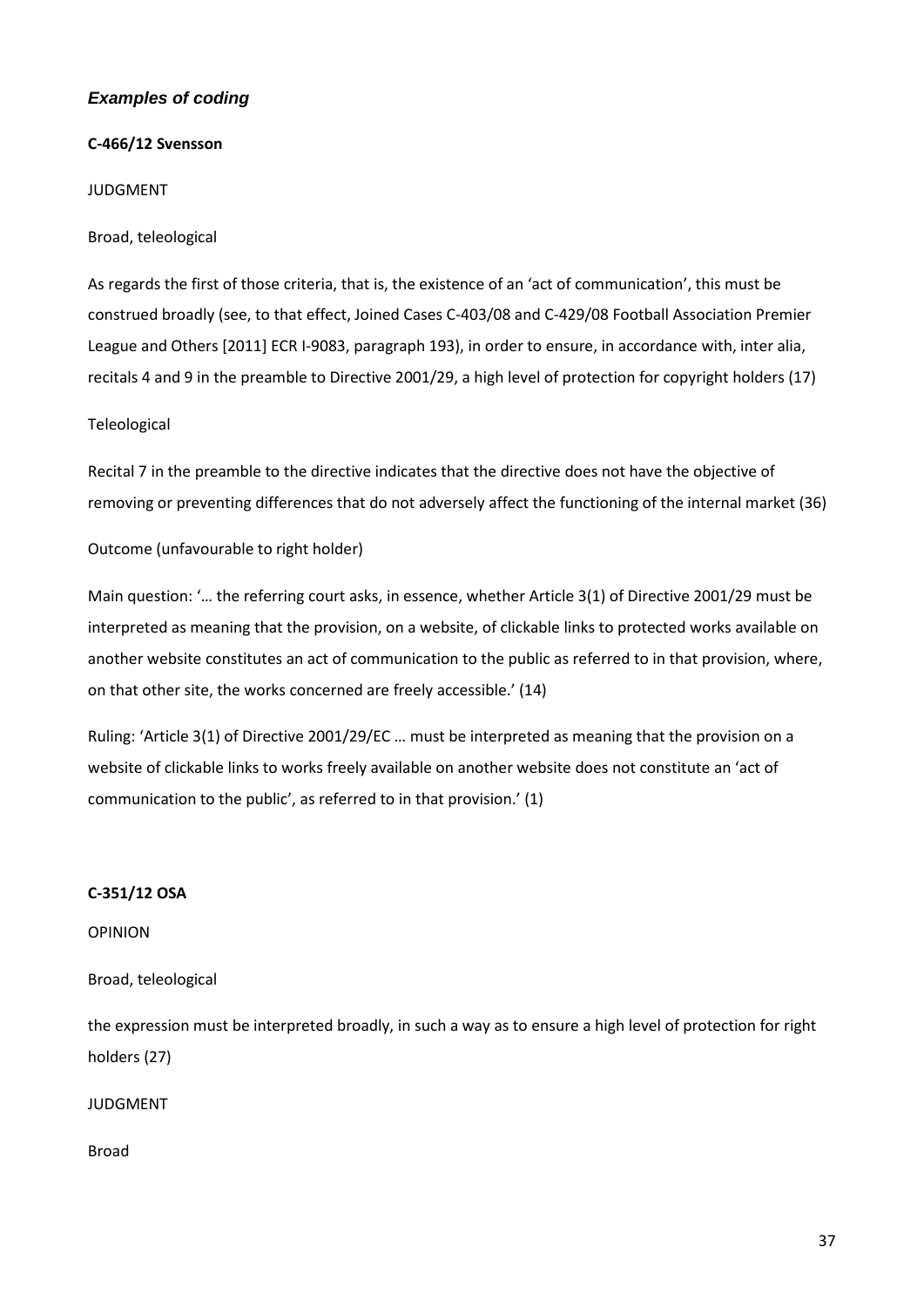the concept of 'communication to the public' in Article 3(1) of that directive must be interpreted broadly, as recital 23 in the preamble to the directive indeed expressly states(23)

### Teleological

the principal objective of Directive 2001/29 is to establish a high level of protection of authors (23)

EU law

Questions on the interpretation of EU law referred by a national court in the factual and legislative context which that court is responsible for defining, and the accuracy of which is not a matter for the Court to determine, enjoy a presumption of relevance (56)

Outcome (favourable to right holder)

Main question: 'Must Directive 2001/29/EC … be interpreted as meaning that an exception disallowing remuneration to authors for the communication of their work by television or radio … to patients in rooms in a spa establishment which is a business is contrary to Articles 3 and 5 (Article 5(2)(e), (3)(b) and (5))?**'** (Application, first paragraph)

Ruling**:** 'Article 3(1) of Directive 2001/29/EC …must be interpreted as precluding national legislation which excludes the right of authors to authorise or prohibit the communication of their works, by a spa establishment which is a business, through the intentional distribution of a signal by means of television or radio sets in the bedrooms of the establishment's patients. Article 5(2)(e), (3)(b) and (5) of that directive is not such as to affect that interpretation.' (1)

# **C-355/12 Nintendo e.a.**

### OPINION

### Broad

On a proper construction of Directive 2001/29/EC of the European Parliament and of the Council of 22 May 2001 on the harmonisation of certain aspects of copyright and related rights in the information society, 'technological measures' within the meaning of Article 6 of that directive may include measures incorporated not only in protected works themselves but also in devices designed to allow access to those works (79,1)

JUDGMENT

Broad